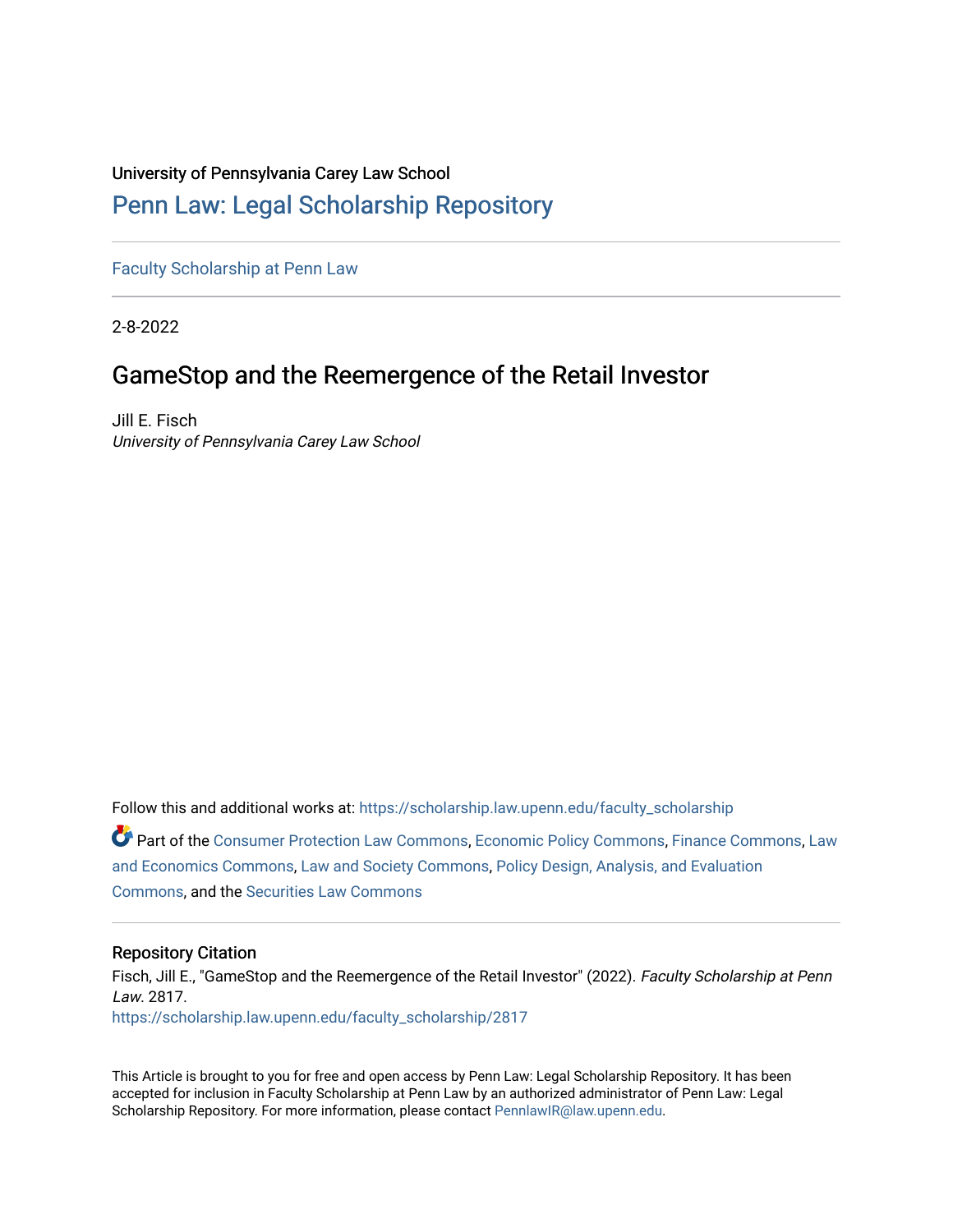# GAMESTOP AND THE REEMERGENCE OF THE RETAIL INVESTOR

### Jill E. Fisch \*

#### Feb. 8, 2022 draft

### Forthcoming Boston University Law Review (2022)

## **Abstract**

*The GameStop trading frenzy in January 2021 was perhaps the highest profile example of the reemergence of capital market participation by retail investors, a marked shift from the growing domination of those markets by large institutional investors. Some commentators have greeted retail investing, which has been fueled by app-based brokerage accounts and social media, with alarm and called for regulatory reform. The goals of such reforms are twofold. First, critics argue that retail investors need greater protection from the risks of investing in the stock market. Second, they argue that the stock market, in term, needs protection from retail investors.* 

*This Article challenges calls for broad-based regulatory reform. It argues that, although retail investing is likely to impact the capital markets, claims about the harms from increased retail investing are overstated. More importantly, the debate overlooks potential benefits from retail investing both to investors themselves and the capital markets. Regulators should not be clamping down on the conditions such as commission-free trading, gamified trading platforms, and the expanded use of social media, that have enabled a generation of new investors to participate in the capital markets. These innovations, through their ability to facilitate direct market participation by retail investors have the potential to democratize the capital markets and increase the connections between ordinary citizens and U.S. businesses. Regulators should instead be focusing on how to facilitate the effectiveness of that process.* 

*The Article defends the reemergence of the retail investor and its potential promise in enabling citizen capitalism – providing ordinary citizens with a stake in the nation's productivity while, at the same time, increasing the accountability of those businesses to societal interests. It explains that retail investment can reduce the increasing problematic power of institutional intermediaries. It also holds the possibility of increasing corporate consideration of stakeholder interests without the need for formal structural changes or heavy-handed regulation.* 

*Critically, however, effective citizen capitalism requires retail shareholders to participate in the capital markets on an informed basis. Although the extent to which the GameStop frenzy reflected rational investing behavior is questionable, its effect has been to draw retail investors to the market, and there is evidence that retail investment and engagement will both continue and evolve. The Article identifies opportunities to improve the retail investing experience, including greater oversight of sources of investment information, limiting the manipulative use by brokers of customer information, and the extension of fintech innovation to mechanisms for improving financial literacy. Attention to these concerns, rather than heavy-handed efforts to discourage retail investing, will increase the effectiveness of the retail investor.* 

<sup>\*\*</sup> Saul A. Fox Distinguished Professor of Business Law, University of Pennsylvania Law School. I am grateful for helpful comments from the participants in the Penn Law Faculty Ad Hoc workshop, the Southeastern Association of Law Professors Annual Meeting, the National Business Law Scholars Conference, the panel on the 21st Century Berle & Means Corporation: A Revolution in Retail Investing at Monash University and New Frontiers of Shareholder Engagement, Bocconi University.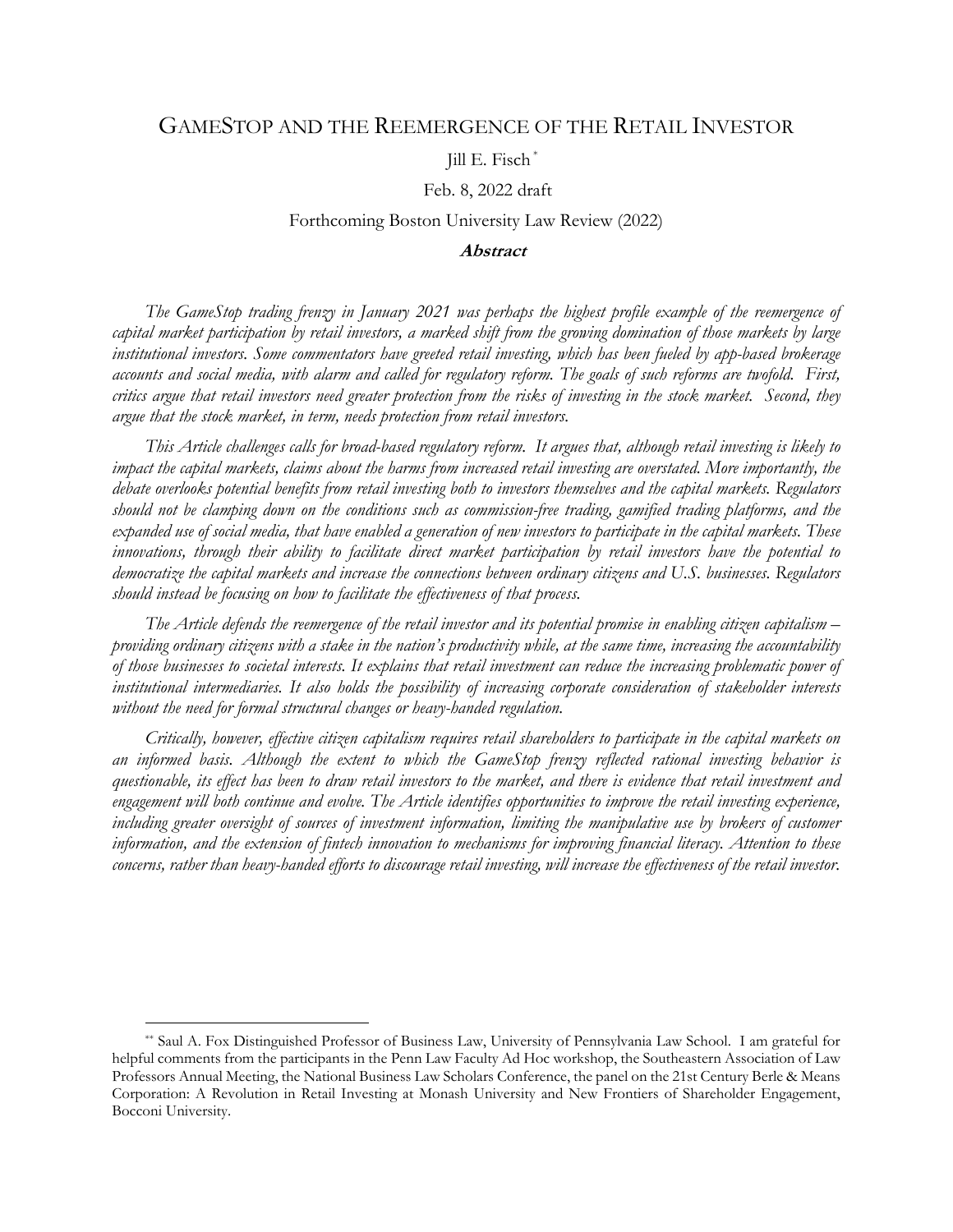#### **Introduction**

The GameStop trading frenzy in January 2021 marked a reemergence of the retail investor in the securities markets.<sup>1</sup> An unprecedented number of new and largely inexperienced investors opened app-based brokerage accounts and began trading so-called meme stocks – companies that included GameStop, AMC and Express.<sup>2</sup> Interest in these stocks – interest that critics argued was divorced from fundamentals -- was fueled by postings on social media.<sup>3</sup> The trading led to high levels of market volatility and charges of market manipulation.<sup>4</sup> Several hedge funds that shorted the meme stocks suffered significant trading losses,<sup>5</sup> at least one retail-oriented brokerage firm faced dramatically increased capital requirements forcing it to limit trading temporarily,<sup>6</sup> regulators demanded information<sup>7</sup> and, in 2021, Congress held four hearings.<sup>8</sup>

1930s") 2 See, e.g., Drew Harwell, *As GameStop stock crumbles, newbie traders reckon with heavy losses*, Wash. Post, Feb. 2, 2021, https://www.washingtonpost.com/technology/2021/02/02/gamestop-stock-plunge-losers/ (describing "newbie" investors who "plowed billions of dollars through Robinhood and other online brokerages into GameStop").<br><sup>3</sup> See Reuters, *How 'dank memes' changed Wall Street: Understanding crazy Gamestop-Reddit phenomenon*, Fin. Exp. Ja

https://www.ft.com/content/397bdbe9-f257-4ca6-b600-1756804517b6 (reporting "big losses" for Melvin Capital and

Light Street Capital). 6 See, e.g., Avi Salzman, GameStop's *January Trading Halt — and the Search for a Fix*, Forbes Feb. 26, 2021, https://www.barrons.com/articles/gamestop-trading-was-halted-by-a-plumbing-problem-there-could-be-a-fix-

51614193956 (observing that "other brokers also placed limits on some transactions). 7 The SEC, for example, both launched an investigation into the GameStop frenzy and initiated a request for information and public comments on digital engagement practices. See Thornton McEnery, Opinion: *After 9 months of investigation into GameStop stock frenzy, the SEC concludes that things got crazy for a second there*, MarketWatch, Oct. 18, 2021, https://www.marketwatch.com/story/after-9-months-of-investigation-into-gamestop-stock-frenzy-the-sec-concludesthat-things-got-crazy-for-a-second-there-11634592761 (describing the SEC's report following its nine-month investigation into the GameStop frenzy); SEC, Request for Information and Comments on Broker-Dealer and Investment Adviser Digital Engagement Practices, Related Tools and Methods, and Regulatory Considerations and Potential Approaches;

Information and Comments on Investment Adviser Use of Technology to Develop and Provide Investment Advice, Release Nos. 34-92766, Aug. 27, 2021 (seeking information on the use of digital engagement practice by brokers and online trading platforms). 8 See Game Stopped? Who Wins and Loses When Short Sellers, Social Media, and Retail Investors Collide: Hearing

Before the H. Comm. on Fin. Servs., 113th Cong. (2021), https://financialservices.house.gov/calendar/eventsingle.aspx?EventID=407107; Game Stopped? Who Wins and Loses When Short Sellers, Social Media, and Retail Investors Collide, Part II: Hearing Before the H. Comm. on Fin. Servs., 113th Cong. (2021), https://financialservices.house.gov/calendar/eventsingle.aspx?EventID=406268; Game Stopped? Who Wins and Loses When Short Sellers, Social Media, and Retail Investors Collide, Part III: Hearing Before the H. Comm. on Fin. Servs., 113th Cong. (2021), https://financialservices.house.gov/calendar/eventsingle.aspx?EventID=407748; Who Wins on Wall Street? GameStop, Robinhood, and the State of Retail Investing: Hearing Before the S. Comm. On

<sup>1</sup> Historically most stock in the United States was owned by retail investors. Sarah Haan notes, for example, that "a 1948 survey of major manufacturing corporations found that 91% of common stockholders were individuals, and that individuals (men, women, and joint accounts) held a combined average of 59% of outstanding issues." Sarah Haan, *Corporate Governance and the Feminization of Capital*, Dec. 8, 2020, at n. 33, avail. at https://papers.ssrn.com/sol3/papers.cfm?abstract\_id=3740608. Although institutional investors own 70-80% of most large public companies today, the institutionalization of the markets is a relatively recent phenomenon. See Jill E. Fisch, *Rethinking the Regulation of Securities Intermediaries*, 158 U. PA. L. REV. 1961, 1862-63 (2010) ("The ownership of public equity has shifted substantially from retail to institutional investors since Congress enacted the federal securities laws in the 1930s")

<sup>2021,</sup> https://www.financialexpress.com/investing-abroad/featured-stories/how-dank-memes-changed-wall-streetunderstanding-crazy-gamestop-reddit-phenomenon/2182611/ (describing the role of Reddit and other social media platforms). 4 See, e.g., Dave Michaels, *GameStop Mania Is Focus of Federal Probes Into Possible Manipulation*, Wall St. J. Feb. 11, 2021

<sup>(&</sup>quot;Federal prosecutors are investigating whether market manipulation or other types of criminal misconduct fueled the rapid rise last month in prices of stocks such as GameStop Corp."). 5 See, e.g., Laurence Fletcher, *Hedge fund that bet against GameStop shuts down*, Fin. Times, June 22, 2021,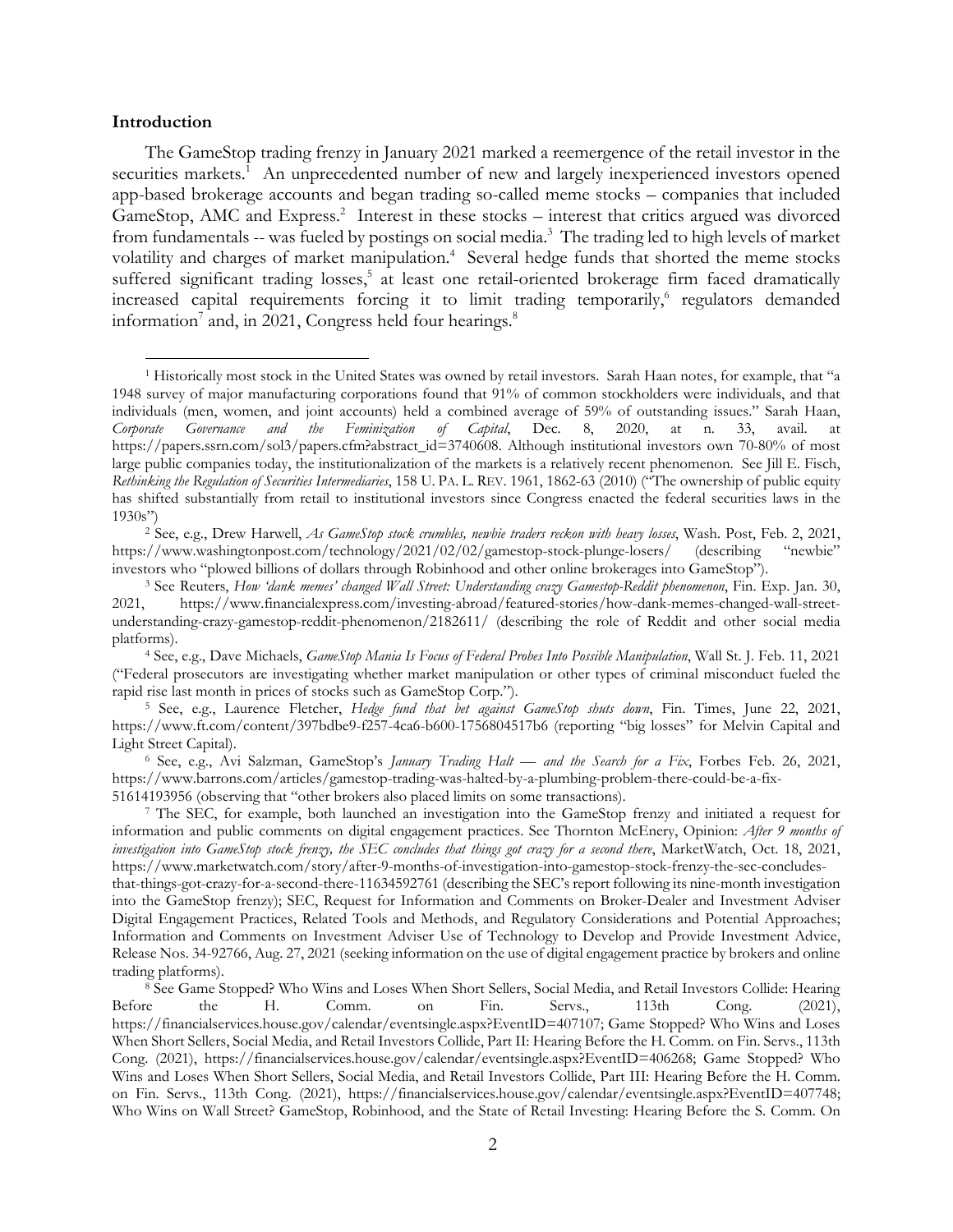The GameStop frenzy may be a product of the times -- investors confined by the pandemic lockdown and flush with stimulus checks seeking a form of engagement and entertainment. Whether the new investors who downloaded the Robinhood and Webull apps, lured perhaps by free stock promotions and confetti, will continue as long-term direct investors or will move on with their lives as the economy reopens remains to be seen. Their emergence, however, raises serious questions about the role of retail investors in the capital markets.

In particular, the frenzy blindsided regulators that had largely become accustomed to the invisibility of the retail investor. In recent years, most retail investors' purchases were intermediated through diversified mutual funds, retirement plans and professional advisors.<sup>9</sup> The role of these intermediaries was to shelter retail investors from the risks associated with direct investing – the risks of poorly informed trades, insufficient diversification, costly products, and fraud.10 Regulators focused their attention on protecting retail investors from these intermediaries by questioning the size and structure of their fees and seeking to mitigate potential conflicts of interest.<sup>11</sup>

The result of this intermediation was tremendous growth in the size and importance of institutional investors.12 Institutional investors took up the mantle of effecting market discipline through their trading decisions.13 Similarly, institutional investors became the driving force behind shareholder voting, most recently using the votes that they exercise on behalf of their beneficiaries to demand that issuers pay greater attention to ESG issues such as climate change. 14 Commentators now worry that institutional investors exercise too much power – that their herding behavior jeopardizes market stability and that their common ownership limits the competitive behavior of their portfolio companies.15 Remarkably little attention is paid, however, to retail investors.

The GameStop frenzy upset these norms and, as such poses new challenges for capital market regulation. Critics argue that that retail investors need to be protected from the capital markets – from Reddit and gamification-fueled investments in meme stocks and from using margin trading and options in connection with those investments.16 They further argue that the capital markets need to be protected from retail investors whose behavior contributes to market volatility, increases systemic risk, and undermines allocational efficiency.17 Congress and the SEC are investigating a variety of regulatory changes in response to these concerns that could include restrictions on payment for order flow, transaction-based fees or taxes, limitations on the use of social media in connection with

Banking, Hous., & Urban Affairs, 113th Cong. (2021), https://www.banking.senate.gov/hearings/who-wins-on-wallstreet-gamestop-robinhood-and-the-state-of-retail-investing. 9 See, e.g., Jill Fisch, *Mutual Fund Stewardship and the Empty Voting Problem*, \_\_ Brooklyn J. Corp. & Comm. L. \_\_

<sup>(</sup>forthcoming 2022) (observing that "institutional investors own 70-80% of the stock in large publicly-traded companies in the United States"); Fisch, *supra* note 1, at 1963 (reporting that 92% of the money in the mutual fund industry is contributed by the household sector). 10 See, e.g., Jill Fisch, Tess Wilkinson-Ryan & Kristin Firth, *The Knowledge Gap in Workplace Retirement Investing and the* 

*Role of Professional Advisors*, 66 Duke L.J. 633 (2016) (reporting differences in financial literacy between ordinary people and investment professionals). 11 See Fisch, *supra* note 1 at 1965 (reporting on regulatory efforts to address intermediary excessive fees and conflicts

of interest). 12 See John C. Coates, *The Future of Corporate Governance Part I: The Problem of Twelve* (Harvard Law Sch., Pub. Law

Working Paper No. 19-07, 2018), https://ssrn.com/abstract=3247337. 13 See, e.g., John C. Coffee, Jr., *Liquidity Versus Control: The Institutional Investor as Corporate Monitor*, 91 Colum. L. Rev.

<sup>1277 (1991) (</sup>evaluating institutions' use of exit and voice in monitoring their portfolio companies).<br><sup>14</sup> See Fisch, *supra* note 9.<br><sup>15</sup> See, e.g., C. Scott Hemphill & Marcel Kahan, *The Strategies of Anticompetitive Com* 

<sup>1397-98</sup> nn. 12-14 (2020) (summarizing the common ownership literature).<br><sup>16</sup> See *infra* notes \_\_ through \_\_ and accompanying text.<br><sup>17</sup> See *infra* notes \_\_ through \_\_ and accompanying text.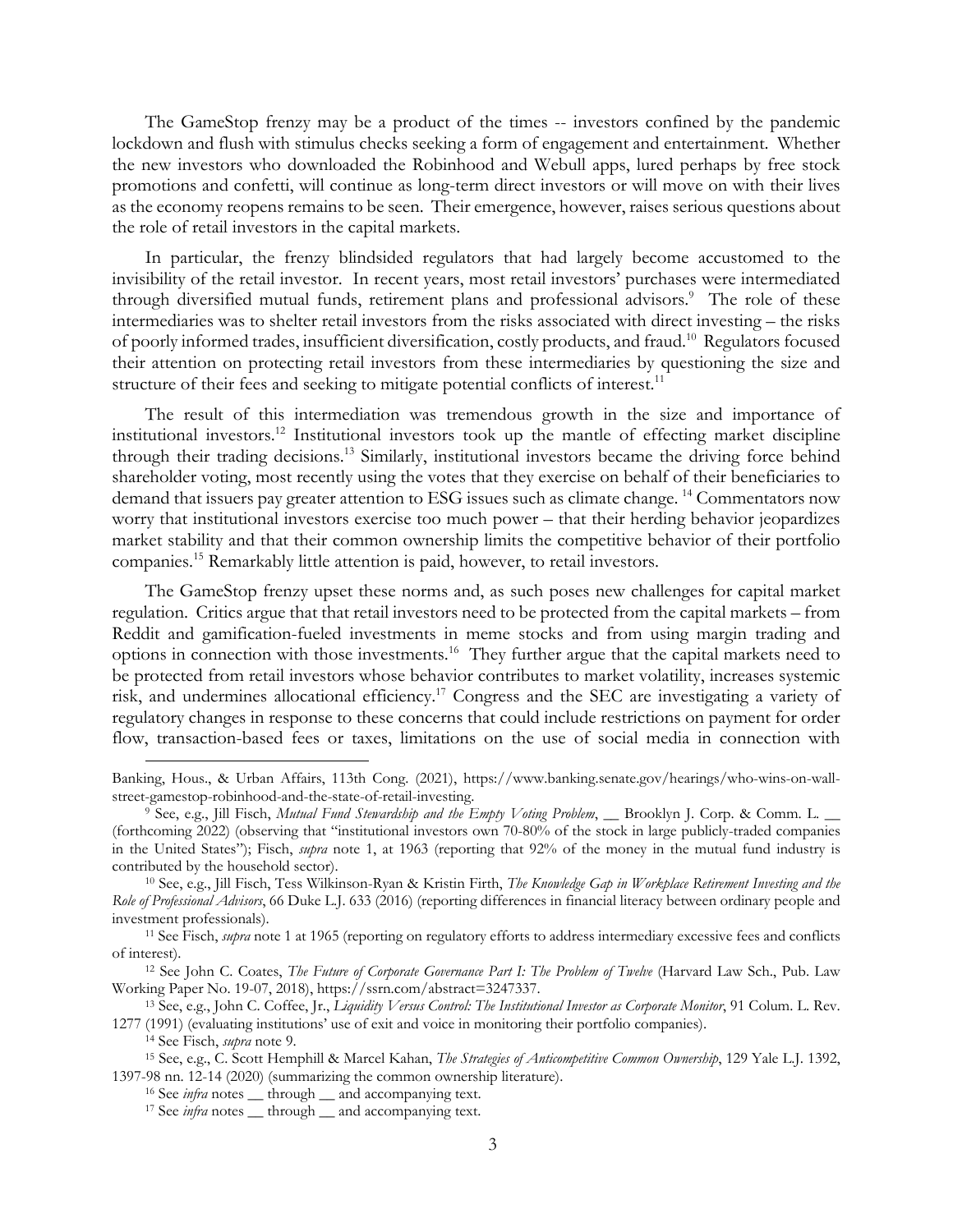securities trading, and increased compliance requirements for brokerage firms that serve the retail market.<sup>18</sup>

In considering whether a regulatory response to the GameStop frenzy is warranted, however, regulators should consider more carefully the potential costs and benefits of increased retail participation in the securities markets. This Article argues that existing calls for such a response have overstated the costs of retail trading and overlooked the benefits. In particular, the Article challenges the idea that it is somehow dangerous or inappropriate for retail investors to purchase securities that are traded in the highly regulated U.S. public markets, securities of corporations that publish reports, on a regular basis, about their financial condition and business operations that are audited and subject to SEC oversight for accuracy.

The central contribution of this Article is to make the affirmative case for the benefits of increased engagement by retail investors in the capital markets. The Article explains that retail investing has the potential to increase the involvement of ordinary citizens in the country's economic development. The current move has engaged a population that has not traditionally participated in the capital markets and offers them the potential to realize the economic rewards of such participation. Retail investing offers a valuable counterpoint to the increased concentration and herding by institutional investors, particularly the largest mutual fund sponsors. Finally, retail investing has the potential to enhance the accountability and legitimacy of business and its leaders.

This is not to understate the fact that a shift to increased retail investment creates new challenges and is likely to impose costs. Investors will make mistakes and lose money. Stock prices may be more volatile, and traditional market participants will have to adjust their behavior to account for the reemergence of retail. Rather than focusing on keeping retail investors out of the market, however, this Article argues that the lesson from the GameStop frenzy for regulators is the need to focus on understanding the new drivers of retail investing and how to ensure that those drivers can best promote informed and efficient investing behavior. Toward that end, the Article highlights the importance of focusing on the information sources used by retail investors, the possible misuse of customer information by app-based brokers, and the potential to harness the power of fintech to increase investor financial literacy.

The Article begins with a brief overview of the GameStop trading frenzy and its extension to broader direct retail participation in the capital markets. In addition to describing the trading history, the Article highlights the factors that likely contributed to the frenzy. Part II identifies the problems that have been attributed to the increased retail participation in the capital markets associated with the GameStop frenzy. In Part III, the Article critically evaluates these problems and argues that they are, for the most part, overstated. Part IV defends increased retail engagement with the capital markets both from the perspective of individual investors and broader society. Part V briefly identifies lessons from GameStop about how to improve the retail investing experience.

<sup>18</sup> See, e.g., Letter from Elizabeth Warren to Acting Chair Allison Herren Lee, Jan. 28, 2021 https://www.warren.senate.gov/imo/media/doc/01.29.2021%20Letter%20from%20Senator%20Warren%20to%20Act ing%20Chair%20Lee.pdf (asking the SEC what steps it will take "to ensure that securities markets better reflect prices that are in line with the intrinsic and fundamental value of underlying companies" and "to update and implement rules defining market manipulation"); SEC Chair Gary Gensler, *Prepared Remarks at the Global Exchange and FinTech Conference,* June 9, 2021, https://www.sec.gov/news/speech/gensler-global-exchange-fintech-2021-06-09 ("I've asked staff to make recommendations for the Commission's consideration on best execution, Regulation NMS, payment for order flow (both on-exchange and off-exchange), minimum pricing increments, and the NBBO, with the aim of continuing to make our markets as efficient as possible.").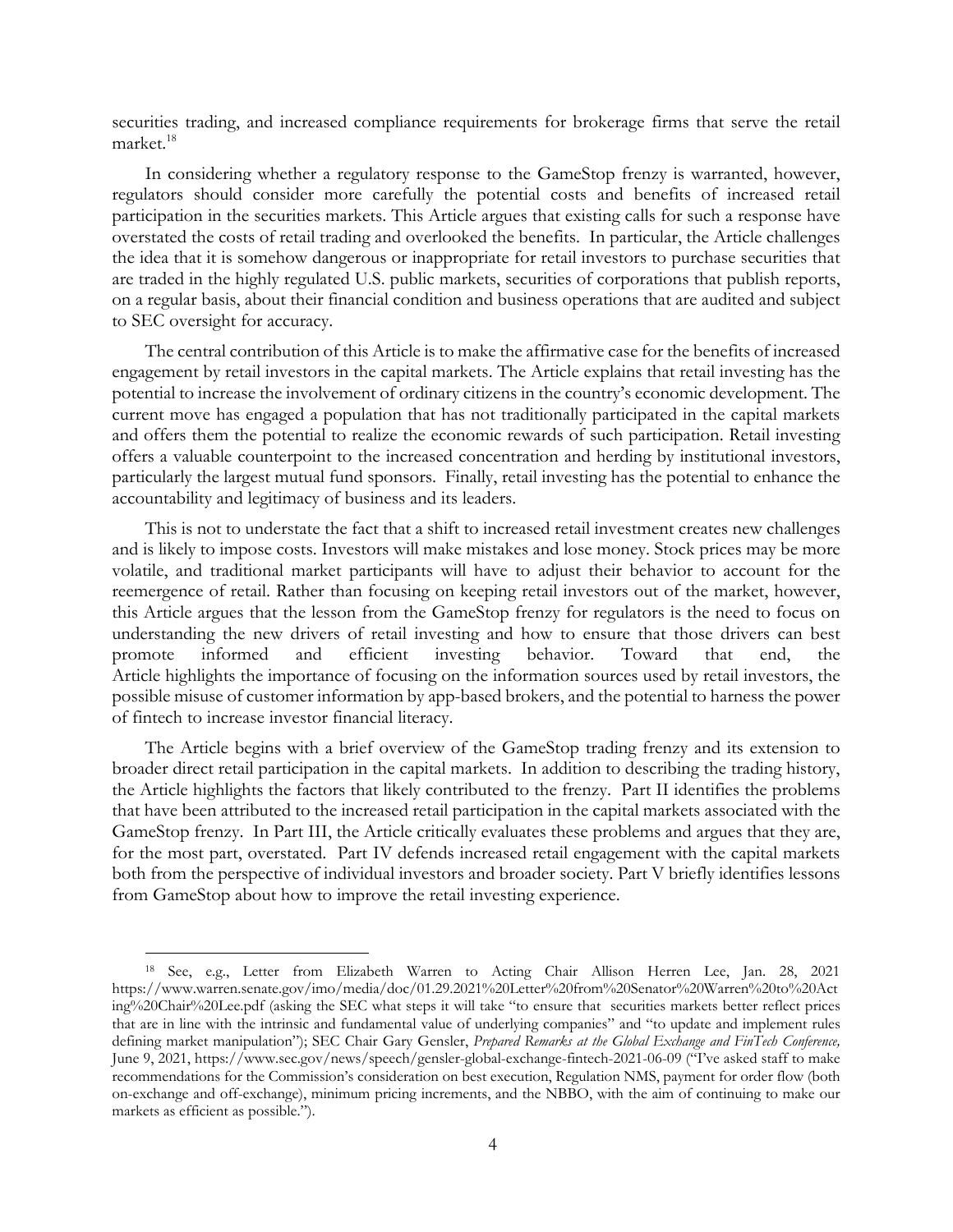#### **I. Background – The GameStop Frenzy**

Shares in GameStop stock increased from less than \$4/share in July 2020 to as high as \$483 in January 2021.19 Millions of retail investors bought GameStop stock in early 2021, and on several days it was the most actively-traded stock on Wall Street.<sup>20</sup> Its price swings were so large that the New York Stock Exchange halted trading six times in a single day.<sup>21</sup> GameStop was the most visible of a number of so-called meme stocks that experienced similar retail investor interest and trading volatility.<sup>22</sup>

The GameStop story began with GameStop, a Fortune 500 company whose primary business is the sale of videogames and consumer electronics.<sup>23</sup> GameStop was founded in 1996, conducted its initial public offering in 2002, and its shares are listed on the New York Stock Exchange.<sup>24</sup> GameStop's business initially focused primarily on the sale of new videogames through its thousands of retail stores; it subsequently developed a distinctive business model of buying used videogames from its customers and reselling them.25

Over time, GameStop lost market share to competitors that relied on digitalized sales of downloadable games. It failed to earn a profit since 2017.<sup>26</sup> GameStop's poor financial condition was exacerbated when the March 2020 lockdown in response to the Covid-19 pandemic forced it to close its retail stores, many of which were in empty shopping malls.<sup>27</sup> In August 2020, GameStop stock was trading at around \$4/share.<sup>28</sup>

Retail investor interest in GameStop began with a few small investors, including Keith Gill. According to his congressional testimony, Gill began to follow GameStop and to purchase its stock

<sup>19</sup> Historical price data from Yahoo Finance show GameStop trading at an intraday price of \$3.77 on July 20, 2020 and \$483 on January 28, 2021, Yahoo! Finance, GameStop, Inc., Historical Data, https://finance.yahoo.com/quote/GME/history?period1=1485907200&period2=1643673600&interval=1d&filter=hist ory&frequency=1d&includeAdjustedClose=true. 20 Mark DeCambre, *GameStop's surge is making it one of the most traded stocks in the U.S*., MarketWatch, Jan. 27, 2021,

https://www.marketwatch.com/story/gamestops-stock-surge-is-making-it-one-of-the-most-traded-in-the-u-s-

<sup>11611767301. 21</sup> Matthew Fox, *GameStop stock hit with 6 trading halts as volatility spike results in \$176 daily trading range*, Markets Insider, Mar. 10, 2021, https://markets.businessinsider.com/news/stocks/gamestop-stock-price-trading-halts-volatility-spike-176-trading-range-2021-3. 22 See Derek Horstmeyer & Valerie Mayer, *Meme Stocks and Systematic Risk*, Enterprising Investor, Aug. 9, 2021,

https://blogs.cfainstitute.org/investor/2021/08/09/meme-stocks-and-systematic-risk/ (describing increased volatility associated with meme stocks). 23 GameStop, Corporate Fact Sheet, https://news.gamestop.com/static-files/a07563a1-de5d-43d0-bb11-

d6bfd309dacd. 24 *Id.*

<sup>25</sup> Abha Bhattarai & Taylor Telford, *Despite record stock surge, GameStop is still struggling to stay afloat*, Wash. Post, Feb. 1, 2021, https://www.washingtonpost.com/business/2021/02/01/gamestop-retail-stores/<br><sup>26</sup> *Id.* Shannon Liso CameStop close all stores CNN set

<sup>27</sup> Shannon Liao, *GameStop closes all stores*, CNN.com, Mar. 22, 2020, https://www.cnn.com/2020/03/20/tech/gamestop-open-essential-business/index.html (reporting GameStop's decision to close all its stores as part of the March 2020 lockdown); Brian Sozzi, *GameStop stores are still empty despite Reddit-fueled trading frenzy*, Yahoo!Finance, Feb. 1, 2021, https://www.yahoo.com/news/game-stop-stores-are-still-empty-despiteredditfueled-trading-frenzy-172939409.html (observing that GameStop continued to struggle "with tepid mall traffic amidst the COVID-19 pandemic") 28 Matthew Gault & Jason Koebler, *How Chaotic Redditors Made GameStop Stock Skyrocket (and Made Short Sellers Cry)*,

Vice, Jan. 19, 2021, https://www.vice.com/en/article/qjpx8w/how-chaotic-redditors-made-gamestop-stock-skyrocketand-made-short-sellers-cry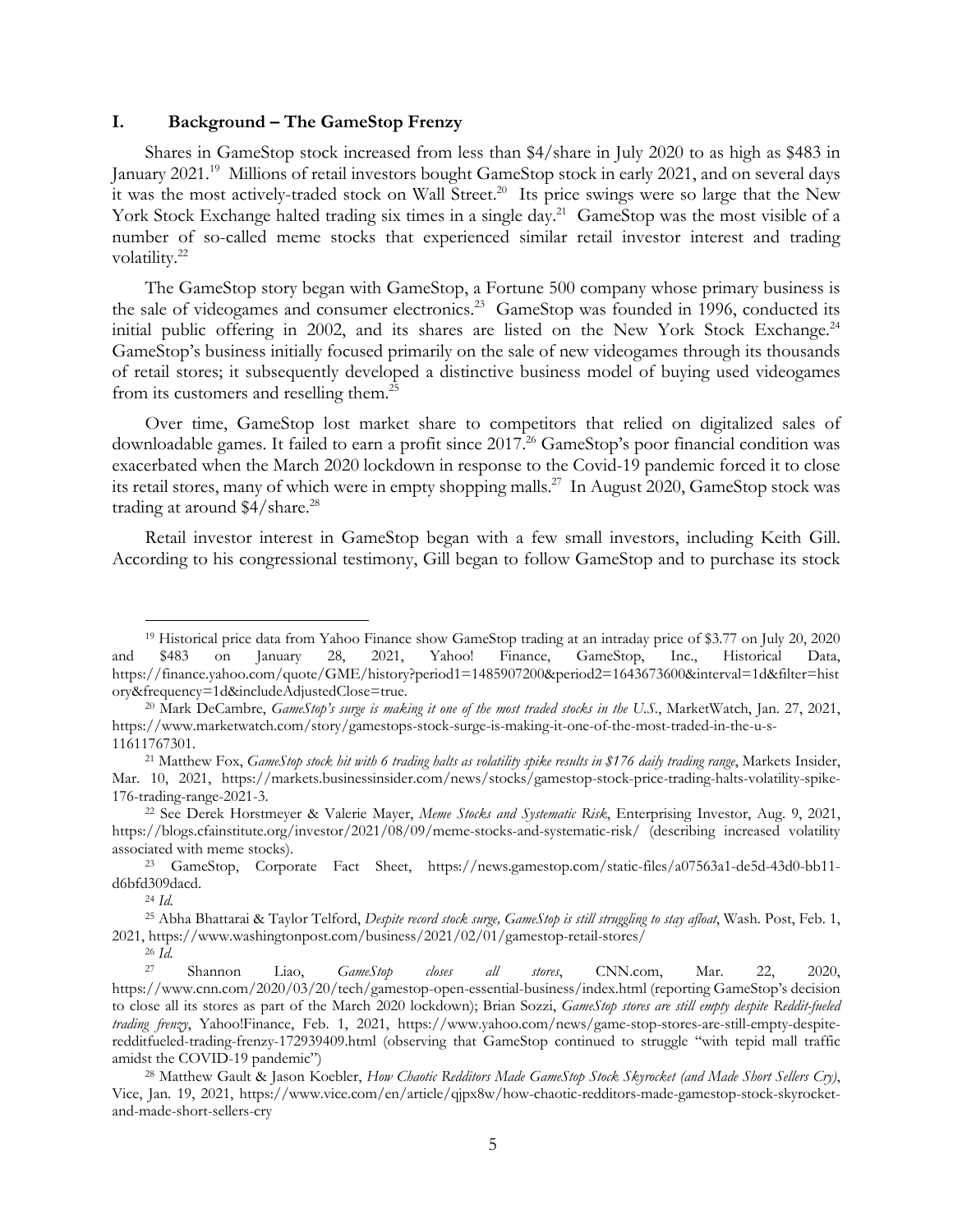as early as 2019.29 In August 2020 Gill publicly touted GameStop stock through a YouTube video that he posted.<sup>30</sup> Gill stated in the video that his interest in GameStop was based on several factors including a dedicated customer base for its legacy business and its potential to reinvent itself and capture a part of a "thriving \$200 billion gaming industry."31 In particular, Gill believed that GameStop could pursue new revenue streams by embracing the technology-driven digital economy.<sup>32</sup>

Gill decided to share his enthusiasm for GameStop on social media. In addition to YouTube, where he went by the name "Roaring Kitty", Gill, using the name "DeepF\*\*\*ingValue" or "DFV," posted his views about GameStop to a chat forum hosted by Reddit, under the sub-community or subreddit "WallStreetBets."<sup>33</sup> Participants in WallStreetBets share an interest in stock and option trading. The r/wallstreetbets page was started in 2012 and gained millions of new followers during the pandemic lockdown and the related stock market volatility.<sup>34</sup>

Gill was not the only investor who viewed GameStop as an attractive investment. In August 2020, former Chewy co-founder Ryan Cohen publicly reported that he had purchased 9.6% of GameStop stock.<sup>35</sup> Cohen subsequently approached GameStop management and offered a plan to turn the company around. When his initial private overtures to the company were rebuffed, Cohen sent the GameStop board a public letter calling for a strategic review.<sup>36</sup> Cohen's efforts led the price of GameStop to increase from its August low.<sup>37</sup> However, GameStop reported "dismal" earnings on December 8, 2020, and the next day its stock price fell to \$13.66/share.<sup>38</sup>

Some commentators anticipated that GameStop, like many other retailers, would file for bankruptcy as a result of the pandemic and the lockdown.<sup>39</sup> Despite Cohen's optimism, several hedge funds were skeptical that his plan would succeed in turning the company around and took substantial

<sup>29</sup> Testimony of Keith Patrick Gill before the U.S. House Committee on Financial Services, Feb. 18, 2021, https://financialservices.house.gov/uploadedfiles/hhrg-117-ba00-wstate-gillk-20210218.pdf 30 Keith Gill, *5 reasons GameStop stock (GME) is a roach not a cigar butt a la Warren Buffett & could short squeeze*, Youtube,

Aug. 4, 2020, https://www.youtube.com/watch?v=JWdWCtLMoU0.<br><sup>31</sup> Gill, *supra* note 29 at 3.<br><sup>32</sup> *Id.* 

<sup>33</sup> Julia-Ambra Verlaine & Gunjan Banerji, *Keith Gill Drove the GameStop Reddit Mania. He Talked to the Journal*, Wall St. J., Jan. 29, 2021, https://www.wsj.com/articles/keith-gill-drove-the-gamestop-reddit-mania-he-talked-to-the-journal-

<sup>11611931696. 34</sup> See Catherine Thorbecke, *GameStop timeline: A closer look at the saga that upended Wall Street*, ABC News, Feb. 13, 2021, https://abcnews.go.com/Business/gamestop-timeline-closer-saga-upended-wall-street/story?id=75617315 (observing that r/wallstreetbets had 3 million members on Jan. 27, 2021 and more than 8 million by Feb. 3, 2021). 35 See Schedule 13D filed by RC Ventures, LLC on Aug. 31, 2020,

https://www.sec.gov/Archives/edgar/data/0001822844/000101359420000673/rc13da1-083120.htm. 36 See Letter from RC Ventures LLC to GameStop Board of Directors dated Nov. 16, 2020,

https://www.sec.gov/Archives/edgar/data/1326380/000101359420000821/rc13da3-111620.pdf.<br>See Yahoo Finance,

https://finance.yahoo.com/quote/GME/history?period1=1485907200&period2=1643673600&interval=1d&filter=hist ory&frequency=1d&includeAdjustedClose=true (documenting a rise in GameStop's trading price to as high as  $$17.50/s$ hare.<br><sup>38</sup> *Id.* 

<sup>39</sup> See, e.g., Thomas S. Onder, *20 Retailers to Watch for a Bankruptcy Filing in the First Half of 2021*, Nat. L. Rev. Dec. 1, 2020, https://www.natlawreview.com/article/20-retailers-to-watch-bankruptcy-filing-first-half-2021 (including GameStop on list of 20 retailers to watch for a bankruptcy filing in the first half of 2021).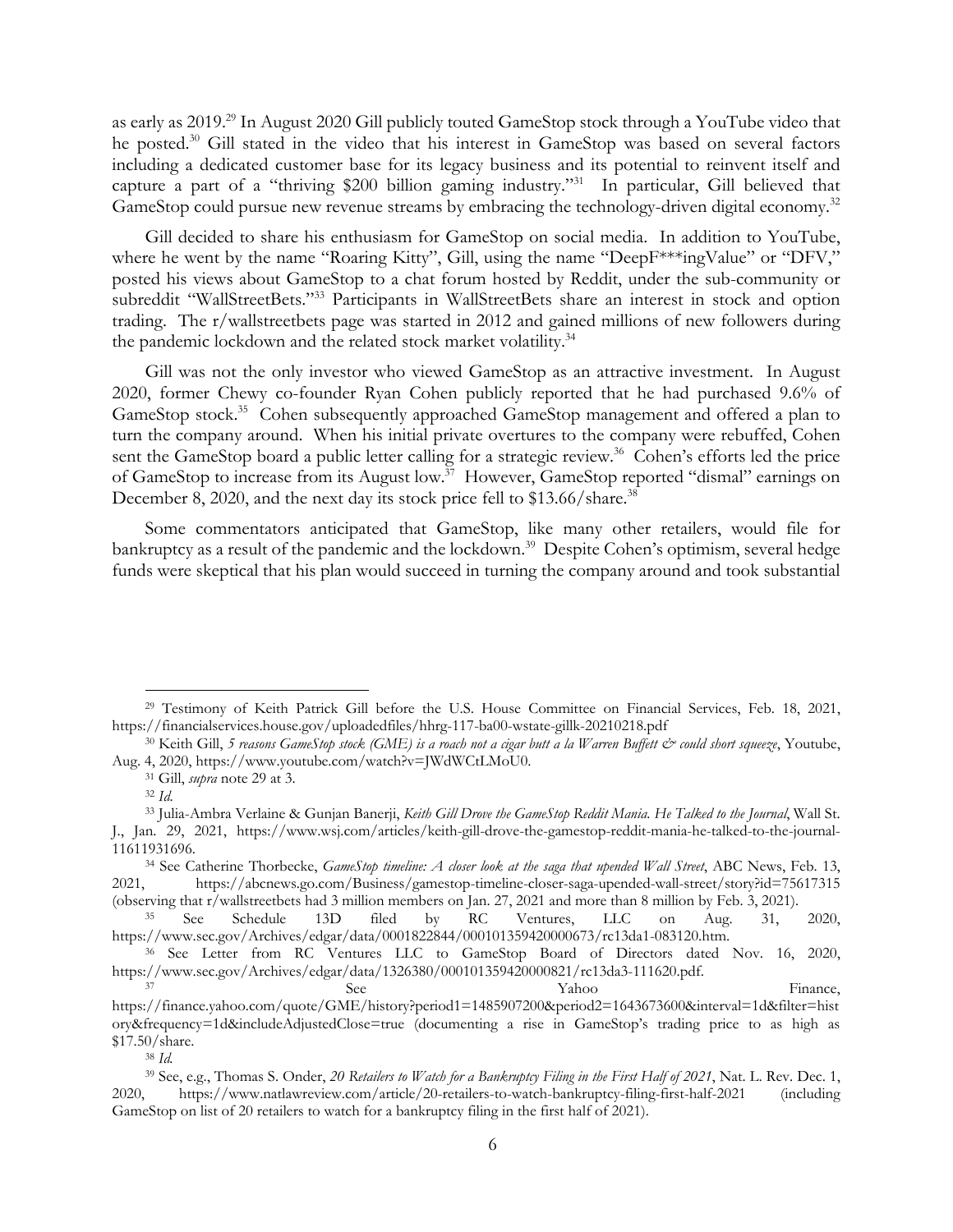short positions.<sup>40</sup> By the end of the year, approximately 140% of GameStop's public float had been sold short.<sup>41</sup>

What followed was strange combination of events. Gill's postings excited an increasing number of retail investors who followed the r/wallstreetbets page, including many who sought to squeeze the short sellers by purchasing GameStop stock and driving up the price. New investors opened brokerage accounts to invest in GameStop, and investor interest expanded from GameStop to other meme stocks -- stocks that included AMC, Blackberry and Nokia (collectively BANG) as well as Koss, Tilray, Bed Bath & Beyond and Microvision.<sup>42</sup> These stocks saw their prices increase in response to interest on social media.<sup>43</sup> They also experienced substantial volatility.<sup>44</sup> According to one source, the GameStop frenzy led 28% of U.S. investors to invest in GameStop or other meme stocks in January 2021.

In January 2021, GameStop announced that it was receptive to Cohen's plan and agreed to add him and two other former Chewy executives to its board.<sup>45</sup> The combination of Cohen's activism and the pressure imposed on the short sellers led GameStop's price to increase dramatically and, in turn, those price increases fueled further purchases.<sup>46</sup> Social media posts encouraged investors to buy GameStop, contributing to the effort to drive prices higher.<sup>47</sup> Investor interest was also spurred by some high profile tweets, including posts by Elon Musk and Chamath Palihapitiya.<sup>48</sup> GameStop's relatively small market capitalization and the high level of short interest exacerbated the volatility of its stock price in response to these developments.<sup>49</sup>

Retail trading in GameStop was facilitated by the use of app-based brokers. Two of the most popular platforms were Robinhood and Webull.50 Both were easy to use, allowed customers to open an account merely by downloading the app on their phone or mobile device, provided trading on the mobile platform, required no minimum account balance and did not charge account fees or

<sup>40</sup> These included Melvin Capital and Citron Capital. Thorbecke, *supra* note 34. 41 John McCrank, *Explainer: How were more than 100% of GameStop's shares shorted?,* Reuters, Feb. 18, 2021, https://www.reuters.com/article/us-retail-trading-shortselling-explainer/explainer-how-were-more-than-100-ofgamestops-shares-shorted-idUSKBN2AI2DD (reporting that "GameStop's peak short interest was 141.8% of its float on

Jan. 4", 2021). 42 Philip van Doorn, *We put AMC, GameStop and other meme stocks' numbers to the test — here's which ones came out on top*, MarketWatch, June 8, 2021, https://www.marketwatch.com/story/we-put-these-eight-meme-stocks-through-a-ruggedanalytical-test-which-are-poised-for-growth-and-which-have-big-downsides-11622810160. 43 Morningstar defines meme stocks as "stocks that see dramatic price increases, mostly fuelled [sic] by people on

social media (primarily Reddit, Twitter and Tik Tok). These stocks rarely have company fundamentals that back the rise in price, and are often highly volatile" Ruth Saldanha, *What is a Meme Stock?,* Morningstar, June 15, 2021, https://www.morningstar.ca/ca/news/213048/what-is-a-meme-stock.aspx. 44 van Doorn, *supra* note 42. 45 Micah Maidenberg, *Chewy Co-Founder Joins GameStop's Board After Pushing Overhaul*, Wall St. J., Jan. 11, 2021,

https://www.wsj.com/articles/chewy-co-founder-joins-gamestops-board-after-pushing-overhaul-11610378574. 46 See *GameStop: Were The Short Sellers Routed? Does It Matter? (Beware The 'Gamma')*, Forbes.com, Mar. 19, 2021,

https://www.forbes.com/sites/georgecalhoun/2021/03/19/gamestop-were-the-short-sellers-routed-does-it-matter-

beware-the-gamma/?sh=4f76a30c4dae (explaining how stock price can respond to efforts by short sellers to cover their positions). 47 Annabel Smith, *The Reddit revolt: GameStop and the impact of social media on institutional investors*, The Trade, Apr. 13,

<sup>2021,</sup> https://www.thetradenews.com/the-reddit-revolt-gamestop-and-the-impact-of-social-media-on-institutionalinvestors/. 48 Thorbecke, *supra* note 34. 49 Al Root, *GameStop Stock Volatility Could Get Even Worse. Here's Why*, Barron's Feb. 26, 2021,

https://www.barrons.com/articles/gamestop-stock-volatility-could-get-even-worse-heres-why-51614360082. 50 Others include Dough, Public and Firsttrade. Nikita Sheth, *How to get free stocks*, Finty, Dec. 15, 2021,

https://finty.com/us/investing/free-stocks/.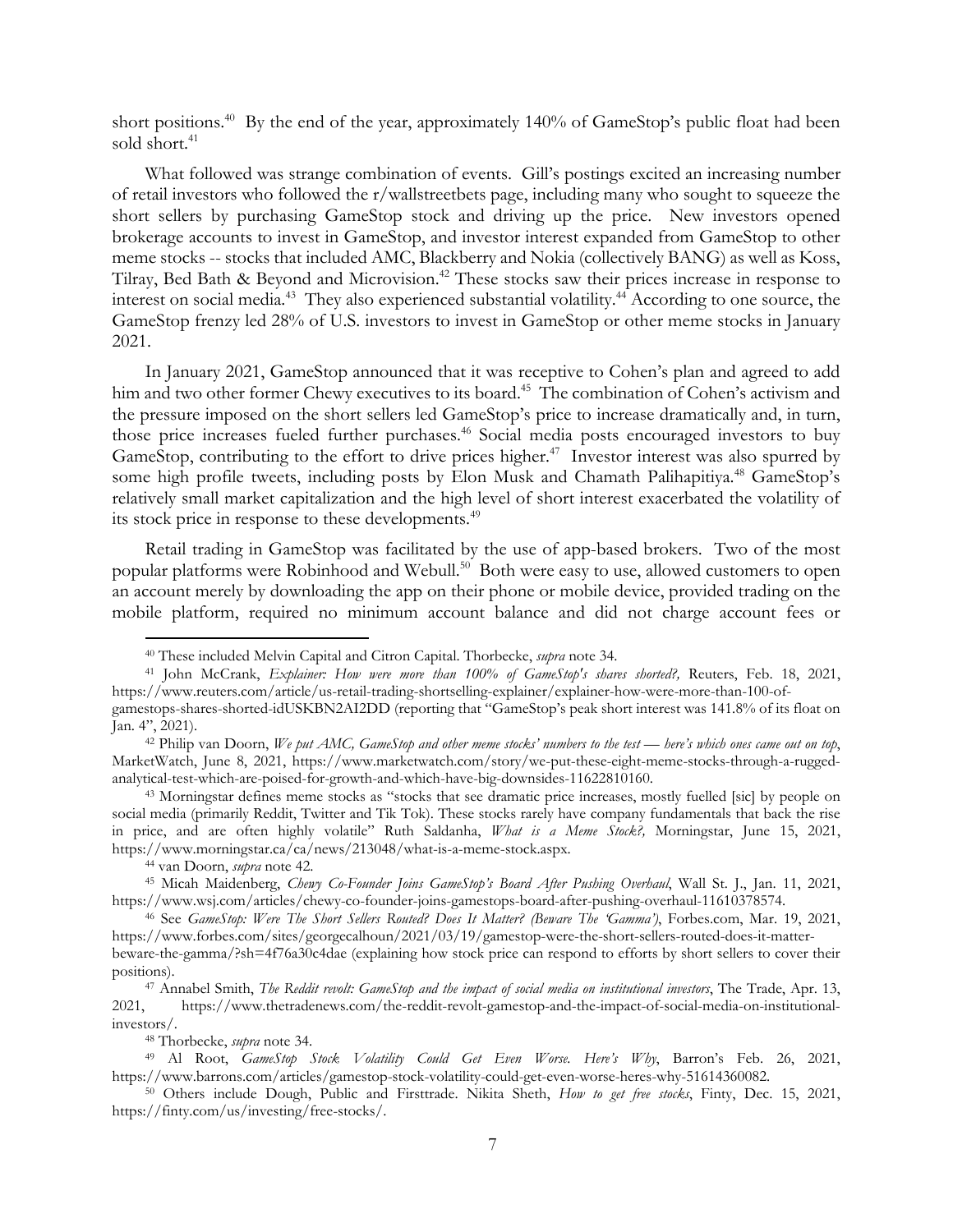commissions.51 According to CNBC there were 3.7 million downloads of the Robinhood App in January 2021.<sup>52</sup> In addition to being easy to use, these trading apps courted investors by offering them free shares of stock for opening accounts or inviting friends to do so<sup>53</sup> and rewarding investors with confetti for actions like completing their first trade.<sup>54</sup> They also reinforced investor interest in GameStop and other meme stocks by providing investors with lists of popular and trending stocks.<sup>55</sup> The retail boon was not limited to platforms like Robinhood, however. Online broker Charles Schwab gained 4 million new investors in 2020, half of which were under 40.<sup>56</sup> Similarly Fidelity opened 12.7 new retail customer accounts.<sup>57</sup> Many investors opened brokerage accounts in response to the hype on r/wallStreetBets and looked to social media for guidance on their trading strategies.<sup>58</sup>

The unprecedented retail trading had systemic implications. On January 28, several retail trading platforms abruptly restricted transactions in GameStop and other meme stocks. Robinhood banned new purchases of thirteen stocks.<sup>59</sup> Webull imposed trading restrictions on three stocks.<sup>60</sup> TD Ameritrade announced that it was restricting trading in GameStop and AMC.<sup>61</sup> Schwab tightened its restrictions on investors' ability to purchase certain meme stocks on margin.<sup>62</sup> Interactive Brokers Group announced that investors could only unwind but not establish new options positions in five meme stocks.

Critics of the trading halts argued that the brokers were seeking to protect hedge fund short sellers from the impact of further price increases.<sup>63</sup> The brokers offered different but varying explanations.

<sup>51</sup> Barbara Friedberg & Benjamin Curry, *Webull vs Robinhood: Which Is Better?,* Forbes Advisor, Jan. 20, 2022, https://www.forbes.com/advisor/investing/webull-vs-

robinhood/#:~:text=Robinhood%20includes%20it%20with%20its,balance%20requirement%20to%20get%20started..<br><sup>52</sup> Maggie Fitzgerald, *The GameStop mania might be over, but retail investors look here to stay*, CNBC, Feb. 13, 2021

https://www.cnbc.com/2021/02/13/why-retail-investors-are-here-to-stay.html.<br>
<sup>53</sup> See Sheth, *supra* note 50 (describing details of free stock promotions on multiple trading platforms).<br>
<sup>54</sup> See David Ingram, *Designed to* 

https://www.nbcnews.com/tech/tech-news/confetti-push-notifications-stock-app-robinhood-nudges-investors-towardrisk-n1053071 (reporting concerns that Robinhood's platform design has "elements of fun" that may encourage users to "develop risky habits that will cost users money over time."). 55 See, e.g., Roberto Stein, *The Top 5 predictable effects of new entries in Robinhood's "100 Most Popular" list*, Oct. 7, 2020,

https://papers.ssrn.com/sol3/papers.cfm?abstract\_id=3694588 (empirically analyzing the effect of inclusion in Robinhood's "100 most popular" list on the trading behavior of Robinhood users). 56 Stephen McBride, *Millennials Will Propel Stocks Higher For Years*, Forbes, Feb. 8, 2021,

https://www.forbes.com/sites/stephenmcbride1/2021/02/08/millennials-will-propel-stocks-higher-for-

years/?sh=56856fff6e5d 57 Justin Baer, *Fidelity, Once Stodgy and Adrift, Bets on the Reddit Crowd*, Wall St. J., Jan. 25, 2022, https://www.wsj.com/articles/fidelity-once-stodgy-and-adrift-bets-on-the-reddit-crowd-11643125668. 58 Robinhood, for example, reported that the number of funded accounts increased from 7.2 million in March 2020

to 18 million in March 2021. Adelia Cellini Linecker, *Robinhood IPO To Tap Meme Stocks Crowd As Filing Reveals Soaring Growth*, Investor's Business Daily, July 1, 2021, https://www.investors.com/news/robinhood-ipo-to-tap-meme-stockcrowd-huge-share-for-retail-investors/. 59 Brian Barrett, Robinhood Restricts GameStop Trading—in a Bid to Save Itself, Wired, Jan. 28, 2021,

https://www.wired.com/story/robinhood-gamestop-stock/. 60 James Crowley, *Webull Follows Robinhood in Blocking GameStop, AMC Trades After Being Suggested as Alternate Trading* 

*Platform*, Newsweek, Jan. 28, 2021, https://www.newsweek.com/webull-blocks-gamestop-amc-transactions-stockmarket-robinhood-1565172.<br><sup>61</sup> Mark DeCambre *GameStop and AMC trading restricted by TD Ameritrade, Schwab, Robinhood others*, MarketWatch, Jan.

<sup>28, 2021,</sup> https://www.marketwatch.com/story/gamestop-amc-trading-is-now-being-restricted-at-td-ameritrade-11611769804. 62 *Id.*

<sup>63</sup> See, e.g., Barrett, *supra* note 59 ("Many of Robinhood's detractors accuse the company of acting in the interest of institutional short sellers rather than the individual retail investors that rely on it").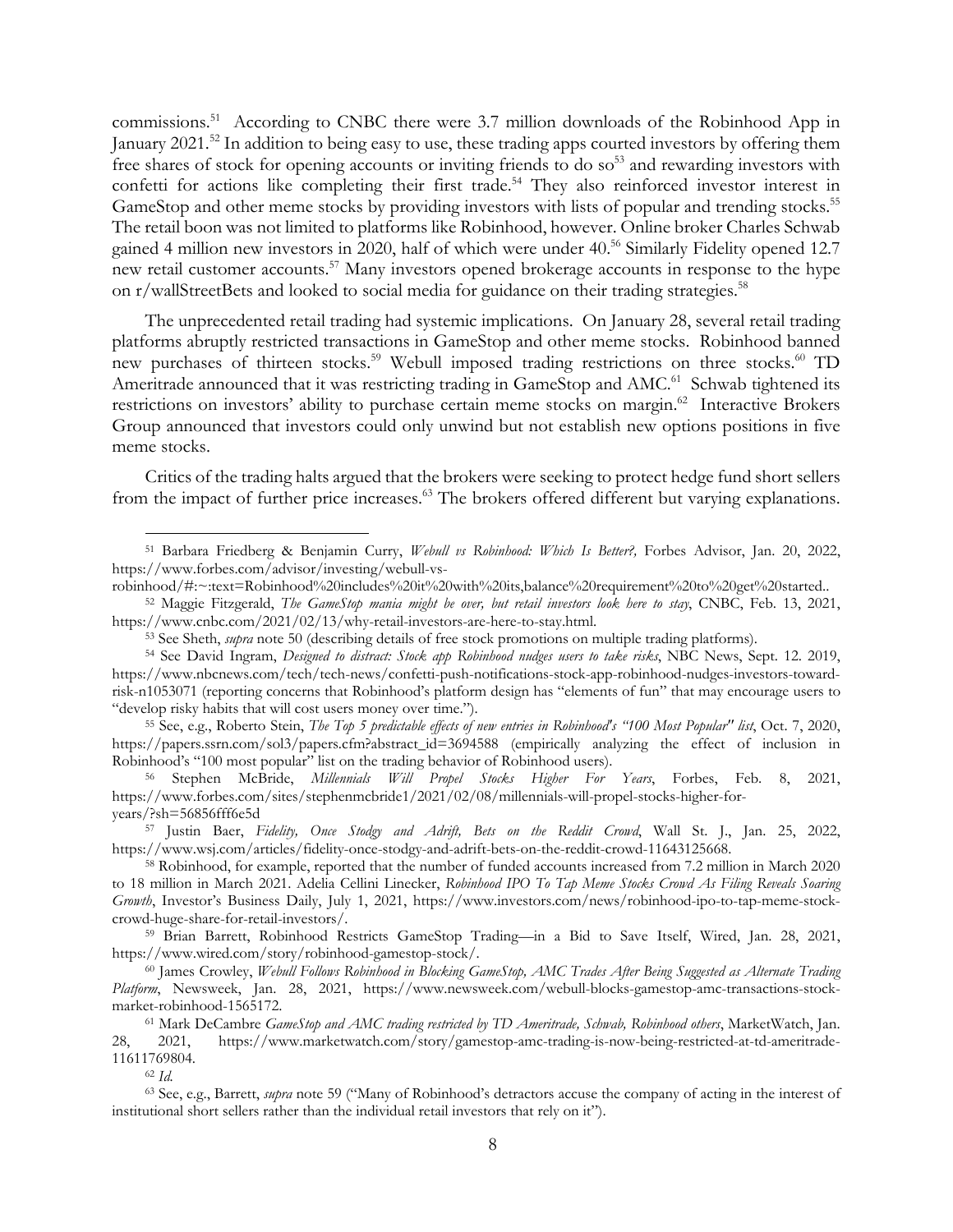Schwab, Webull and TD Ameritrade, for example, cited volatility and market instability.<sup>64</sup> Robinhood, explained its actions as resulting from dramatically-increased capital requirements and costs associated with clearing the trades.<sup>65</sup> Most of the trading restrictions were removed within a single day. Robinhood announced that it had raised more than \$1 billion of new capital to meet the capital requirements.66 Despite the relatively short duration of the trading halts, they sparked outrage among investors and led some lawmakers to call for congressional hearings.<sup>67</sup> Dozens of lawsuits were filed against Robinhood and other companies.<sup>68</sup>

In subsequent months, Ryan Cohen succeeded in becoming chairman of GameStop and replaced its board of directors and executive team, an effort that including hiring a new CEO from Amazon.<sup>69</sup> Whether the new team will be successful in turning the company around remains to be seen. Although the stock price has not risen to anywhere near its January 2021 high, it has traded near or above \$100/share consistently.70

Interest in meme stocks has declined since the winter of 2021, although retail investors have not dropped out of the market.<sup>71</sup> As pandemic-related restrictions are lifted and people return to offices and social interactions, the appeal of app-based stock trading and social media may fade, as will the liquidity provided by the pandemic stimulus checks. At the same time, the GameStop frenzy has left millions of new investors with brokerage accounts, making retail investor engagement in the capital markets an issue of ongoing concern.<sup>72</sup>

<sup>&</sup>lt;sup>64</sup> DeCambre, *supra* note 61; Crowley, *supra* note 60.<br><sup>65</sup> See Testimony of Vladimir Tenev, Hearing before the US House of Representatives Committee on Financial Services, Feb. 18, 2021, at 2, https://context-cdn.washingtonpost.com/notes/prod/default/documents/68530c1f-5838- 4653-9147-5a342335ea6e/note/a18d56f0-fd03-4dd9-b66b-988ebe166e9f.#page=1 ("the trading limits we put in place on GameStop and other stocks were necessary to allow us to continue to meet the clearinghouse deposit requirements that we pay to support customer trading on our platform."). 66 Kate Kelly, Erin Griffith, Andrew Ross Sorkin & Nathaniel Popper, *Robinhood, in Need of Cash, Raises \$1 Billion From* 

Its Investors, N.Y. Times, Jan. 29, 2021, https://www.nytimes.com/2021/01/29/technology/robinhood-fundraising.html <sup>67</sup> Katherine Fung, *Alexandria Ocasio Cortex calls Robinhood's Block on Trading GameStop, Other Stocks, U* 

Newsweek, Jan. 28, 2021, https://www.newsweek.com/alexandria-ocasio-cortez-calls-robinhoods-block-tradinggamestop-other-stocks-unacceptable-1565174 (citing AOC's tweet calling Robinhood's trading halt "unacceptable").<br><sup>68</sup> Amanda Bronstad, Lawsuits Over GameStop Trading Expand Beyond Robinhood, Alleging an Antitrust Conspirac

J., Feb. 9, 2021, https://www.law.com/nationallawjournal/2021/02/09/lawsuits-over-gamestop-trading-expand-beyondrobinhood-alleging-an-antitrust-conspiracy/(describing 42 lawsuits against 35 defendants including Robinhood). To date, those lawsuits have not been successful. See, e.g., Alexander Osipovich, *Robinhood Meme-Stock Negligence Suit Is Rejected by Judge*, Wall St. J., Jan. 27, 2022, https://www.wsj.com/articles/robinhood-meme-stock-negligence-suit-is-rejected-byjudge-11643314436?cx\_testId=3&cx\_testVariant=cx\_2&cx\_artPos=1&mod=WTRN#cxrecs\_s (describing dismissal of two lawsuits against Robinhood arising out of the trading halts). 69 See Sarah E. Needleman, *GameStop's Power Player: How Outsider Ryan Cohen Wrested Control*, Wall St. J., Aug. 12, 2021,

https://www.wsj.com/articles/gamestop-ryan-cohen-chewy-meme-stock-11628776861 (describing Cohen's acquisition of control over GameStop); Svea Herbst-Bayliss. *GameStop lures Amazon talent with grand plans and no frills*, Reuters, June 11, 2021, https://www.reuters.com/technology/gamestop-lures-amazon-talent-with-grand-plans-no-frills-2021-06-11/ (detailing Cohen's recruiting of former Amazon Australia chief Matt Furlong to serve as GameStop's new CEO).<br><sup>70</sup> Yahoo! Finance, GameStop, Inc., *supra* note 19.<br><sup>71</sup> Saqib Iqbal Ahmed, *Meme stock hangover: a year after* 

https://www.reuters.com/business/finance/meme-stock-hangover-year-after-gamestop-traders-face-gloomier-markets-2022-01-28/. 72 As of October 2021, Robinhood had more than 22 million funded accounts. Robinhood, *Robinhood Reports Third* 

*Quarter 2021 Results*, Oct. 26, 2021, https://investors.robinhood.com/news/news-details/2021/Robinhood-Reports-Third-Quarter-2021-

Results/default.aspx#:~:text=Net%20Cumulative%20Funded%20Accounts%20increased,the%20third%20quarter%20 of%202020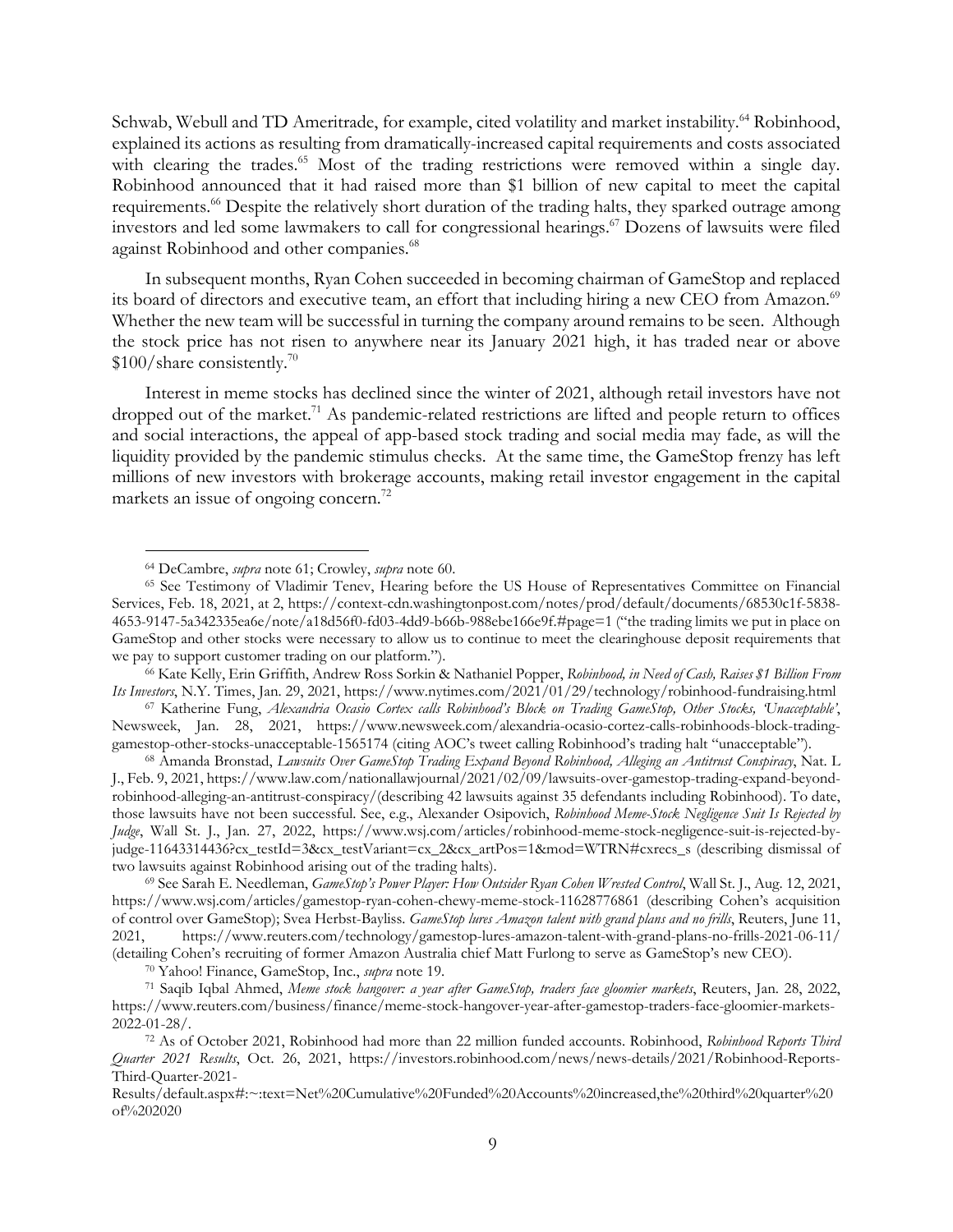Some have called for regulatory intervention.73 Senator Elizabeth Warren wrote to the SEC demanding that it respond to the GameStop frenzy.<sup>74</sup> Commonly-voiced concerns include that investors, either individually or collectively, used social media to manipulate the price of GameStop and that Robinhood violated securities laws by temporarily restricting investors from purchasing GameStop stock.<sup>75</sup> The SEC released a request for comment on digital engagement practices (DEP), citing the potential for DEP, including the gamification of stock trading through brokerage apps to lead to frequent or risky trading.<sup>76</sup> The SEC also announced that, in light of the GameStop frenzy, it would review payment for order flow<sup>77</sup> and existing rules governing short selling.<sup>78</sup> In addition, the SEC staff released a report on October 11, 2021 stating that [t]he extreme volatility in meme stocks in January 2021 tested the capacity and resiliency of our securities markets in a way that few could have anticipated" and identifying aspects of the regulatory framework that warranted further study.<sup>79</sup> To date, the SEC has not announced any findings of illegal manipulation; nor has it adopted new rules.

In December 2020, the Massachusetts Attorney General filed an administrative complaint against Robinhood accusing it of presenting stock trading as a game and taking advantage of inexperienced investors.80 In April, 2021, regulators sought to amend the claim to revoke Robinhood's registration as a broker-dealer in Massachusetts.<sup>81</sup> In July 2021, Robinhood disclosed investigations by a variety of other regulators, including the states of New York and California as well as the Financial Industry Regulatory Authority.<sup>82</sup> The disclosure followed the announcement that Robinhood had agreed to pay

<sup>73</sup> See, e.g., James J. Angel, *Gamestonk: What Happened and What to Do about It* (March 1, 2021), https://ssrn.com/abstract=3782195 (advocating reforms to the regulation of short selling and broker dealer compensation practices); Written Testimony of Gina Gail Fletcher before the United States Senate Committee on Banking, Housing, and Urban Affairs, March 9, 2021, at 13 (urging regulators to be "more thoughtful about what financial products are available to retail investors."); Kyle Langvardt & James Fallows Tierney, *On "Confetti Regulation": The Wrong Way to Regulate Gamified Investing*, 131 Yale L.J. F. 717, 737 (2022) (advocating regulating app-based design features that encourage excessive trading through the concept of "behavioral churning"). See also Ryan Clements *Misaligned Incentives in Markets: Envisioning Finance That Benefits All of Society,* 19 DePaul Bus. & Comm. L.J. 1, 61 (2021) (citing a range of potential regulatory responses to the GameStop frenzy including "including changes to trading halts, increasing capital requirements on hedge funds, increasing transparency and limiting stock buybacks, consumer protection measures, and imposing disclosure requirements on social media platforms and forums like Reddit where sophisticated investors (like hedge funds) can exploit novice investors with the protection of anonymity"). 74 Warren Letter*, supra* note 18. 75 Lucas Manfredi, *GameStop's big day as shares sit with 1,492% annual gain*, Fox Business, June 9, 2021,

https://www.foxbusiness.com/markets/gamestop-stock-meme-earnings-ryan-cohen-chewy. 76 Request for Information and Comments on Broker-Dealer and Investment Adviser Digital Engagement Practices,

Exchange Act Release No. 92766, 86 Fed. Reg. 49067, at 8-9 (Sept. 1, 2021) (Request for Comment on DEP).<br><sup>77</sup> Dave Michaels, *GameStop Saga Prompts SEC to Weigh Review of Payment for Order Flow*, Wall St. J., Mar. 9, 2021,

https://www.wsj.com/articles/gamestop-saga-prompts-sec-to-weigh-review-of-payment-for-order-flow-11615316739<br><sup>78</sup> Katanga Johnson, U.S. SEC chair says reviewing short-selling, swap rules after GameStop, Archegos sagas, Reu

<sup>2021,</sup> https://www.reuters.com/business/us-sec-chief-plans-scrutinize-short-sellers-rein-gamification-followinggamestop-2021-05-05/. 79 U.S. Sec. & Exch. Comm'n, Staff Report on Equity and Options Market Structure Conditions in Early 2021, 43

<sup>(2021),</sup> https://www.sec.gov/files/staff-report-equity-options-market-struction-conditions-early-2021.pdf (hereafter SEC Staff Report).<br><sup>80</sup> Administrative Complaint, Robinhood Financial, LLC, No. E-2020-0047 (Mass. Sec. Div. Dec. 16, 2020),

Administrative Complaint, Robinhood Financial, LLC, No. E-2020-0047 (Mass. Sec. Div. Apr. 15, 2021).<br><sup>81</sup> Nate Raymond, *Massachusetts regulators seek to revoke Robinhood's license; brokerage sues*, Reuters, Apr. 15, 2021,

https://www.reuters.com/technology/robinhood-sues-invalidate-massachusetts-fiduciary-rule-2021-04-15/; Motion for Leave to File Amended Administrative Complaint, Robinhood Financial, LLC, No. E-2020-0047 (Mass. Sec. Div. Apr. 15, 2021). 82 Chris Prentice & Michelle Price, *Explainer: The regulatory and legal headwinds facing Robinhood*, Reuters, July 2, 2021,

https://www.reuters.com/technology/regulatory-legal-headwinds-facing-robinhood-2021-07-02/.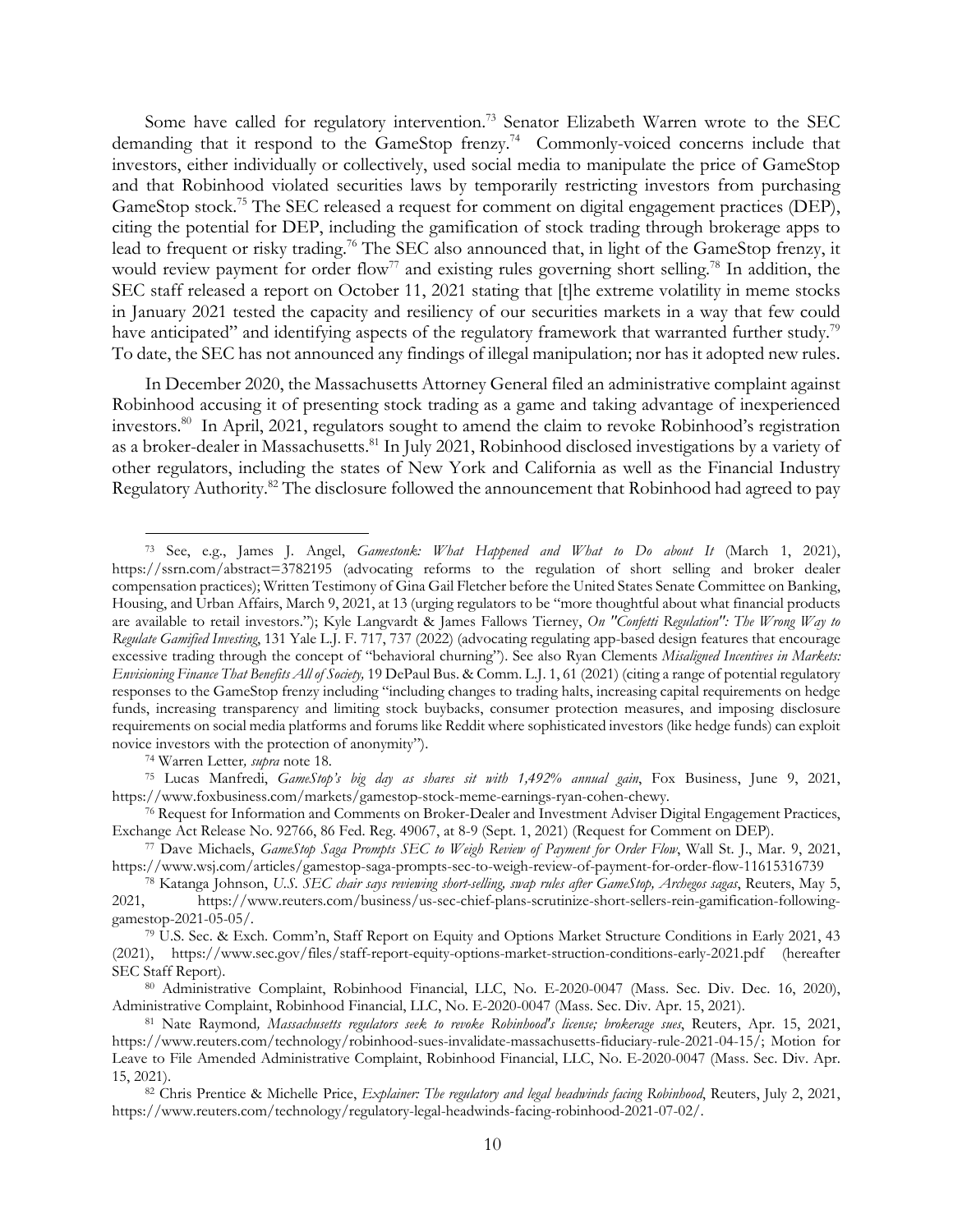the Financial Industry Regulatory Authority (FINRA) a \$70 million penalty to settle allegations of wrongdoing.<sup>83</sup>

To date Congress has held four hearings to investigate the GameStop frenzy, three by the House Committee on Financial Services and one by the Senate Committee on Banking, Housing and Urban Affairs. The first House hearing featured testimony by Robinhood CEO Vlad Tenev, Keith Gill and representatives from Reddit, Citadel and Melvin Capital.<sup>84</sup> The second included testimony by academics and other experts.<sup>85</sup> SEC Chair Gary Gensler, CEO of the Depository Trust & Clearing Corporation and FINRA CEO Robert Cook testified at the third hearing.<sup>86</sup> Finally the Senate hearing featured various researchers on capital markets.<sup>87</sup> At the hearings, members of Congress and witnesses explored various potential concerns raised by the GameStop frenzy and debated a range of potential regulatory responses.<sup>88</sup>

### **II. Addressing the GameStop Frenzy**

Commentators have identified two distinctive sets of regulatory concerns arising out of the GameStop frenzy. One set focuses on investor protection. Based on the premise that retail investors, particularly those who participated in the frenzy, are vulnerable, the concerns cite the potential that others, including other investors, social media platforms and brokerage firms, could exploit that vulnerability.<sup>89</sup> The core theme is a need to protect retail investors from the market.

A separate set of concerns focuses on the market impact of the GameStop frenzy rather than the impact on individual market participants.<sup>90</sup> These concerns are motivated less by paternalism than the prospect that price irrationality, volatility and heavy trading volume have systemic consequences. As a result, these commentators seek to protect the market from retail investors.

This part considers and evaluates both sets of concerns.

<sup>83</sup> *Id.*

<sup>84</sup> Andrew Ross Sorkin, Jason Karaian, Michael J. de la Merced, Lauren Hirsch & Ephrat Livni, *'Something Very Wrong Happened Here'*, N.Y. Times Dealbook, Feb. 19, 2021,

https://www.nytimes.com/2021/02/19/business/dealbook/robinhood-hearing-congress.html. 85 Matt Phillips, *Congress hears testimony again on GameStop, focusing on the financial plumbing behind the frenzy*, N.Y. Times,

Mar. 17, 2021, https://www.nytimes.com/2021/03/17/business/gamestop-hearing.html. 86 SIFMA, *House Financial Services Committee GameStop Hearing Pt. 3*, May 6, 2021,

https://www.sifma.org/resources/general/house-financial-services-committee-gamestop-hearing-pt-3/ 87 Who Wins on Wall Street? GameStop, Robinhood, and the State of Retail Investing, Hearing before the U.S.

Senate Comm. On Banking, Housing and Urban Affairs, Mar. 9, 2021, https://www.banking.senate.gov/hearings/whowins-on-wall-street-gamestop-robinhood-and-the-state-of-retail-investing.<br><sup>88</sup> See, e.g., Cora Leeuwenburg, *An Update on the Gamestop Frenzy: Calls for Regulation and a Congressional Hearing, Inside* 

*Compliance*, March 19, 2021, http://blogs.luc.edu/compliance/?p=3770 (describing regulatory changes proposed during the Senate hearing). 89 See, e.g., Bob Pisani, *Wall Street worries about regulatory fallout from the GameStop saga*, CNBC, Feb. 4, 2021,

https://www.cnbc.com/2021/02/04/wall-street-worries-about-regulatory-fallout-from-the-gamestop-saga.html (describing concerns expressed by FINRA that "the gamification may have caused investors to trade excessively or make

investments not suitable for them").<br><sup>90</sup> See, e.g., Kevin Stankiewicz, *Massachusetts regulator says GameStop speculation is a danger to the whole market, as TD Ameritrade restricts trading*, CNBC (Jan. 27, 2021), https://www.cnbc.com/2021/01/27/gamestop-speculation-is-dangerto-whole-market-massachusetts-regulator.html; (describing statement by Massachusetts Secretary of the Commonwealth Williams Galvin that the GameStop frenzy "presents a broader threat to the U.S. equity market"); David Randall, *Analysis: A tulip by another name? 'Gamestonk' and the case for investor caution*, Reuters, (Jan. 30, 2021), https://www.reuters.com/article/us-retail-trading-bubbles-analysis-idUSKBN29Z0HG. (quoting finance professor Ronnie Sadka stating that "Retail investors are becoming a systemic risk").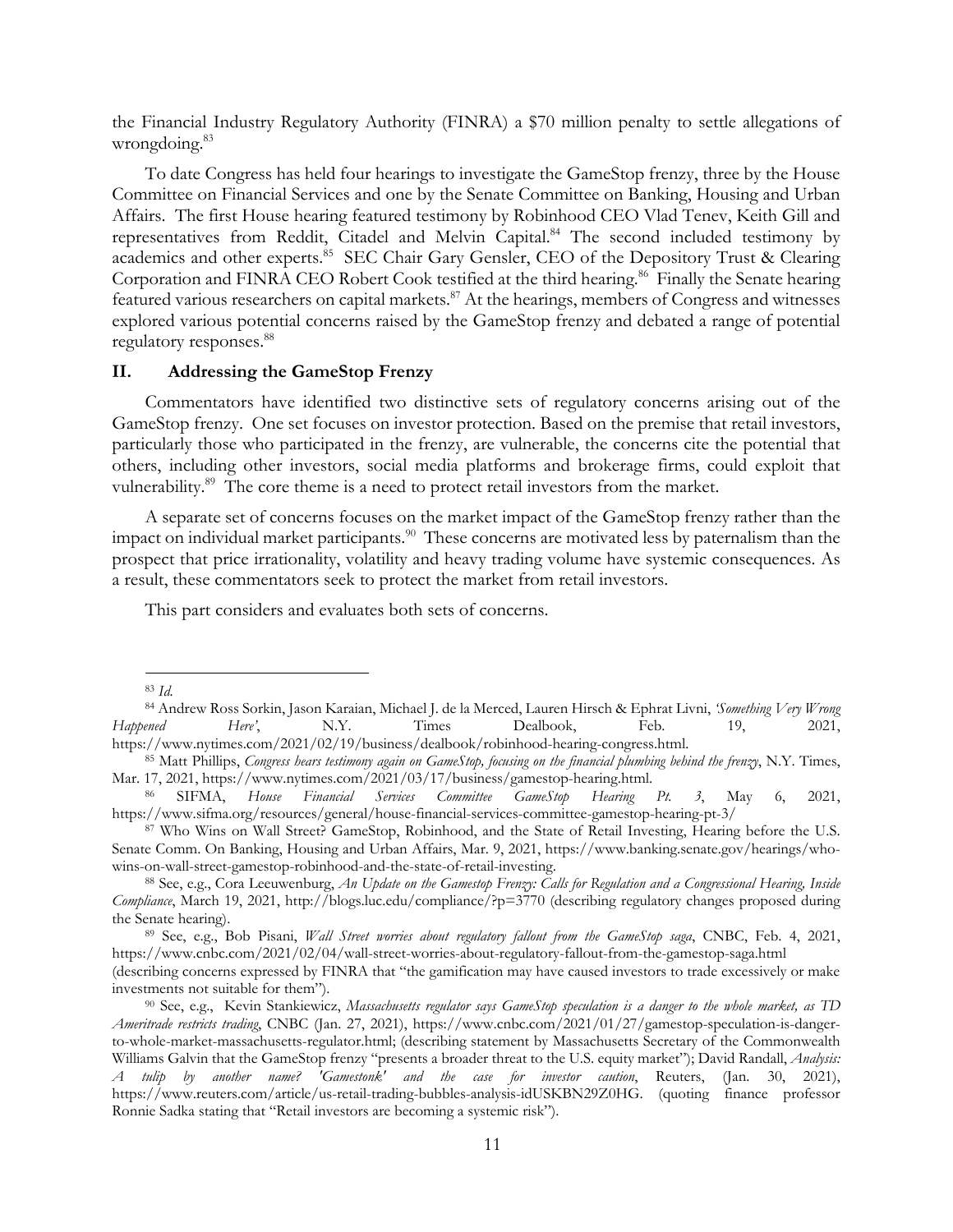#### **A. Protecting Retail Investors from the Market**

Commentators have written extensively about the retail investors who were caught up in the "meme" stock trading frenzy. As the articles note, a substantial number were inexperienced investors for whom the investment in GameStop and perhaps other meme stocks was their first venture into the capital markets.<sup>91</sup> The investors who use Robinhood and other app-based trading platforms such as Webull tend to be younger and to hold fewer assets than traditional retail investors. They also tend to be small investors. For example, the median account size at Robinhood is \$240.<sup>92</sup> Survey evidence suggests that new traders are overly optimistic about the likelihood that they will make money through their trading.<sup>93</sup>

Critics warn that these investors are likely to lose money, money that they cannot not afford to lose.<sup>94</sup> As one put it, "fledgling investors, many of whom started trading on free trading apps like Robinhood during the pandemic, might not understand the intricacies of what is happening, leading to some incredibly risky bets with money they can't afford to lose."95 Another observed that "for many [investors] who are younger and less experienced, meme investing ratchets the old idea of a stock tip up to a whole new level of virality and financial risk."<sup>96</sup>

The potential vulnerability of meme investors is increased by the mechanisms by which they are trading. Some of these new investors engage in substantial margin trading – trading with borrowed funds rather than using cash deposited in their accounts.<sup>97</sup> The allure of app-based trading and the hype associated with meme stocks may cause retail investors both to trade excessively and to incur excessive debt. Margin trading increases the risk associated with trades both by increasing an investor's exposure to the market and by creating the potential for an investor to lose more than he or she can afford.98 As former TD Ameritrade CEO Joe Moglia explained "leverage . . . can rip your

<sup>91</sup> See, e.g., Katie Martin & Robin Wigglesworth, *Rise of the retail army: the amateur traders transforming markets*, Fin. Times, March 9, 2021, https://www.ft.com/content/7a91e3ea-b9ec-4611-9a03-a8dd3b8bddb5 (reporting that "A Deutsche Bank survey found that almost half of US retail investors were completely new to the markets in the past year.").<br><sup>92</sup> Keris Lahiff, Robinbood debuts on Nasdaq – Jim Cramer and others share their take, CNBC, July 29, 2021,

https://www.cnbc.com/2021/07/29/robinhood-stock-nasdaq-ipo-jim-cramer-and-others-share-their-

take.html#:~:text=The%20median%20Robinhood%20customer%20has,The%20average%20is%20about%20%245%2 C000. 93 Charles Schwab, Inc., *The Rise of the Investor Generation*, 2021, https://www.aboutschwab.com/generation-investor-

study-2021 (reporting results of 2021 survey showing those who began investing in 2020 are more optimistic about the stock market). 94 See Nathaniel Popper, *Robinhood Has Lured Young Traders, Sometimes With Devastating Results*, N.Y. Times, July 8,

<sup>2020,</sup> https://www.nytimes.com/2020/07/08/technology/robinhood-risky-trading.html (observing that the inexperience of Robinhood traders can lead them to experience "staggering losses"). 95 Alicia Adamczyk, '*You will lose your money very, very quickly': What investors need to know about GameStop's stock surge*,

CNBC Make it, Jan. 27, 2021, https://www.cnbc.com/2021/01/27/what-to-know-about-gamestops-stock-spike.html.<br><sup>96</sup> Rizwan Virk, *GameStop trades and meme investing turn stocks into a pump-and-dump scheme*, NBC News, Opinion,

<sup>2021,</sup> https://www.nbcnews.com/think/opinion/gamestop-trades-meme-investing-make-stocks-ponzi-scheme-hurtslittle-ncna1257680. 97 Simon Constable, *Massive Margin Call Strikes Again In The Stock Market*, Forbes, Mar. 29, 2021,

https://www.forbes.com/sites/simonconstable/2021/03/29/massive-leverage-strikes-again-in-the-stock-

market/?sh=566f6c2a147f ("An army of individual investors used borrowed money to pile into the stock sending shares in the struggling company skyrocketing"). 98 See, e.g., U.S. Sec. & Exch. Comm'n, *Investor Bulletin: Understanding Margin Accounts* (June 10, 2021)

https://www.sec.gov/oiea/investor-alerts-and-bulletins/ib\_marginaccount (explaining that margin trading "exposes you to the potential for larger losses.");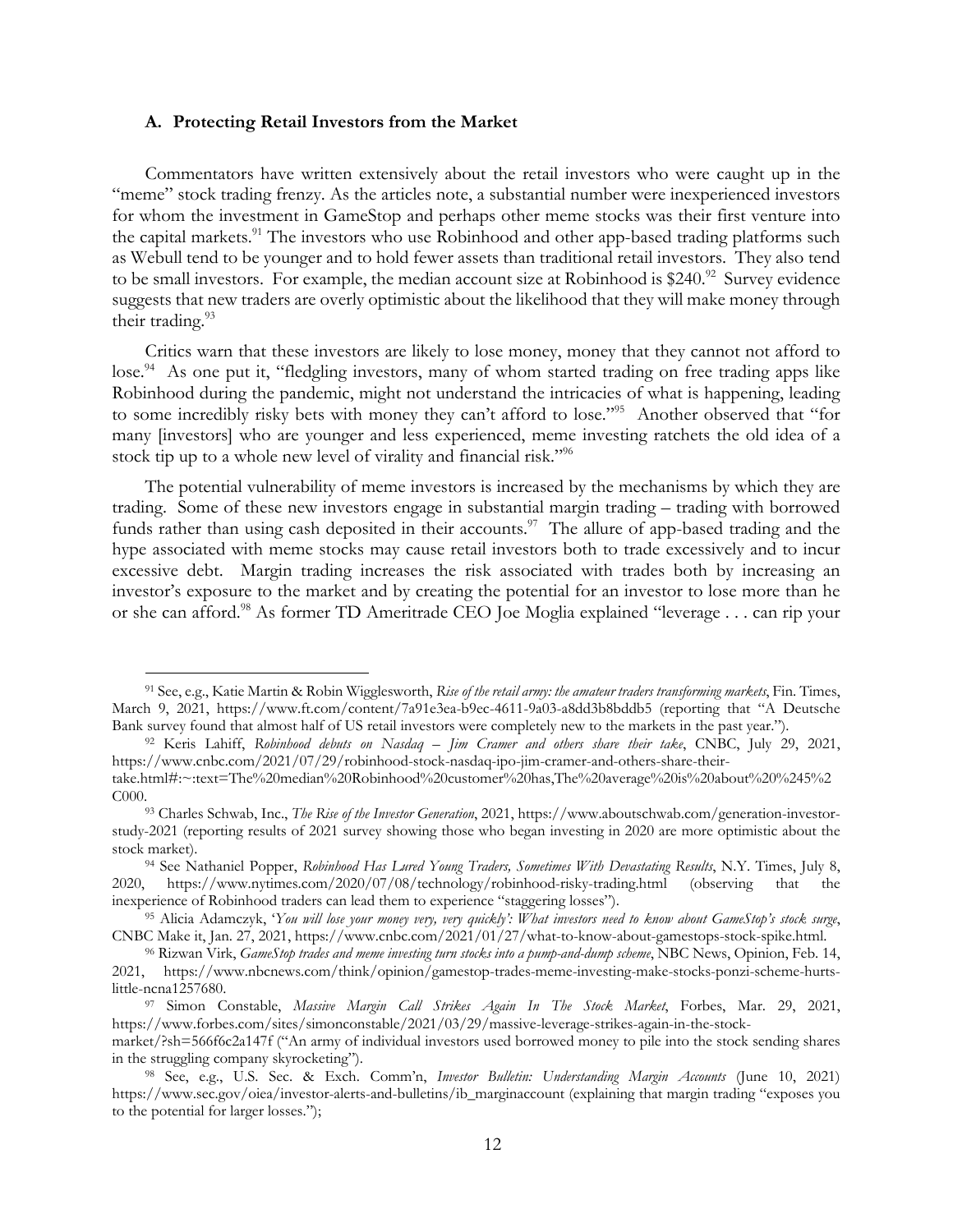arms off."99 Indeed, data indicate that Robinhood customers were fourteen times more likely to default on their margin loans than the average investor.<sup>100</sup> Although the Federal Reserve limits the percentage of a securities purchase that can be financed through borrowing,101 investors sometimes seek to circumvent these limits by using personal loans or credit card debt.<sup>102</sup> In addition, investors who purchase on margin bear the risk of a margin call which, if the customer lacks the cash to meet, could result in the broker automatically selling the customer's stock.<sup>103</sup>

Investor risk is further increased by the use of options. Options provide an alternative way to increase investor buying power and were cited as a substantial factor increasing the demand for GameStop stock.104 Inexperienced traders are unlikely to understand how options work, however, or to evaluate the risk associated with their positions accurately. Although the brokerage industry imposes safeguards designed to limit the use of options by inexperienced investors, Robinhood has been criticized for failing to deploy these safeguards effectively and allowing inexperienced investors to access margin loans and options too easily.<sup>105</sup> One Robinhood investor, a 20-year-old student, committed suicide after his options trading through his Robinhood account led him to believe he had a negative \$730,000 account balance.<sup>106</sup>

A related concern is that retail customers are not really investing in meme stocks bur rather are gambling.<sup>107</sup> To many, purchases of meme stocks appear irrational and untethered to fundamentals. Traders may be seduced by a combination of the trading apps they use and the social media platforms from which they obtain their trading information. Terming the apps on which these investors trade gamified and addictive, commentators chastise the platforms for pushing investors into inappropriate

<sup>102</sup> Lance Roberts, *This Won't End Well – Gen Z'ers Take On Debt To Invest*, RIA Advice, Aug. 27, 2021, https://realinvestmentadvice.com/this-wont-end-well-gen-zers-take-on-debt-to-invest/ (reporting that many individual investors "took out personal loans or went into credit card debt" to fund their stock purchases).<br><sup>103</sup> Mozee, *supra* note 99.<br><sup>104</sup> David Borun, *How Options Trading is Fueling the GameStop Rally*. Nasdaq, Jan. 26, 2021,

<sup>99</sup> Carla Mozee, *Leverage 'can rip your arms off,' former TD Ameritrade boss says in warning to meme-stock retail traders*, Markets Insider, June 4, 2021, https://markets.businessinsider.com/news/stocks/meme-stock-leverage-warning-ex-tdameritrade-boss-amc-reddit-2021-6. 100 Stephen Gandel, *Robinhood offers loans to buy stock — they were 14 times more likely to default*, CBS News, Feb. 5, 2021,

https://www.cbsnews.com/news/robinhood-stock-loans-were-14-times-more-likely-to-default-than-rivals/. One possible explanation is that Robinhood was more aggressive in enabling its customers to borrow because of the interest

that it earned on those margin loans. See id (describing stock lending as "one of Robinhood's few profit centers").<br><sup>101</sup> See Understanding Margin Accounts, supra note 98 (explaining that "According to Regulation T of the

https://www.nasdaq.com/articles/how-options-trading-is-fueling-the-gamestop-rally-2021-01-26 (explaining how use of options increased GameStop demand and volatility). 105 See FINRA Press Release, FINRA Orders Record Financial Penalties Against Robinhood Financial LLC. June

<sup>30, 2021,</sup> https://www.finra.org/media-center/newsreleases/2021/finra-orders-record-financial-penalties-againstrobinhood-financial (stating that Robinhood "failed to exercise due diligence before approving customers to trade options"). 106 Sarah Jackson, *Robinhood has settled a lawsuit over the death of a 20-year-old who died by suicide last year thinking he lost* 

*<sup>\$730,000</sup> on the stock-trading app*, Insider, July 1, 2021, https://www.businessinsider.com/robinhood-settled-suit-suicide-20-year-old-trader-alex-kearns-2021-7. Robinhood settled a wrongful death lawsuit over the suicide for an undisclosed amount. *Id.* 107 See, e.g., Virk, *supra* note 96 ("most of the people putting money into the next big thing aren't really investing;

they are truly just gambling online."); Madison Darbyshire, *Traders phone up gambling helplines as game-like broker apps spread*, Fin. Times, Oct. 7, 2021, https://www.ft.com/content/8f9bbc77-06b1-4fbd-8b7e-6e381ba038a7 (quoting Keith Whyte, the executive director of the National Council on Problem Gambling as stating that "the line between gambling and investing, which was already pretty fluid, has almost been completely erased").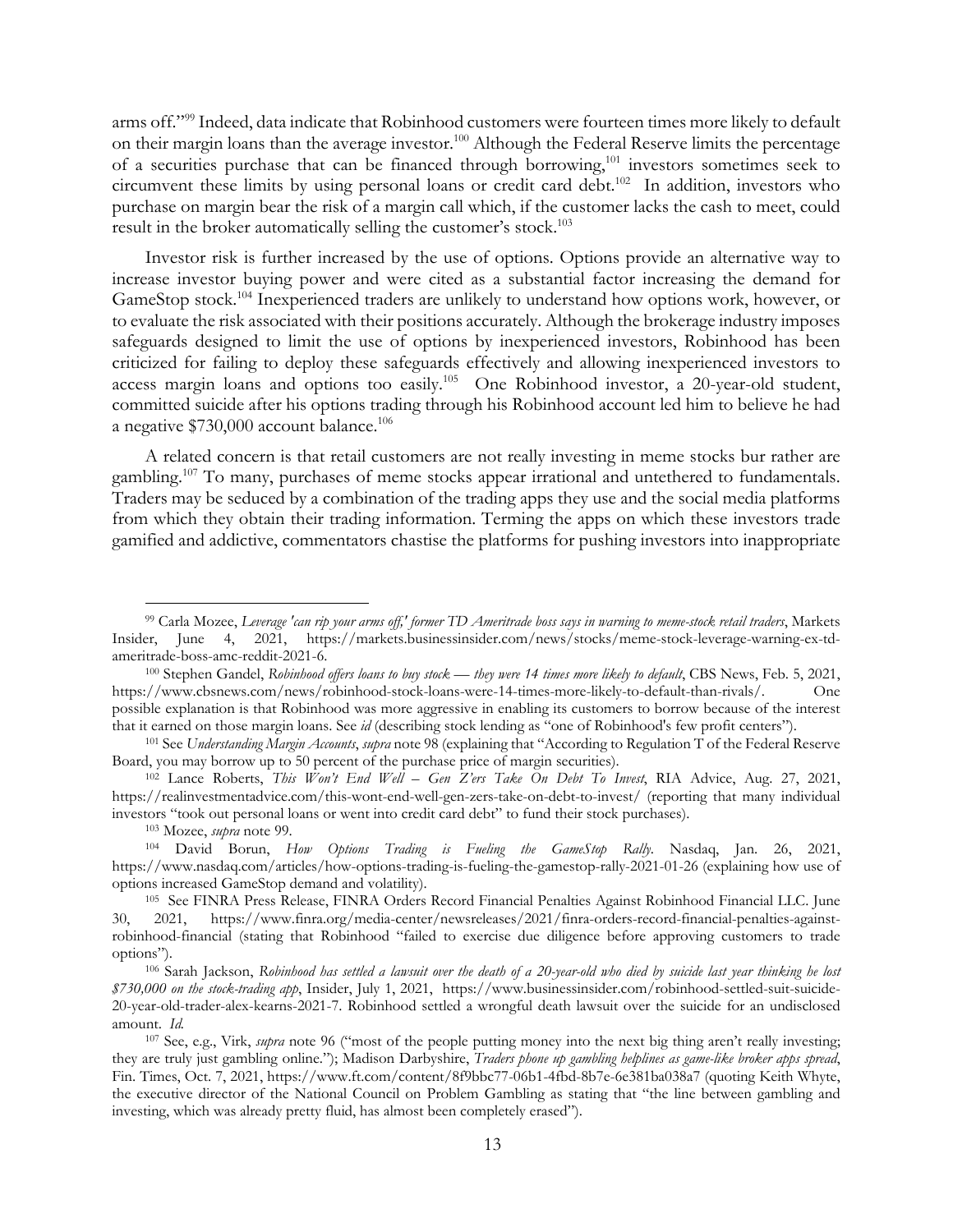trading decisions.<sup>108</sup> Trading platforms also increase herding by investors.<sup>109</sup> Sites such as Robinhood publish lists of stocks that are popular among their customers and push this information on the app.<sup>110</sup> Studies show that the inclusion of a stock in the list substantially increases customer trading of the stock. $111$ 

Critics also challenge brokerage firm conflicts of interest, observing that the business models of Robinhood and the other app-based brokers rely on trading to generate income.<sup>112</sup> Of particular concern is the fact that some trading apps earn a substantial amount of revenue from payment for order flow.113 Payment for order flow occurs when brokers route their customer orders to wholesalers for execution rather than directly to an exchange. In turn, wholesalers pay the brokerage rebates in return for those orders.114 In theory the rebate does not increase the cost of the trade to the customer, whose order must be executed at the best price available.<sup>115</sup> In reality, however, it is possible to generate price improvement for a customer in connection with a trade, and payment for order flow generally results in the broker rather than the customer receiving the benefit of any potential price improvement.<sup>116</sup>

Although payment for order flow has been around since the 1980s, it appears that Robinhood is the first trading platform to receive virtually all of its revenue from this source.<sup>117</sup> Robinhood earned an average of two-tenths of a penny for each share bought or sold.<sup>118</sup> Payment for order flow can create an incentive for a broker to encourage its customers to engage in more trading than is appropriate, given their investment objectives, a process that Kyle Langvardt and James Fallows

<sup>108</sup> Darbyshire, *supra* note 107 (quoting the North American Securities Administrators Association as saying "By using features such as confetti, scratch-off style graphics and awards systems, certain firms are encouraging investors to make trades that may not be in their best interests and would conversely serve the interests of the broker-dealer,").<br><sup>109</sup> See, e.g., Brad M. Barber, Xing Huang, Terrance Odean, & Christopher Schwarz, *Attention Induced Tradin* 

*Returns: Evidence from Robinhood Users* (October 12, 2021). \_\_ J. Fin. \_\_ (forthcoming), https://ssrn.com/abstract=3715077 (reporting that Robinhood focuses investor attention on certain stocks, encouraging herding and leading to lower investment returns).<br>
<sup>110</sup> See Stein, *supra* note 55 (describing Robinhood's top 100 list).<br>
<sup>111</sup> Id. (reporting that customers were 5 to 7 times likelier to buy stocks newly named to the top 100 list).<br>
<sup>112</sup> See, e.g.

Investment News, Apr. 12, 2021, https://www.investmentnews.com/gamestops-saga-what-the-stock-surge-provesabout-financial-literacy-205019. quoting William Galvin, secretary of the Commonwealth of Massachusetts ("Gamification strategies in the Robinhood app — like sending daily push notifications or displaying confetti raining down after each trade — are used to "lure customers" into consistent participation and long-term engagement with the platform, which, in turn, generates more revenue for the app.")

<sup>&</sup>lt;sup>113</sup> See Avi Salzman, *SEC Chairman Says Banning Payment for Order Flow Is 'On the Table', Barron's*, Aug. 30, 2021, https://www.barrons.com/articles/sec-chairman-says-banning-payment-for-order-is-on-the-table-

<sup>51630350595?</sup>mod=hp\_LEAD\_2 (reporting interview with SEC Chair Gary Gensler in which Gensler stated that banning payment for order flow is "on the table"). 114 *Id.*

<sup>115</sup> In reality, the requirement of best execution is somewhat lax. See, e.g., Robert P. Bartlett, *Modernizing Odd Lot Trading* (May 19, 2021). https://ssrn.com/abstract=3849763 (providing data demonstrating that odd lot trading rules reduce the impact of the best execution requirement for popular retail stocks on non-exchange trading venues).<br><sup>116</sup> See Stanislav Dolgopolov, Off-Exchange Market Makers and Their Best Execution Obligations: An Evolving Mi

*Market Reform, Regulatory Enforcement and Litigation*, 17 N.Y.U. J.L. & Bus. 477, 511 (2021) ("Robinhood explicitly offered to accept less price improvement for its customers than what the principal trading firms were offering, in exchange for receiving a higher rate of payment for order flow for itself."). 117 John Mccrank, *Explainer: Robinhood makes most of its money from PFOF. What is it?,* Reuters, July 29, 2021,

https://www.reuters.com/business/finance/robinhood-makes-most-its-money-pfof-what-is-it-2021-07-29/.<br><sup>118</sup> Tomio Geron, *Data shows how Robinhood makes more money from its users than other brokers*, Protocol, July 5, 2021,

https://www.protocol.com/fintech/payment-for-order-flow.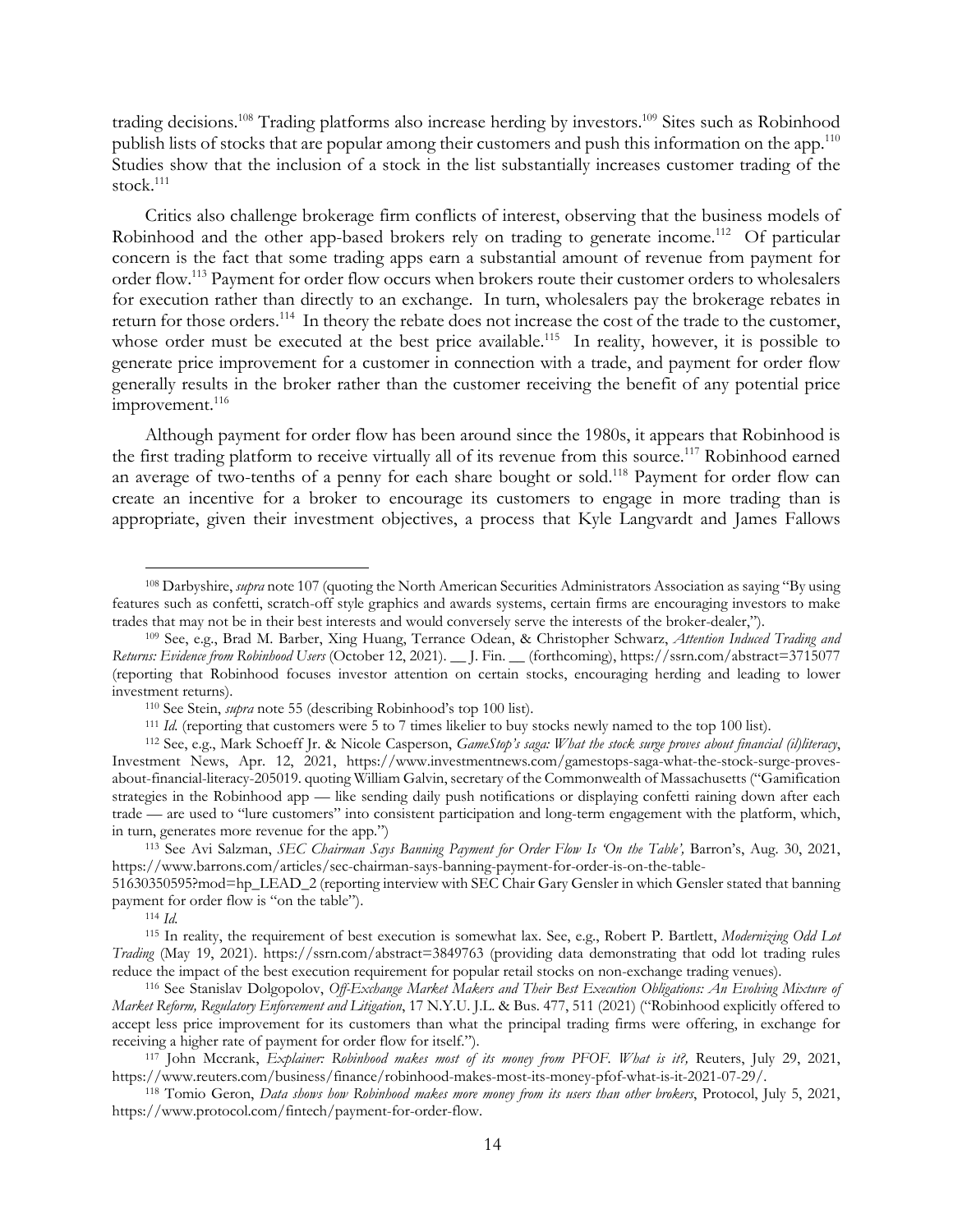Tierney term behavioral churning.<sup>119</sup> As the SEC staff noted, payment for order flow "can create a conflict of interest for the retail broker-dealer" and that "payment for order flow and the incentives it creates may cause broker-dealers to find novel ways to increase customer trading, including through the use of digital engagement practices."120

Finally critics raise concern about the extent to which meme investors are influenced by social media.121 Many investors opened brokerage accounts in response to the hype on the Reddit community known as WallStreetBets and look to social media (rather than trained investment professionals) for guidance on their trading strategies.<sup>122</sup> In particular, commentators warn that investors may simply be following a social trend rather than investing based on sound investment analysis.123 The anonymity of these platforms also increases the potential for misinformation and even manipulation.<sup>124</sup> As the Washington Post observed: "With Reddit users cloaked in anonymity, there is no way of knowing whether messages touting GameStop come from average Joes — or scam artists executing a 'pump-and-dump' stock scheme."<sup>125</sup>

#### **B. Protecting the Market from Retail Investors**

The GameStop frenzy has also caused commentators to worry about the broader capital market impact of retail investing. Three related concerns dominate: volatility, systemic instability, and capital allocation.

As noted above, the price of GameStop and other meme stocks has been highly volatile. In a single day, GameStop's price swings led to six trading halts.<sup>126</sup> The level of short selling coupled with the use of margin trading and options to leverage demand, exacerbated these price swings.<sup>127</sup>

Volatility can exacerbate trading losses. It can generate higher levels of uninformed trading. And it can stress market mechanisms for pricing and clearing trades, lead to increased margin calls, and generate shortages in liquidity. The GameStop frenzy illustrated several of these concerns. The volatility of GameStop's price created pressure on the outstanding short positions, forcing short sellers to purchase stock, often at inflated prices, to cover mounting losses. Trading volatility led to concern by clearinghouses about the potential for failed trades, particularly when the trades were executed on margin. This in turn led those clearinghouses to demand higher deposits from retail brokerage firms

<sup>&</sup>lt;sup>119</sup> Kyle Langvardt & James Fallows Tierney, *supra* note 73.<br><sup>120</sup> SEC Staff Report, *supra* note 79, at 12, 44.<br><sup>121</sup> See, e.g., Sue Guan, *Meme Investors*, Jan. 3, 2022 draft.<br><sup>122</sup> Investor Alert: *Thinking About Inve Based on Social Media* (Jan. 29, 2021), available at https://www.investor.gov/introductioninvesting/generalresources/news-alerts/alerts-bulletins/investor-alerts/investor-62. One study demonstrated empirically that Reddit posts led to increased trading in GameStop shares. Andre Betzer & Jan Philipp Harries, *If he's still in, I'm still in! How Reddit posts affect GameStop retail trading*, May 10, 2021. 123 See, e.g., Reethu Ravi, *How Social Media Is Causing A Meme Stock Mania*, Jumpstart Mag., May 26, 2021,

https://www.jumpstartmag.com/how-social-media-is-causing-a-meme-stock-mania/ ("meme stock investing often follow a social media trend rather than logical reasoning"). 124 See, e.g., Brian O'Connell, *The Rise of Meme Stocks: How Viral Trading Hit High Gear in Early 2021*, FinMasters, Apr.

<sup>21, 2021,</sup> https://finmasters.com/the-rise-of-meme-stocks/ ("'Fraudsters may be emboldened to make false claims on anonymous internet forums."). 125 David J. Lynch, Hamza Shaban, Hannah Denham, & Tory Newmyer *Gamestop, AMC shares surge after Reddit users* 

*lead chaotic revolt against big Wall Street funds*, Wash. Post, Jan. 27, 2021, https://www.washingtonpost.com/business/2021/01/27/gamestop-amc-reddit-short-sellers-wallstreetbets/ 126 Fox, *supra* note 21. 127 See SEC Staff Report, *supra* note 79.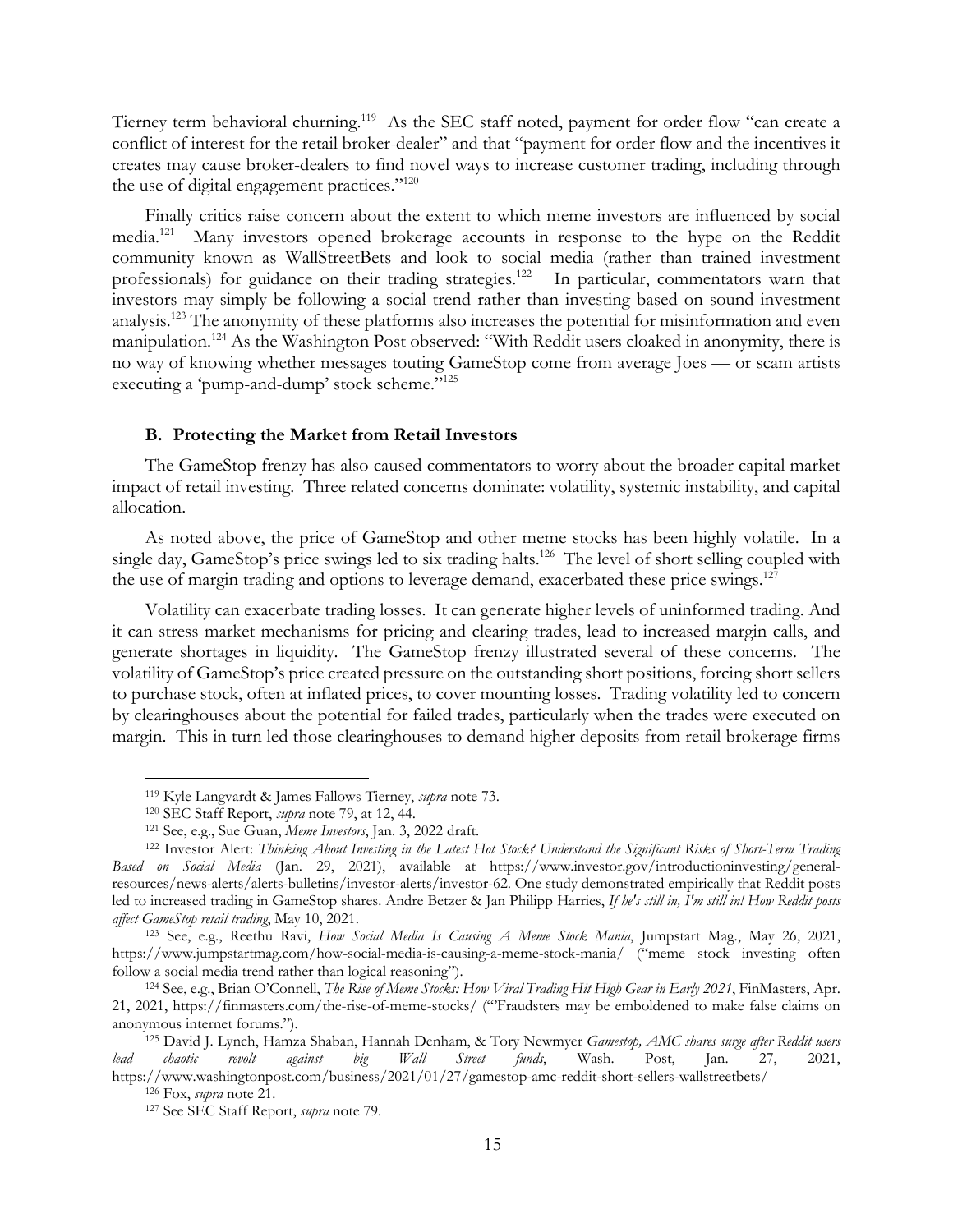such as Robinhood, which in turn led to the temporary halt, by many such firms in their customers' ability to trade meme stocks.<sup>128</sup>

One reason for these deposit requirements was the risk that failed trades impose on the system. If retail customers cannot pay for their trades, those losses may be passed on to brokerage firms and, in turn, affect the financial stability of counterparties to those trades or market intermediaries.<sup>129</sup> In the past, large losses suffered by a customer have had potentially significant marketwide impacts, as in the case of Long Term Capital Management.<sup>130</sup> The more recent Archegos case, in which a single family office's inability to meet margin calls triggered a \$20 billion sell off in the market raised similar concerns.131

Although the GameStop frenzy does not appear to have had an impact on broader market stability,<sup>132</sup> commentators view retail trading as presenting a similar potential for systemic risk. Congressman Stephen Lynch warned about the potential of retail trading to fuel systemic risk.<sup>133</sup> Similarly Senator Elizabeth Warren noted that the GameStop frenzy and the level of speculation it involved could prompt broader market sell-offs.134 She observed that the resulting market shift "also raises questions about broader instabilities in the market and financial system."135

Retail trading may also reduce liquidity.<sup>136</sup> Sue Guan demonstrates how coordinated retail trading could reduce liquidity by leader to wider spreads by liquidity suppliers and other market participants.<sup>137</sup> Reduced liquidity may lead to higher transaction costs and reduced market efficiency.<sup>138</sup>

The influx of retail market participants whose activities might be described as speculation rather than investing generates additional problems. Commentators warn that retail traders are "treating the stock market like a casino."139 Market speculation both disrupts the link between prices and fundamental value<sup>140</sup> and reduces investor confidence. To the extent that prices are distorted, they affect issuers' costs of capital, enabling companies that do not have significant productive capacity to raise money more easily and raising the cost of capital for sound companies. AMC, for example, raised

<sup>&</sup>lt;sup>128</sup> See *infra* note \_ and accompanying text.<br><sup>129</sup> See SEC Staff Report, *supra* note 79 at 31 ("in highly volatile trading where share prices whipsaw by hundreds of dollars, NSCC may require more margin to guard against an increased risk of defaults"). 130 See, e.g., *President's Working Group on Financial Markets, Hedge Funds, Leverage, and the Lessons of Long-Term Capital* 

*Management* (1999), 17-19, https://www.treasury.gov/resource-center/fin-mkts/Documents/hedgfund.pdf (describing the potential market effect on counterparties if LTCM had failed). 131 Will Daniel, *Retail trading was said to be a risk to markets during the GameStop saga, but the Archegos blowup has Reddit users* 

*pointing fingers back at Wall Street*, Markets Insider, Mar. 30, 2021, https://markets.businessinsider.com/news/stocks/redditretail-traders-systemic-risk-hedge-fund-archegos-liquidation-2021-3 132 See Matt Phillips, Matthew Goldstein & Ephrat Livni, *S.E.C. Describes the GameStop Frenzy, but Not What to Do* 

*About It,* N.Y. Times, Oct. 18, 2021, https://www.nytimes.com/2021/10/18/business/sec-gamestop-meme-report.html (stating the SEC staff "found that everything worked largely the way it was supposed to").<br>
<sup>133</sup> Daniel, *supra* note 131.<br>
<sup>134</sup> Warren Letter, *supra* note 18.<br>
<sup>135</sup> Id.<br>
<sup>136</sup> Merritt B. Fox, Lawrence R. Glosten & Gab

J. on Reg. 67, 84 (2018) ("Liquidity is a multidimensional concept that relates to the size of a trade, the price at which it is

accomplished, and the time it takes to accomplish the trade.")<br>
<sup>137</sup> Guan, *supra* note 121 at 28.<br>
<sup>138</sup> See Marcel Kahan, *Securities Regulations and the Social Costs of Inaccurate Stock Prices*, 41 Duke L.J. 977, 1019

<sup>&</sup>lt;sup>139</sup> Warren Letter, *supra* note 18.<br><sup>140</sup> Alexander Kurov, *Wall Street isn't just a casino where traders can bet on GameStop and other stocks – it's essential to keeping capitalism from crashing*, The Conversation, Feb. 4, 2021, https://theconversation.com/wall-street-isnt-just-a-casino-wheretraders-can-bet-on-gamestop-and-other-stocks-its-essential-to-keeping-capitalism-from-crashing-154154,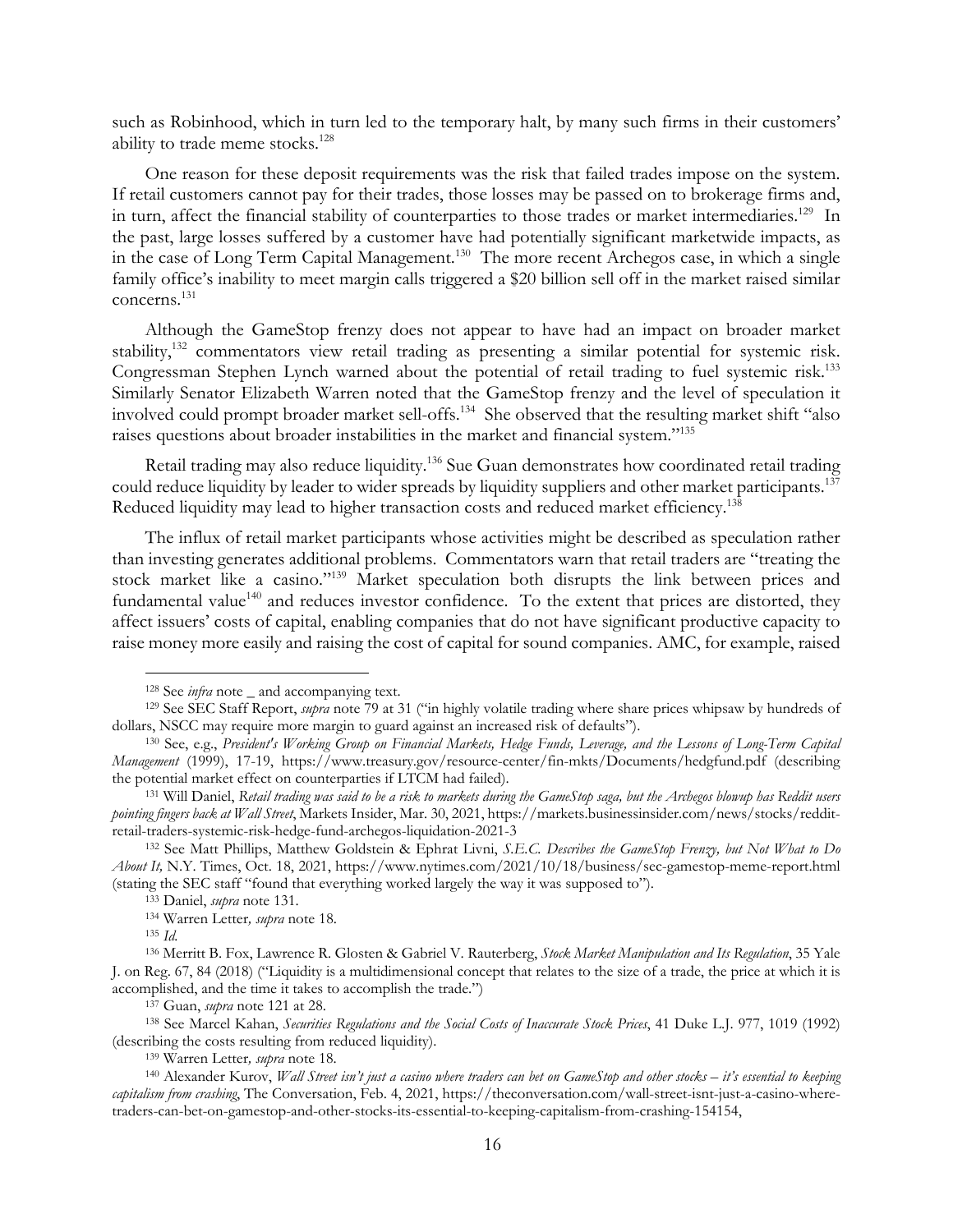\$1billion in capital while its stock price was buoyed by the meme stock boom, and GameStop raised \$1.7 million.<sup>141</sup> Notably, in its prospectus, AMC cautioned investors that its current stock price reflect market dynamics unrelated to the company's fundamental value, stating that "we caution you against investing in our Class A common stock, unless you are prepared to incur the risk of losing all or a substantial portion of your investment."<sup>142</sup>

As one commentator observed,

The capital markets exist to fund companies, create jobs, and drive our economy, while also helping millions of American families save for retirement, college, or to buy homes. Essential to the success of the markets is the notion that they are efficient, they reflect the allocation of capital to the most productive uses. Dramatic swings in share price, untethered from any rigorous economic analysis, and motivated by internet mob mentality, destroys this notion.<sup>143</sup>

#### **III. Evaluating the Need for Reform**

The foregoing concerns about the GameStop frenzy are legitimate. Many investors lost money, including some who lose money they could not afford to lose.144 The price of GameStop stock fluctuated wildly, and the social media-fueled speculation spread from GameStop to a number of other companies. Social media-fueled trading sites present particular risks of fraud and manipulation, and app-based trading platforms challenge both existing broker-dealer practices and the manner in which those practices is regulated.

The link between these concerns and broadscale regulatory reform is, however, less compelling. While it is true that people can lose money through misguided stock purchases, people lose money in a variety of ways. People lose money by gambling, by spending too much on a trendy fashion item, or by incurring costly credit card debt. Although regulation seeks both to inform people about the consequences of these choices and to limit opportunism, a fundamental component of a free society requires people to be able to make choices with which others might disagree, and the proposition that unwise investing decisions should be prohibited reflects paternalism.

Paternalism seems particularly misplaced with respect to investments that, like the meme stocks involved here, were publicly-traded securities listed on national securities exchanges. 145The extensive and expensive body of federal regulation was specifically designed to enable retail investors to purchase publicly-traded securities and to protect them when doing so. Federal securities regulation is premised on the idea, however, providing investors and the capital markets with full information is a

<sup>141</sup> Carleton English, *Taking Stock of Meme Mania Taking Stock of Meme Mania --- One year after it started, the Reddit-fueled trading boom is fizzling. Our reporter looks for answers*, Barron's Jan. 31, 2022.<br><sup>142</sup> Steve Goldstein, *Here's AMC's blunt new warning to prospective buyers of its new stock offering*, MarketWatch, June 3, 2021,

https://www.marketwatch.com/story/heres-amcs-blunt-new-warning-to-prospective-buyers-of-its-new-stock-offering-11622724514, quoting AMC Prospectus.<br><sup>143</sup> Eric Wright, *Should the game stop with Gamestop?*, Colo. Tech. L.J., Feb. 2, 2021, https://ctlj.colorado.edu/?p=748.<br><sup>144</sup> See Bailey Lipschultz, *Bed Bath & Beyond Tumble Shows* 

https://www.bloomberg.com/news/articles/2021-09-30/bed-bath-beyond-tumble-shows-the-risks-of-chasing-memestocks (observing that many meme stocks have suffered substantial price declines since January 2021). 145 For that reason, this Article focuses on meme stocks, and does not consider the extent to which its analysis

extends to other financial instruments such as cryptocurrency or non-fungible tokens, which are not subject to the same regulatory scheme. See Victoria Chiu & Moin A. Yahya, *The Meme Stock Paradox*, 3 Corp. & Bus. L.J. 51, 61-62 (2022) (describing crashes in the price of Dogecoin and NFTs).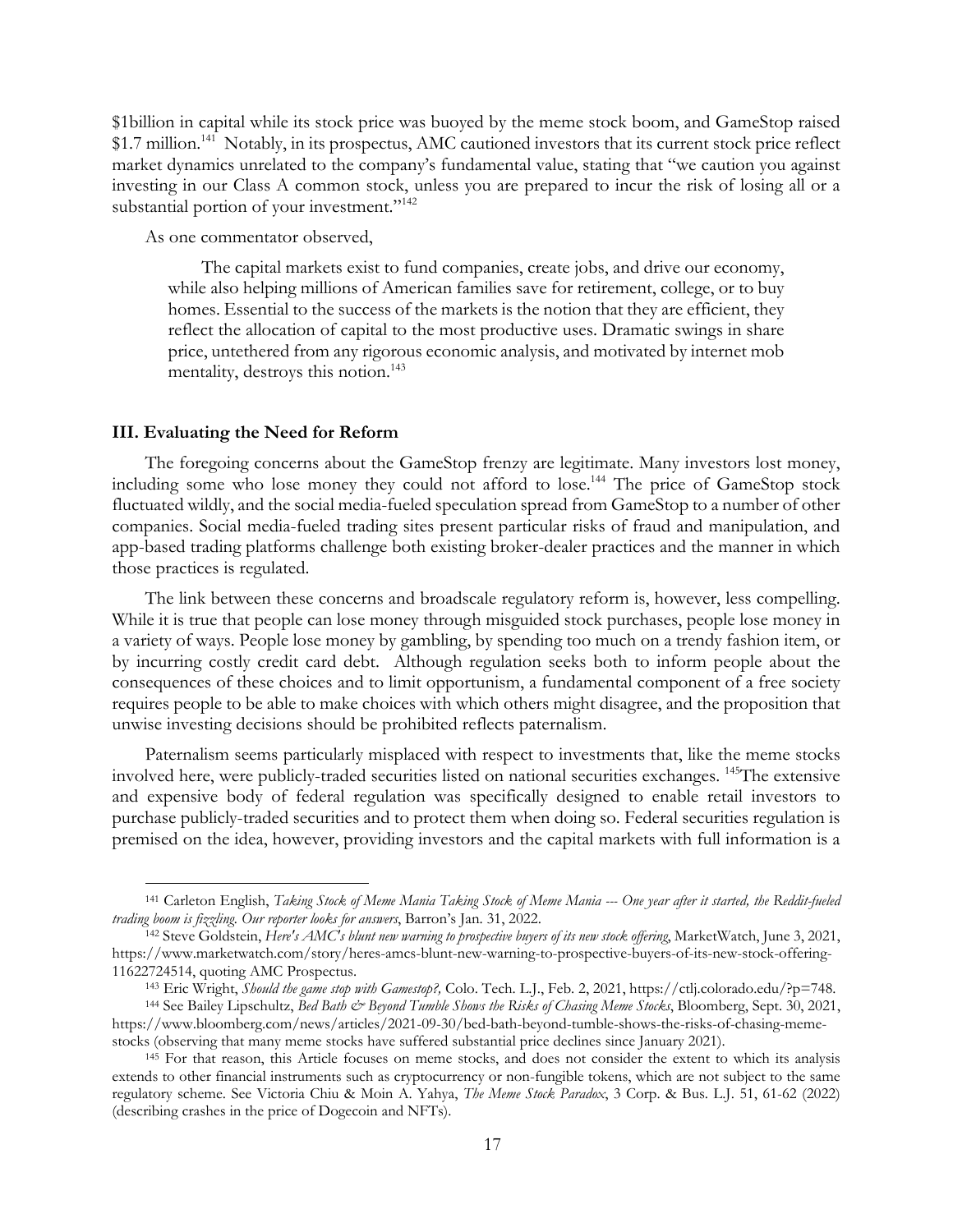more desirable regulatory approach than having the federal government screen potential investments opportunities for safety or quality.146

In addition, the magnitude of harm to most individual investors associated with meme trading is quite small. A February 2021 poll found that, although 28% of survey respondent reported buying at least one meme stock, the median amount they invested was only \$150.<sup>147</sup> Most investors did not buy stock on margin or to trade in options.<sup>148</sup> Of those who traded options, most used simple call options which enabled them to put down a smaller amount of money and profit if stock prices increased.<sup>149</sup> If stock prices fell, investors would simply lose the cost of the option. Significantly, investor losses were likely on the order of what they might have lost on a pre-pandemic trip to Las Vegas or Atlantic City.

Although meme trading might lead some to argue that retail investors are better off delegating their investment decisions to trained professionals,150 commentators have long recognized that investing through intermediaries has flaws as well.<sup>151</sup> These include the sometimes significant fees charged by those intermediaries, problematic sales practices, conflicts of interest and simple incompetence – incompetence that retail investors may be poorly-positioned to identify.152 There is also a curious sense of elitism reflected in the commentary. Only a small percentage of retail investors

<sup>146</sup> As Louis Brandeis put it, "Sunlight is said to be the best of disinfectants; electric light the most efficient

policeman." LOUIS D. BRANDEIS, OTHER PEOPLE'S MONEY AND HOW THE BANKERS USE IT, 92 (1914). 147 Ethan Wolff-Mann, *28% of Americans bought GameStop or other viral stocks in January: Yahoo Finance-Harris Poll*, Yahoo!Finance, Feb. 9, 2021, https://www.yahoo.com/now/gamestop-amc-reddit-investing-213609595.html 148 See e.g., Testimony of Vlad Tenev, CEO of Robinhood: Hearing Before the H. Comm. on Fin. Serv., 117th Cong.

<sup>(2021),</sup> https://context-cdn.washingtonpost.com/notes/prod/default/documents/68530c1f-5838-4653-9147- 5a342335ea6e/note/a18d56f0-fd03-4dd9-b66b-988ebe166e9f.#page=1 (as of the end of 2020, only "about 13 percent of Robinhood customers traded basic options contracts (e.g., puts and calls), and only about two percent traded multi-leg

options. Less than three percent of funded accounts were margin-enabled."). 149 See SEC Staff Report, supra note at 42 (reporting that the increased GameStop option trading "concentrated heavily in call options, a large percentage of which were short-dated"); Thyagaraju Adinarayan, *Retail trading fever drives U.S. equity option volumes to record monthly high*, Reuters, Feb. 3, 2021, https://www.reuters.com/article/us-retail-tradingoptions/retail-trading-fever-drives-u-s-equity-option-volumes-to-record-monthly-high-idUSKBN2A322R (observing that retail trading volume concentrated in call options which allowed investors to risk less money).<br><sup>150</sup> See SEC Chair Jay Clayton, *The Evolving Market for Retail Investment Services and Forward-Looking Regulation*— Add

*Clarity and Investor Protection while Ensuring Access and Choice*, May 2, 2018, https://www.sec.gov/news/speech/speechclayton-2018-05-02 (observing that "markets can be intimidating and complex and … It is an investment professional's job to bridge this knowledge, information, and comfort gap."). 151 For a particularly colorful description of the extent to which securities firms have taken advantage of their retail

customers see Robert Prentice, *Whither Securities Regulation? Some Behavioral Observations Regarding Proposals for its Future*, 51 Duke L.J. 1397, 1428-29 (2002).<br><sup>152</sup> See. e.g., Jerry W. Markham, *Regulating Broker-Dealer Investment Recommendations – Laying the Groundwork for the Next* 

*Financial Crisis,* 13 Drexel L. Rev. 377 (2021) (describing problematic broker dealer practices and regulatory efforts to combat those practices); Fisch, *supra* note 1, at 2000-2002 (describing abusive mutual fund sales practices by brokers); Council of Econ. Advisers, The Effects of Conflicted Investment Advice on Retirement Savings 26 (2015), https://www.whitehouse.gov/sites/default/files/docs/cea\_ coi\_report\_final.pdf (stating that conflicted retirement advisors were costing Americans \$17 billion/year).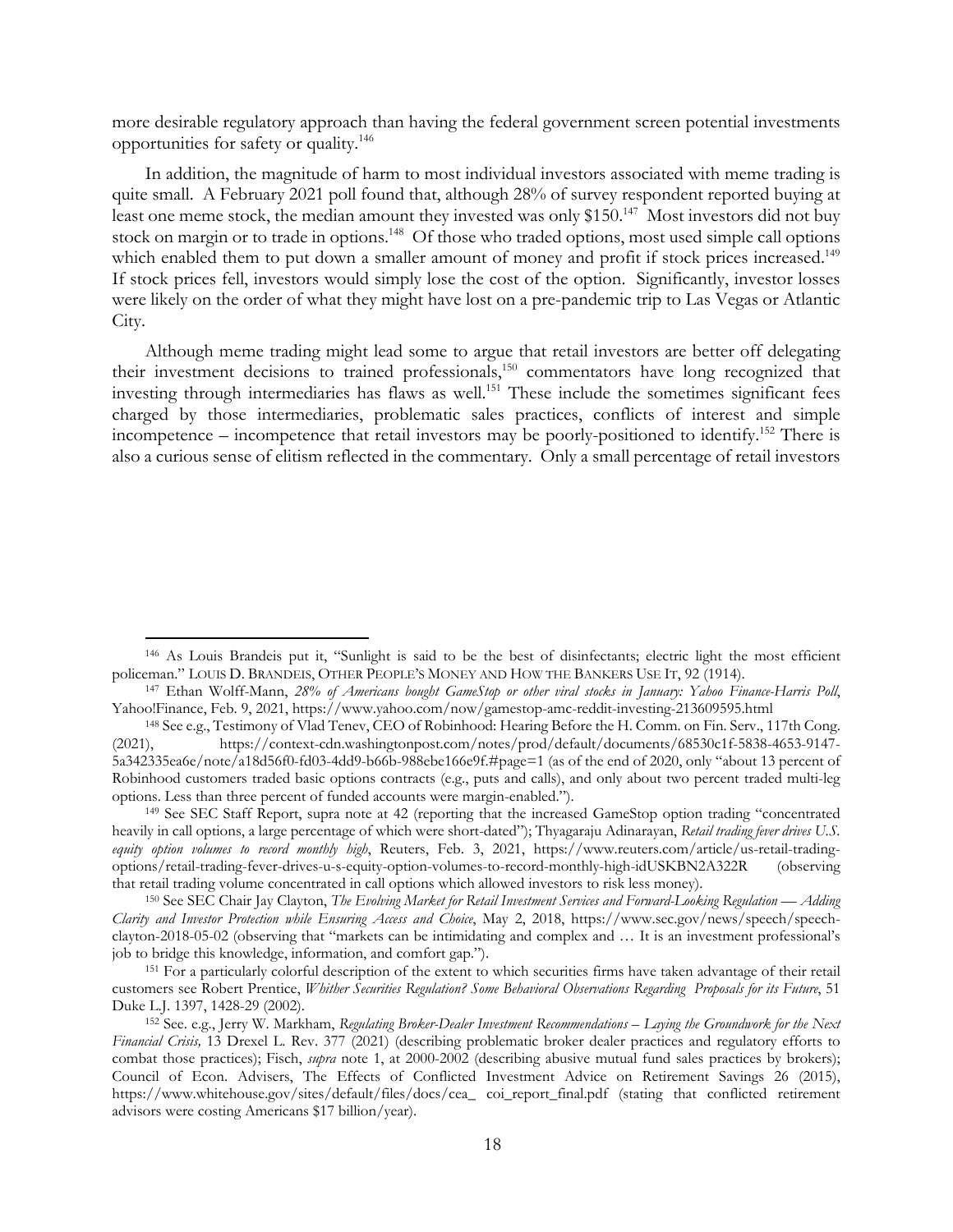own stock directly,<sup>153</sup> and that stock ownership is concentrated in rich white men.<sup>154</sup> For some, the prospect that app-based trading opens the capital markets to investors outside that narrow sphere suggests that something is wrong. But as SEC Commissioner Hester Peirce observes "telling investors they cannot make decisions for themselves only supports their suspicions that the capital markets are for the wealthy."155

The criticisms that have been leveled at app-based trading platforms like Robinhood's for gamifying stock trading are also problematic. As noted above, the SEC requested public comment on digital engagement practices, observing that game-like features and other design elements of the apps "may encourage investors to trade more often, invest in different products, or change their investment strategy."<sup>156</sup> The Massachusetts Attorney General brought an enforcement action against Robinhood for bringing gamification to investing.157 Essentially, the complaint alleged that Robinhood's app, through devices such as displaying confetti after a customer traded, made investing in the stock market too attractive to young investors in an effort to generate greater engagement.<sup>158</sup> Better Markets describes the app as "incorporating addictive, endorphin-engendering game features."159 Similarly, Healthy Markets argued to Congress that regulators should regulate the use of confetti and other "game-like features" in trading apps.<sup>160</sup>

It is unclear, however, why investing should not be fun. Gaming has become an increasing part of everyday life, and gamification has been used to promote user engagement across a variety of areas including healthcare, education and banking.<sup>161</sup> Gamification can help counteract some of the forces that lead people not to save and invest, such as the perception that investing is boring or complicated. In addition, gamification can have the positive effect of increasing people's motivation not just to invest but to invest successfully, leading to greater take-up of tools to increase financial literacy.162 A 2021 Charles Schwab survey, for example, reported those who began investing in 2020 were "hungry for access to investing education and advice."163

- 
- 

<sup>153</sup> Ben Soppitt, *The Gamification Of Investing Brings Opportunity – And Risks*, Forbes, Jan. 8, 2021, https://www.forbes.com/sites/forbesbusinesscouncil/2021/01/08/the-gamification-of-investing-brings-opportunity- and-risks/?sh=5a96c02dc08e ("investing has historically been the preserve of a small but wealthy minority, with normal consumers excluded through a mixture of cost and lack of information, awareness and access due to the archaic nature of traditional investment methods"). 154 Tim Smart, *Who Owns Stocks in America? Mostly, It's the Wealthy and White*, US News & World Report, Mar. 14, 2021,

https://www.usnews.com/news/national-news/articles/2021-03-15/who-owns-stocks-in-america-mostly-its-the-

wealthy-and-white. 155 SEC Commissioner Hester M. Peirce, *Remarks at Investor Advisory Committee Meeting*, Mar. 11, 2021, https://www.sec.gov/news/public-statement/peirce-statement-investor-advisory-committee-meeting-031121.<br>
<sup>156</sup> Request for Comment on DEP, *supra* note 76.<br>
<sup>157</sup> Administrative Complaint, *supra* note 80.<br>
<sup>158</sup> Id.<br>
<sup>159</sup>

https://bettermarkets.org/sites/default/files/Better%20Markets%20Letter%20to%20FSOC%20Regarding%20Gamest op%202-3-2021.pdf. 160 Letter from Healthy Markets to HFSC Hearing, Feb. 17, 2021, at 19, https://healthymarkets.org/wp-

content/uploads/2021/02/Letter-to-HFSC-Hearing-2-17-21.pdf. 161 *Gamification to stock fantasy - A new and eccentric idea for financial services to engage and educate customers*, Vinfotech, June 9,

<sup>2021,</sup> https://blog.vinfotech.com/fantasy-sports/gamification-and-stock-fantasy-a-new-idea-for-financial-services-toboost-user-engagement 162 *Gamification to stock fantasy, supra* note 161. 163 Charles Schwab Inc., *supra* note 93.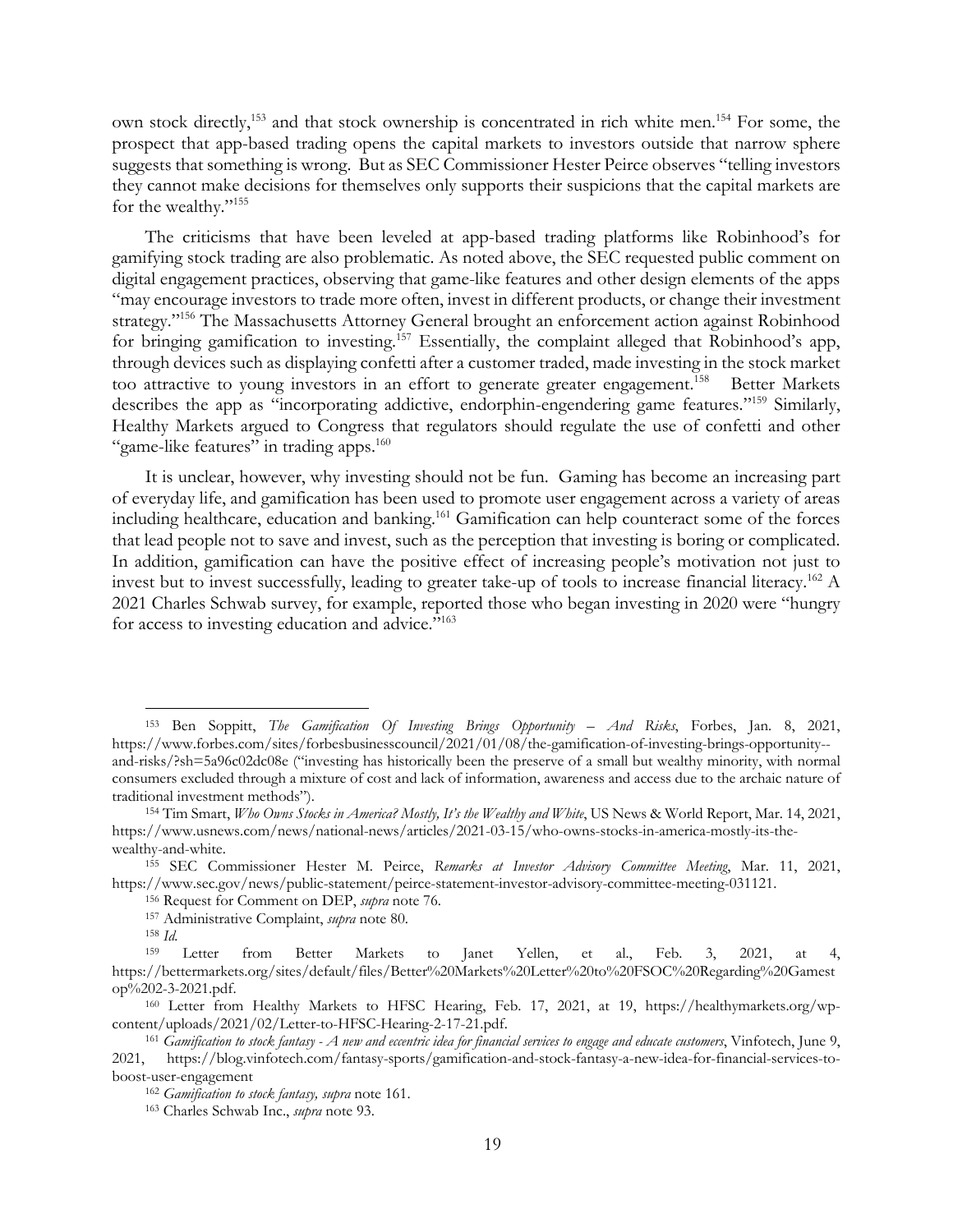Similarly, from a market impact perspective, concerns over the effect of the meme trading frenzy appear overstated.164 Price volatility has been concentrated in a small number of stocks, primarily those with low prices and substantial short interest.<sup>165</sup> One reason is that retail money is still a relatively small percentage of the overall market meaning that, in liquid securities with broad-based ownership, retail trading, in most cases, lacks the capacity to move prices substantially. In addition, meme stock trading represents a very small percentage of the overall market.<sup>166</sup> As one article observes, citing industry experts, "it's a stretch to think that extreme market movement in a few, relatively low-capitalized companies will have any major effect on the broader market."<sup>167</sup>

In addition, retail trading can potentially increase market stability by offsetting the herding by institutional investors that has the potential to exacerbate price swings. Jonathan Macey observes, for example, that "Robinhood investors had a stabilizing effect on the market during the turbulence surrounding the early days of the Covid19 pandemic, when the market dropped in value by onethird."168 Similarly Gideon Ozik et al. report that "while overall liquidity deteriorated during lockdown, the increase in retail trading activity improved it, lowering stock bid-ask spreads and price impact of trades."169

The characterization of trading in meme stocks as gambling also overstates the case. The capital markets include a wide range of investors with different motivations and time horizons and that use different sources of information. It is almost impossible to judge in advance whose analyses are likely to be correct.<sup>170</sup> The evidence suggests, however, that a substantial proportion of retail money was invested not in idiosyncratic companies but in conservative companies that performed well.<sup>171</sup>

Even investments in the more extreme meme stocks that generated herd-like behavior, can be defended on fundamentals, fundamentals that, at least in some cases appear to support the wisdom of the crowd. For example, activist Ryan Cohen's increasing involvement in GameStop and the prospect that his proposed revisions to the company's business strategy would result in a turnaround offered reasons to invest. Similarly, despite warning investors about the prospect that its stock price was inflated in 2021, AMC showed success in its holiday operations and beat analyst expectations for Q4 2021.<sup>172</sup> Although views on the street are mixed, analysts have also identified reasons to believe

<sup>164</sup> Testimony of Jennifer J. Schulp, Cato Institute, before the Committee on Financial Services, U.S. House of Representatives Hearing on "Game Stopped? Who Wins and Loses When Short Sellers, Social Media, and Retail Investors Collide", Feb. 18, 2021, https://www.congress.gov/117/meeting/house/111207/witnesses/HHRG-117-BA00-Wstate-SchulpJ-20210218.pdf (Schulp testimony) (observing that "the temporary volatility in GameStop and others did not present a systemic risk to the functioning of our markets"). 165 But see Philippe van der Beck, & Coralie Jaunin, *The Equity Market Implications of the Retail Investment Boom* (Jan. 30,

<sup>2021) (</sup>finding that retail trading can move prices in both smaller stocks and those with substantial passive ownership).<br><sup>166</sup> See, e.g., *id.* (reporting that Robinhood investors had a "negligible market share of 0.2%,").

https://fortune.com/2021/06/12/meme-stocks-moving-the-markets-gamestop-amc-clover/. 168 Jonathan R. Macey, *Securities Regulation as Class Warfare*, Feb. 20, 2021,

https://papers.ssrn.com/sol3/papers.cfm?abstract\_id=3789706. 169 Gideon Ozik, Ronnie Sadka & Siyi Shen., *Flattening the Illiquidity Curve: Retail Trading During the COVID-19* 

*Lockdown*, J. OF FIN. & QUANT. ANAL. (May 13, 2021)<br><sup>170</sup> See SEC Staff Report, *supra* note 79 at 43 ("People may disagree about the prospects of GameStop and the other

meme stocks, but those disagreements are what should lead to price discovery rather than disruptions.").<br><sup>171</sup> Ivo Welch, *The Wisdom of the Robinhood Crowd*, J. Fin. (forthcoming (2021); (reporting that Robinhood investor

exhibited good timing and steadfastness and earned "good portfolio returns"). 172 Will Feuer, *AMC Stock Jumps on Revenue Guidance for Holiday Quarter*, Wall St. J., Feb. 1, 2022,

https://www.wsj.com/articles/amc-stock-jumps-on-revenue-guidance-for-holiday-quarter-11643730639.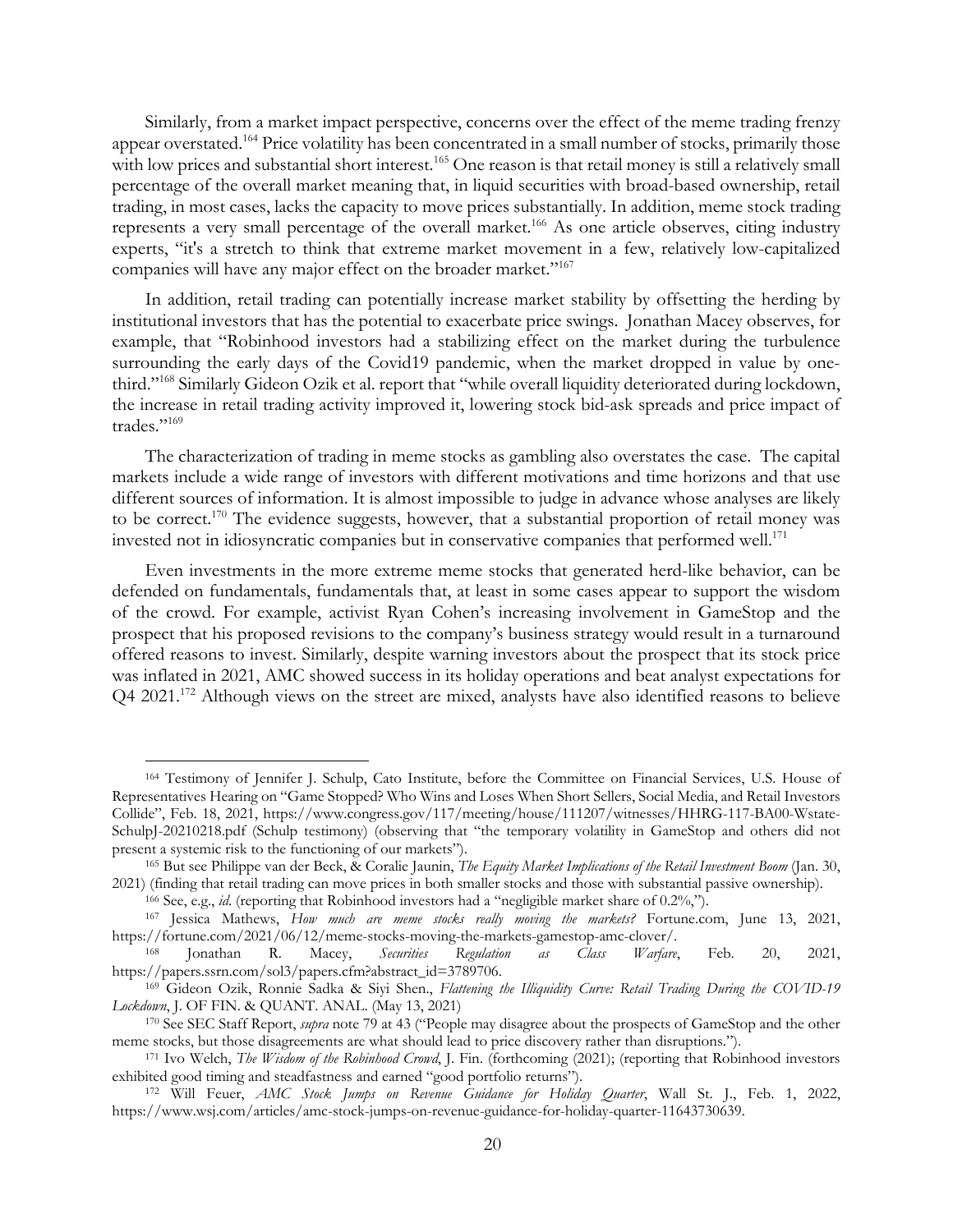that other meme stocks have the potential for continued growth based on fundamental analysis rather than hype.<sup>173</sup>

Hertz provides one of the best examples. Hertz was one of the original meme stocks in 2020, and commentators warned that it was an example of uninformed and irrational trading by retail investors as investors flocked into a company that was headed for bankruptcy.<sup>174</sup> As one commentator wrote in 2020:

It is all pure gambling. There is no circumstance—zero—where Hertz shareholders will ever get a recovery once a plan of reorganization with creditors is agreed upon, probably months from now.175

Yet, as Matt Levine subsequently acknowledged, Cohan "turned out to be totally wrong."<sup>176</sup> Almost a year later, Hertz accepted a buyout bid that enabled it to emerge from bankruptcy and to pay its investors more than what any retail investor had paid for the stock.<sup>177</sup> Significantly the meme frenzy was not just about investors getting lucky. Retail support for the companies, and their stock prices, facilitated access by all three companies to capital that created new business opportunities that, in turn, arguably impacted their future prospects.<sup>178</sup>

Moreover, to the extent the concern is about speculation in the stock market, speculative trading is not limited to or even concentrated in retail investors. Many hedge funds use speculative trading strategies including the extensive use of options and derivatives.<sup>179</sup> Similarly, stock prices regularly depart from what some view to reflect fundamental value – bubbles and other examples of temporary misalignments are commonplace. Given the difficulty in determining when securities are under or overpriced, the claim that meme trading has distorted prices is problematic as a justification for regulatory intervention.180

<sup>173</sup> See, e.g., *Bed, Bath & Beyond stronger than typical meme stocks: Analysts,* Capital.com, Aug. 19, 2021 https://capital.com/bed-bath-beyond-stronger-than-typical-meme-stocks-analysts (identifying reasons why Bed Bath and Beyond could increase in value independent of the meme stock movement); Seeking Alpha, *Beyond The Noise, AMC Does Have Fundamental Value*, Jan. 31, 2021, https://seekingalpha.com/article/4402349-beyond-noise-amc-fundamental-value (identifying potential growth for AMC based on fundamental value). 174 Emily Graffeo, *Hertz: the original meme stock rises from the ashes of bankruptcy*, Markets Insider, Aug. 2, 2021,

https://markets.businessinsider.com/news/currencies/hertz-original-reddit-wallstreetbets-meme-stock-exits-

bankruptcy-2021-7. 175 Matt Levine, *The Hertz Gamblers Were Right*, Bloomberg Law, Feb. 4, 2022, (quoting former Wall Street banker William Cohan). Most traditional analysts agreed. Neal Freyman, *Hertz Shareholders Win Big With Bankruptcy* Deal, Morning Brew, May 14, 2021, https://www.morningbrew.com/daily/stories/2021/05/14/hertz-shareholders-win-bigbankruptcy-deal. 176 *Id*. 177 Graffeo, *supra* note 174. 178 As Chiu and Yahya ask "did [meme investors'] newfound faith in GameStop allow its management to discover

new opportunities that did not exist prior to early 2021?" Chiu and Yahya, *supra* note 145 at 89. Levine explains that the SEC seemingly restricted Hertz's ability to obtain more capital through a public offering despite Hertz's warning to stockholders that "we expect that common stock holders would not receive a recovery through any plan"). Levine, *supra*

<sup>&</sup>lt;sup>179</sup> See, e.g., Silla Brush, *Energy Speculation at Highest Levels on Record, CFTC's Bart Chilton Say*s, Bloomberg (Mar. 15, 2011, 11:45 AM), http://www.bloomberg.com/news/2011-03-15/hedge-fund-energy-speculation-highest-on-recordcftc-s-bart-chilton-says.html (describing hedge fund speculation in the energy markets). 180 See, e.g., Troy A. Paredes, *On the Decision to Regulate Hedge Funds: The SEC's Regulatory Philosophy, Style and Mission,*

<sup>2006</sup> U. Ill. L. Rev. 9751000, n. 100 (2006) ("Nor, for that matter, should the SEC be in the business of regulating to prevent bubbles in any particular type of asset class or investment vehicle or to discourage speculation (in any case, how does one decide when a bubble exists or that there is excessive speculation?)"); Schulp Testimony, *supra* note 164 ("Stock prices move in and out of alignment all the time, and markets are no strangers to bubbles.").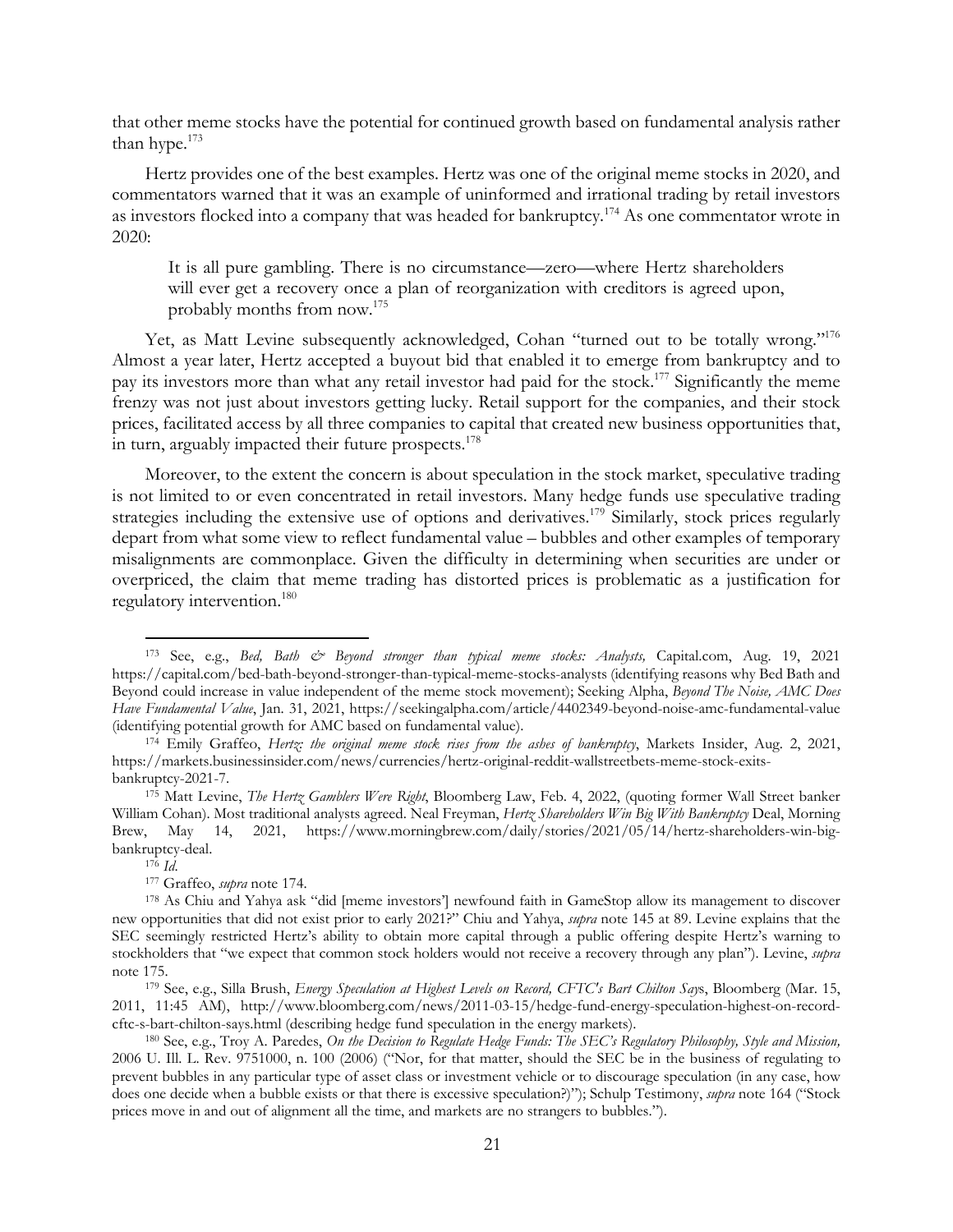### **III. The Underrecognized Value of Retail Investing**

The foregoing discussion summarizes and challenges the main concerns that commentators have raised over the GameStop frenzy. The call for regulatory intervention, and in particular for reforms that would introduce greater barriers to retail trading such as banning PFOF, limiting user interfaces that make app-based trading easy and accessible, and attempting to limit the use of social media to disseminate investing information, focuses excessively on the potential costs imposed by retail trading. In so doing, the debate over GameStop overlooks the benefits of the reemergence of the retail investor. I argue in this section that direct retail participation in the capital markets provides potential benefits to investors, corporations and society, benefits that have largely been unrecognized.

For investors, capital market participation offers the opportunity for increased wealth. Fin tech, through its lower costs and easy access, offers a tool by which a broader range of investors can engage with the markets, not just as passive investors but through the exercise of greater voice in corporate decisions. Direct retail ownership gives ordinary citizens both a connection to business and a stake in how business operates. Unlike efforts to increase the accountability of big corporations through external regulation, investment offers people the opportunity to influence businesses from within. Significantly, the GameStop frenzy highlights the new power of fin tech and social media to reduce the collective action problems associated with dispersed retail ownership. Retail ownership can also reduce the potentially skewed influence of large institutional intermediaries who may be subject to problematic agency costs. Engaging ordinary citizens is particularly valuable at a time in which the role of corporations in society is up for debate as commentators and policymakers debate the relative merits of shareholder versus stakeholder governance.

## **A. GameStop and Capital Market Participation**

As SEC Commissioner Hester Peirce recently observed, "Our financial markets are among the greatest wealth-generating machines ever developed by any society," yet only about half of Americans participate in them through stock or mutual fund ownership.<sup>181</sup> In addition, retail participation in the markets is highly skewed. Women are less likely to own stock than men.182 Minority households are far less likely to own stock than white households,<sup>183</sup> and this lower rate of capital market participation substantially contributes to wealth disparity.<sup>184</sup> Traditionally younger investors have been less likely to invest in the stock market. As recently as 2016, one study reported that almost 80% of millennials were not invested in the stock market at all.<sup>185</sup> A 2021 Nasdaq Foundation study pointed to the

<sup>181</sup> Hester M. Peirce, *Prosperity's Door,* July 21, 2021, https://www.sec.gov/news/speech/peirce-prosperity-door-072121?utm\_medium=email&utm\_source=govdelivery. 182 Erin El Issa, *Survey: Less Than Half of Women in U.S. Invest in the Stock Market*, NerdWallet, Sept. 1, 2021,

https://www.nerdwallet.com/article/investing/survey-less-than-half-of-women-in-u-s-invest-in-the-stock-

market#:~:text=Just%2048%25%20of%20women%20currently,according%20to%20a%20NerdWallet%20survey.&text =Women%20tend%20to%20live%20longer,your%20money%20grow%20over%20time. (reporting NerdWallet survey findings that "just 48% of women currently invest in the stock market, compared to 66% of men")<br><sup>183</sup> See Bo Evans, *Black Americans not investing in the stock market, and it's costing them*, The Denver Channel.com, Mar. 8

<sup>2021,</sup> https://www.thedenverchannel.com/news/national/black-americans-not-investing-in-the-stock-market-and-itscosting-them (reporting that "61% of whites participate in the stock market whereas 28% of African Americans participate in the stock market"). 184 Stan Choe, *Stocks are soaring, and most Black people are missing out*, ABC news, Oct. 12, 2020,

https://abcnews.go.com/Business/wireStory/stocks-soaring-black-people-missing-73567655. 185 Josh Weiss, *Here's why millennials aren't investing*, CNBC, Apr. 1, 2016, https://www.cnbc.com/2016/04/01/heres-

why-millennials-arent-investing.html.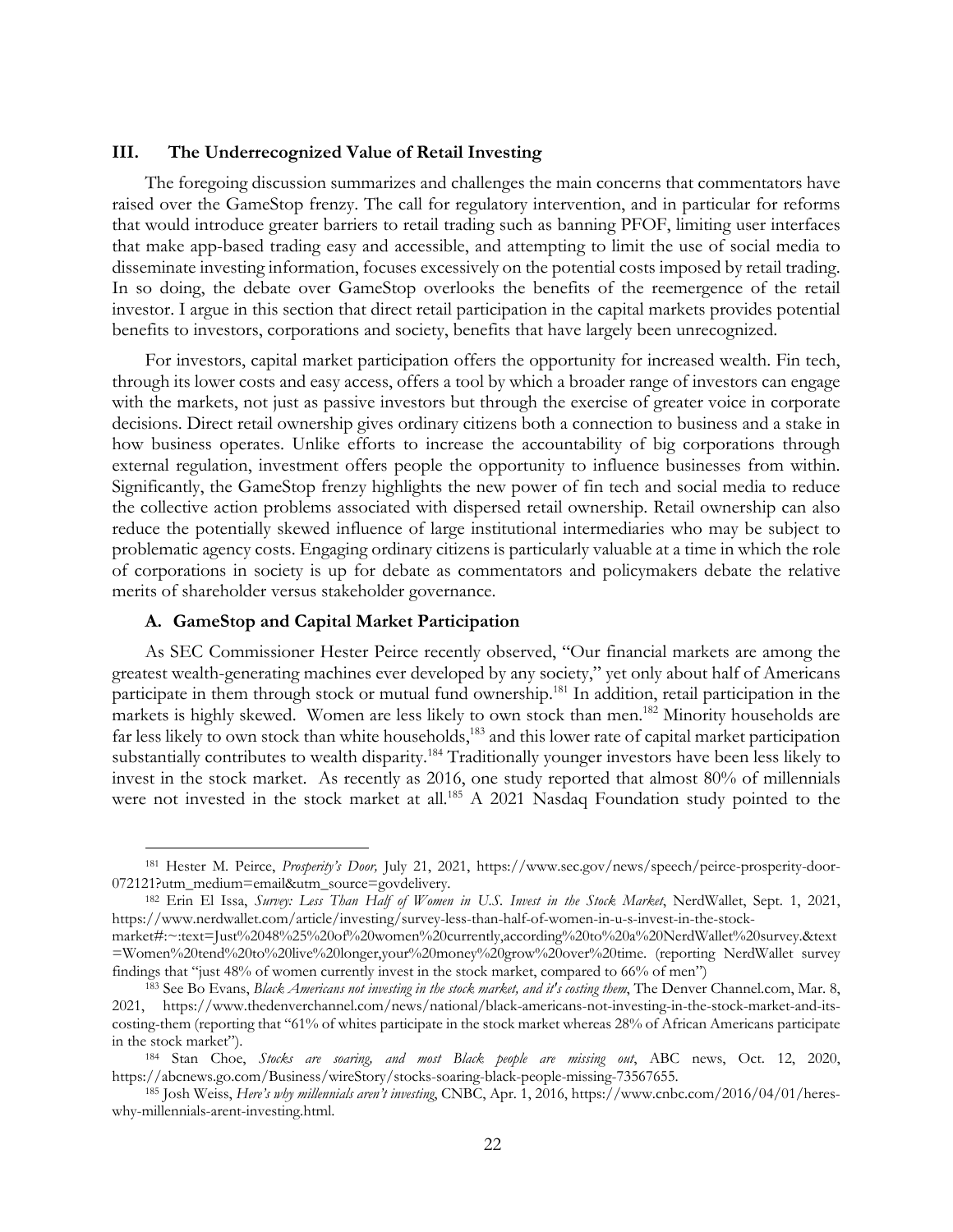ongoing underrepresentation of Black and Latinx women in the capital markets and highlighted the systemic factors that have contributed to the particular inability of this group to build wealth.<sup>186</sup>

Although a variety of factors contribute to the disparity in capital market participation, one contributing factor is the inability of young and diverse households to relate to the intermediaries that have historically served as gatekeepers to the capital markets through their role as brokers and financial advisors. Most financial advisors, for example, are over fifty.<sup>187</sup> Similarly most are male and white.<sup>188</sup> This leaves many people with the inability to relate to or trust stock market investing or the belief that their business will not be welcome.<sup>189</sup> As one commentator put it, "potential Black investors may feel that buying stocks is not for them."190

The cost of investing is another obstacle.<sup>191</sup> Historically brokerage accounts required a minimum investment, and the fees associated with maintaining an account and trading stock rapidly ate into the value of that investment. FINRA rules, for example, continue to require a minimum balance of \$2000 in a margin account, although the minimum is not required for fully paid securities.<sup>192</sup> The entry into the market of app-based brokers like Robinhood has led to the elimination of commissions even among traditional brokers.<sup>193</sup> Commission-free trading makes it cost-effective for investors to purchase relatively small amounts of stock. The absence of account minimums and commissions makes it easier for new investors to start small, and to limit the risks that they take as they develop familiarity with the investment process. This flexibility is further enhanced by the sale of fractional shares or stock slices. As the dollar amount required to invest in a specific company is reduced, small investors can diversify their portfolios more easily, reducing the risks associated with direct stock ownership and reducing the need for investors to purchase mutual funds to achieve diversification.<sup>194</sup>

App-based trading platforms empower new, younger and more diverse investors by removing the obstacle of a person who does not look like them as a barrier to access. These new investors can participate on a small scale and develop a comfort level without concern about someone who views their account as too small or who is making judgments about whether they belong in the market., a process that one commentator terms "financial redlining."195

Traditionally, retail investors have participated in the capital markets through investments that are highly intermediated. Most investors own equities through mutual funds, in which a portfolio

<sup>186</sup> Commonwealth, *A Framework for Inclusive Investing*, July 16, 2021, https://buildcommonwealth.org/wpcontent/uploads/2021/08/CW-A\_Framework\_for\_Inclusive\_Investing.pdf. 187 Weiss, *supra* note 185. 188 Choe, *supra* note 184; Blair duQuesnay, Consider Firing Your Male Broker, N.Y. Times, Jan. 14, 2019,

https://www.nytimes.com/2019/01/14/opinion/business-economics/new-year-resolution-investor-gende-gap.html (reporting that only about 20% of financial advisors are women). 189 Evans, *supra* note 183 ("research shows that having someone who looks like you and has shared life experiences

lead to more trust"). 190 Choe, *supra* note 184. 191 See, e.g., Michael Reher & Stanislav Sokolinski, *Automation and Inequality in Wealth Management*, Aug. 2021,

https://cpb-us-e2.wpmucdn.com/sites.utdallas.edu/dist/8/1090/files/2021/09/finance-conference-paper-automationinequality-wealth-management.pdf (finding that a reduction in an investment adviser's account minimum increased

participation by middle income households and led to increases in expected wealth).<br><sup>192</sup> FINRA Rule 4210.<br><sup>193</sup> See SEC Staff Report, *supra* note 79 at 7-8 (observing that, after Robinhood's policies of allowing investor trade with no account minimums or commissions received "considerable attention" other brokers began to adopt similar policies). 194 Schulp Testimony, *supra* note 164. 195 Neal Freyman, *Black Investors Trade Their Way Through the Pandemic,* Morning Brew, May 15, 2021,

https://www.morningbrew.com/daily/stories/2021/05/15/black-investors-trade-way-pandemic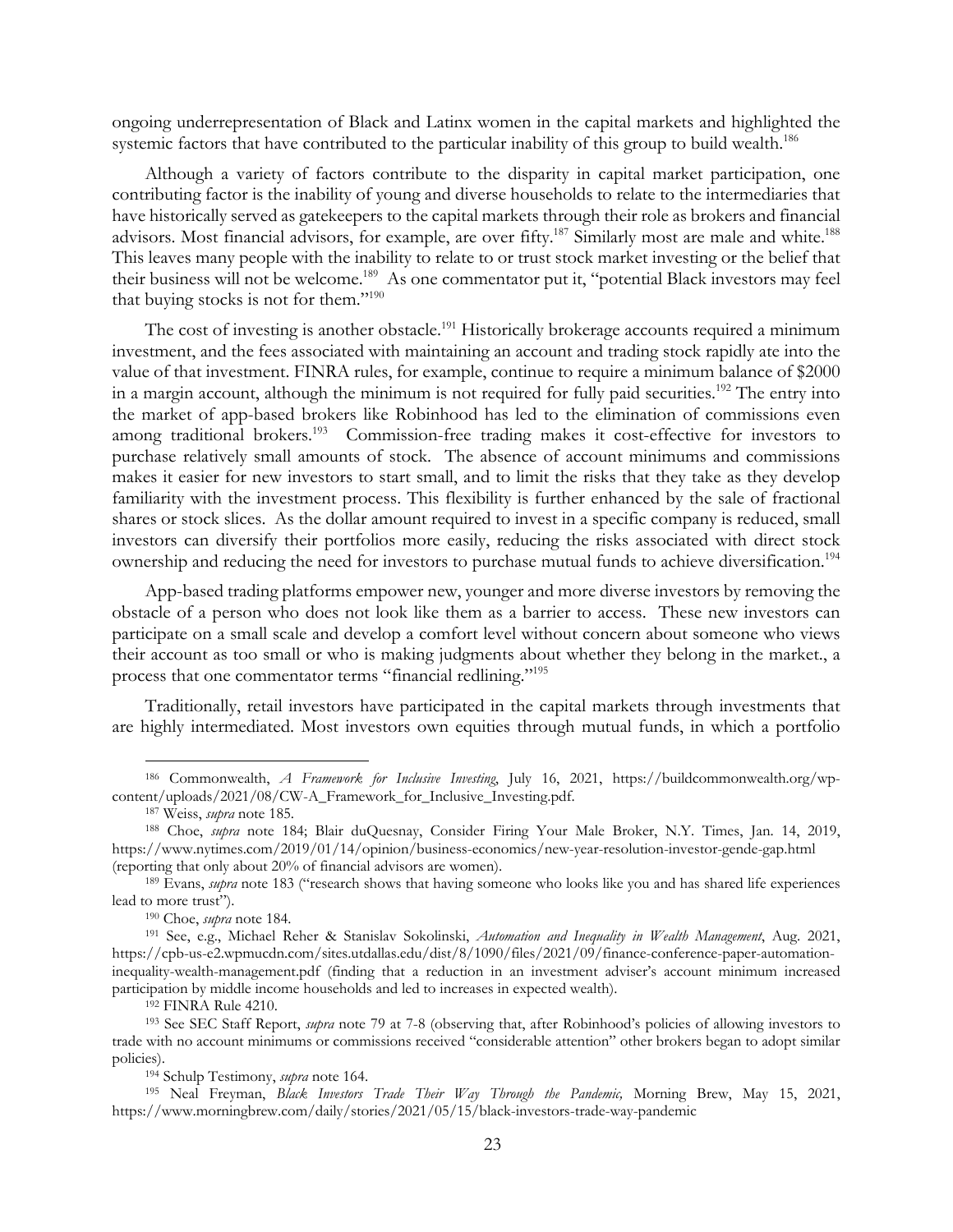manager chooses the individual securities. The asset manager also exercises the other aspects of stock ownership such as participating in annual meetings and voting the shares. In addition, retail investing occurs predominantly through employer-provided 401(k) plans in which the employer provides a menu of mutual fund options, and retail investors select among the choices provided in that menu. Because of the fiduciary obligations imposed on employers by ERISA, these choices typically involve highly diversified funds with a large number of portfolio securities. As a result, the connection between retail investors and the specific companies in which their money is invested is highly attenuated. ERISA also authorizes employers to cause plan participants to invest into a default investment option if they do not make an affirmative investment choice, and approximately 50% of plan assets are invested in the default option, meaning that a substantial number of retail investors may not even fully appreciate how their money is being invested.196

In contrast, low cost app-based trading facilitates direct stock ownership by retail investors. In addition to potentially reducing the investment costs associated with intermediation such as advisory fees and taxes,197 direct ownership is likely to engage young retail investors. Simply put, app-based platforms make investing easier and more fun. They also give investors the opportunity to purchase companies that they are familiar with and that are affecting the world around them.<sup>198</sup> As one commentator puts it, "millennials aren't interested in owning boring bonds. This is a generation of stock pickers."<sup>199</sup> It is fair to believe that the enhanced opportunity for direct investing explains, in part, why millennials "piled into stocks like never before in 2020."<sup>200</sup> In addition, although meme stocks may initially draw new investors into the market, studies suggest that most go on to diversify their portfolios.201

These developments have contributed to a substantial shift in capital market participation. Research by FINRA and NORC at the University of Chicago found that investors who opened accounts for the first time in 2020 were younger, had lower incomes and were more diverse than traditional investors.202 FINRA also found that these new accounts were smaller in size, suggesting that the increased participation reflected a more equitable approach to stock market participation.<sup>203</sup>

<sup>196</sup> David Blanchett & Daniel Bruns, *Which Default Investment Is the Stickiest?*, Morningstar, May 1, 2018, https://www.fi360.com/uploads/media/wp\_Sticky\_Default\_FINAL.pdf. 197 Investors in mutual funds, for example, may pay taxes every year on the gains they realize in such funds, even if

they do not take any distributions. See, e.g., T Rowe Price, *End-of-Year Tax Considerations for Capital Gains: Understanding Mutual Fund Distributions*, Oct. 11, 2021, https://www.troweprice.com/personalinvesting/resources/insights/understanding-capital-gains-and-taxes-on-mutual-funds.html. In some cases, the fund may be managed in a way that exacerbates the tax consequences for small investors. See Jason Zwieg, *The Huge Tax Bills That Came Out of Nowhere at Vanguard*, Jan. 21, 2022, https://www.wsj.com/articles/vanguard-target-retirement-tax-billsurprise-11642781228 (explaining how fund trading decisions resulted in unexpectedly large tax bills for retail investors).<br><sup>198</sup> See Stephen McBride, *Millennials Will Propel Stocks Higher For Years*, Forbes, Feb. 8, 2021

https://www.forbes.com/sites/stephenmcbride1/2021/02/08/millennials-will-propel-stocks-higher-for-

years/?sh=56856fff6e5d ("young folks LOVE investing in companies changing the world"). 199 *Id.*

<sup>200</sup> *Id.*

<sup>201</sup> See, e.g., Garnet Roach, *Meme stocks 'a gateway to serious investing,' says Public.com*, IR Magazine, Sept. 20, 2021, https://www.irmagazine.com/technology-social-media/meme-stocks-gateway-serious-investing-says-publiccom

<sup>(</sup>reporting that 76% of "investors who first entered the markets via meme stocks have gone on to diversify their portfolios"). 202 FINRA, *"Investing 2020: New Accounts and the People Who Opened Them."* Consumer Insights: Money & Investing,

February 2021, https://www.finrafoundation.org/sites/finrafoundation/files/investing-2020-new-accounts-and-thepeople-who-opened-them\_1\_0.pdf 203 Angelita Williams & Eric Young., *New Research: Global Pandemic Brings Surge of New and Experienced Retail Investors* 

*into the Stock Market.* FINRA Media Center, Feb. 2, 2021, https://www.finra.org/media-center/newsreleases/2021/newresearch-global-pandemic-brings-surge-new-andexperienced-retail 17.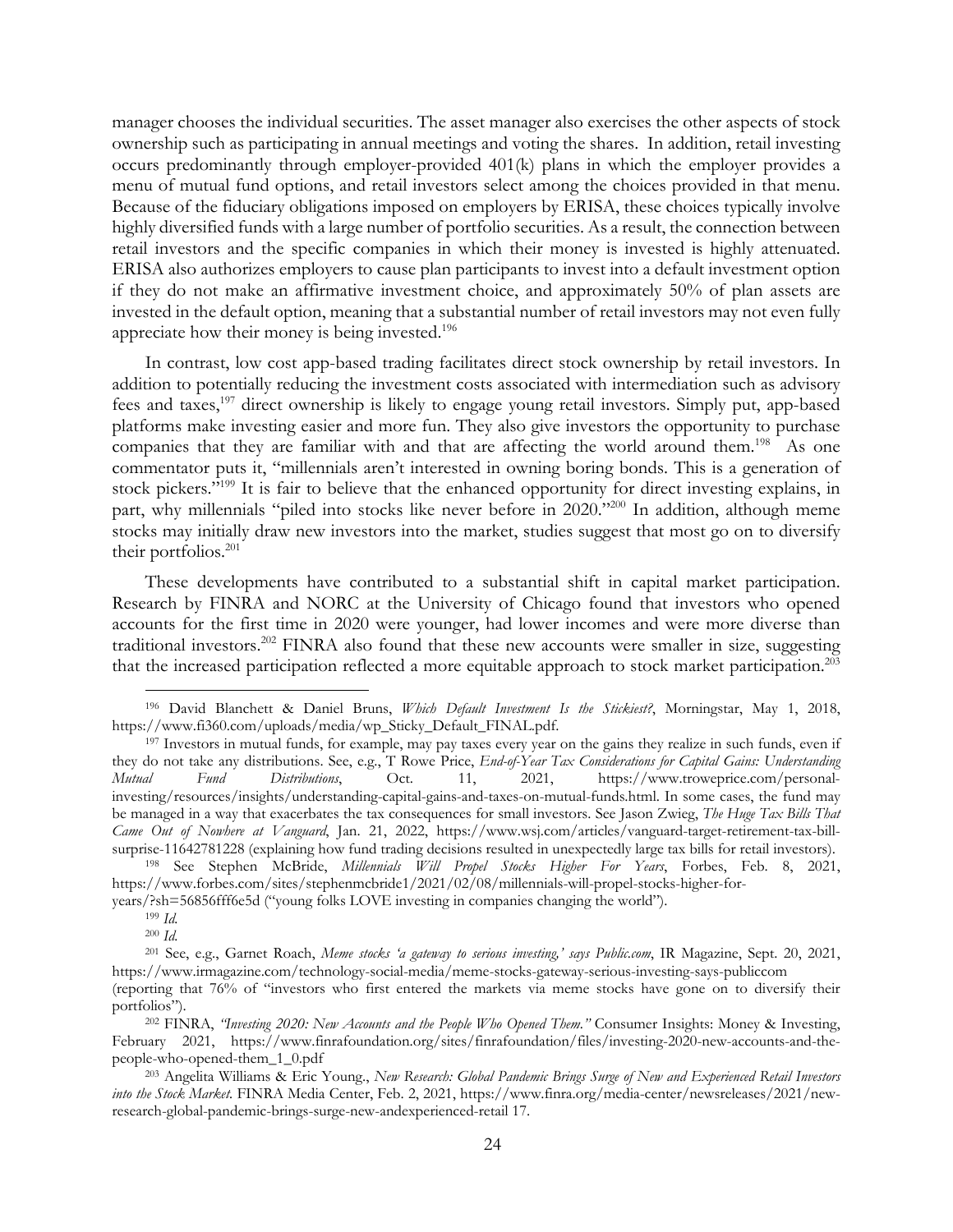For Black investors in particular, GameStop and Robinhood have led, according to one survey, to "63% of Black Americans under 40 … participating in the stock market, the same share as white Americans" and a higher share than at any time in history.<sup>204</sup> Robinhood has released research showing that participation in the capital markets has also increased dramatically by Latinx investors.205 As detailed below, this democratization of the shareholder class has important implications not just for investor wealth but for its impact on corporate America.

# **B. GameStop and Citizen-Capitalism**

The increase in direct retail ownership has the potential to change the relationship between ordinary citizens and corporations. Almost a century ago, Louis Kelso, a political economist, identified the value in what he termed citizen-capitalism, the connection between ordinary citizens and businesses that could be achieved by making citizens into investors.<sup>206</sup> Kelso believed that facilitating the acquisition of capital by ordinary citizens – workers and consumers – would allow those citizens a greater share in the gains generated by the increasing productivity of that capital. <sup>207</sup>

Kelso invented the Employee Stock Ownership Plan or ESOP.<sup>208</sup> One key benefit to employee stock ownership, in Kelso's view, was that broader capital ownership could reduce the gap between the rich and the poor by enabling ordinary citizens a meaningful share in the growth of the economy.209 The ESOP would increase the motivation of employees to make the company successful, because those efforts would redound to their benefit as stockholders.<sup>210</sup> Finally, employee stock ownership would unite the interests of management, employees, public stockholders and consumers.<sup>211</sup>

Kelso discussed General Motors as an example of how ESOPs could facilitate the connection between employees and the companies for which they work.<sup>212</sup> He highlighted the potential for using an ESOP to fuel corporate growth, which growth could then be shared with the employees through employee-owned stock. As he explained it, the ESOP would give workers "the ability to buy capital and pay for it out of what that capital produces, thus raising employees' incomes without raising the

<sup>204</sup> Freyman, *supra* note 195. 205 See, e.g., Gretchen Howard, *Latinx Investors Are Part of The New Wall Street*, Oct. 12, 2021, Robinhood, https://blog.robinhood.com/news/2021/10/12/latinx-investors-are-the-new-face-of-wall-street-and-crypto (reporting survey data on capital markets participation by Latinx investors through the Robinhood platform).<br><sup>206</sup> Kelso was not the only person to advocate this approach. See, e.g., Joseph R. Blasi, Richard B. Freeman & Douglas

L. Kruse, THE CITIZEN'S SHARE: PUTTING OWNERSHIP BACK INTO DEMOCRACY (2013) (arguing that allowing workers

to share ownership and profits is a way to restore the middle class). 207 Robert Hockett, *A Jeffersonian Republic by Hamiltonian Means: Values, Constraints and Finance in the Design of a Comprehensive and Contemporary American "Ownership Society,"* 79 S. Cal. L. Rev. 45, 127-28 (2005); see also Louis O. Kelso & Patricia Hetter Kelso, Could an ESOP Save General Motors?, The Kelso Institute, Nov. 11, 1981, http://kelsoinstitute.org/louiskelso/literary-legacy/could-an-esop-save-general-motors/ (describing the ESOP as an "enormous step toward the unification of the interests of management (who would be participants in the Kelso ESOP), employees, public stockholders, and consumers.") 208 Burt A. Folkart, *Louis Kelso; Force Behind Employee Stock Ownership Plans*, L.A. Times, Feb. 21, 1991,

https://www.latimes.com/archives/la-xpm-1991-02-21-mn-2330-story.html. Previously Kelso had advocated for government grants to enable ordinary citizens to invest in the stock market. Louis O. Kelso & Patricia Hetter, *Equality of Economic Opportunity Through Capital Ownership*, The Kelso Institute, originally published in Social Policies for America in the Seventies: Nine Divergent Views, 1968, http://kelsoinstitute.org/louiskelso/literary-legacy/equality-of-economicopportunity-through-capital-ownership/ ("means need to be found to enable the poor man, who cannot afford belttightening, to finance the acquisition of newly formed capital in the same manner as the rich man, whose consumption is not necessarily restricted by his capital-acquiring activities.").<br><sup>209</sup> Kelso & Kelso, *supra* note 207.<br><sup>210</sup> Folkart, *supra* note 208.<br><sup>211</sup> *Id.* 

<sup>212</sup> Kelso & Kelso, *supra* note 207.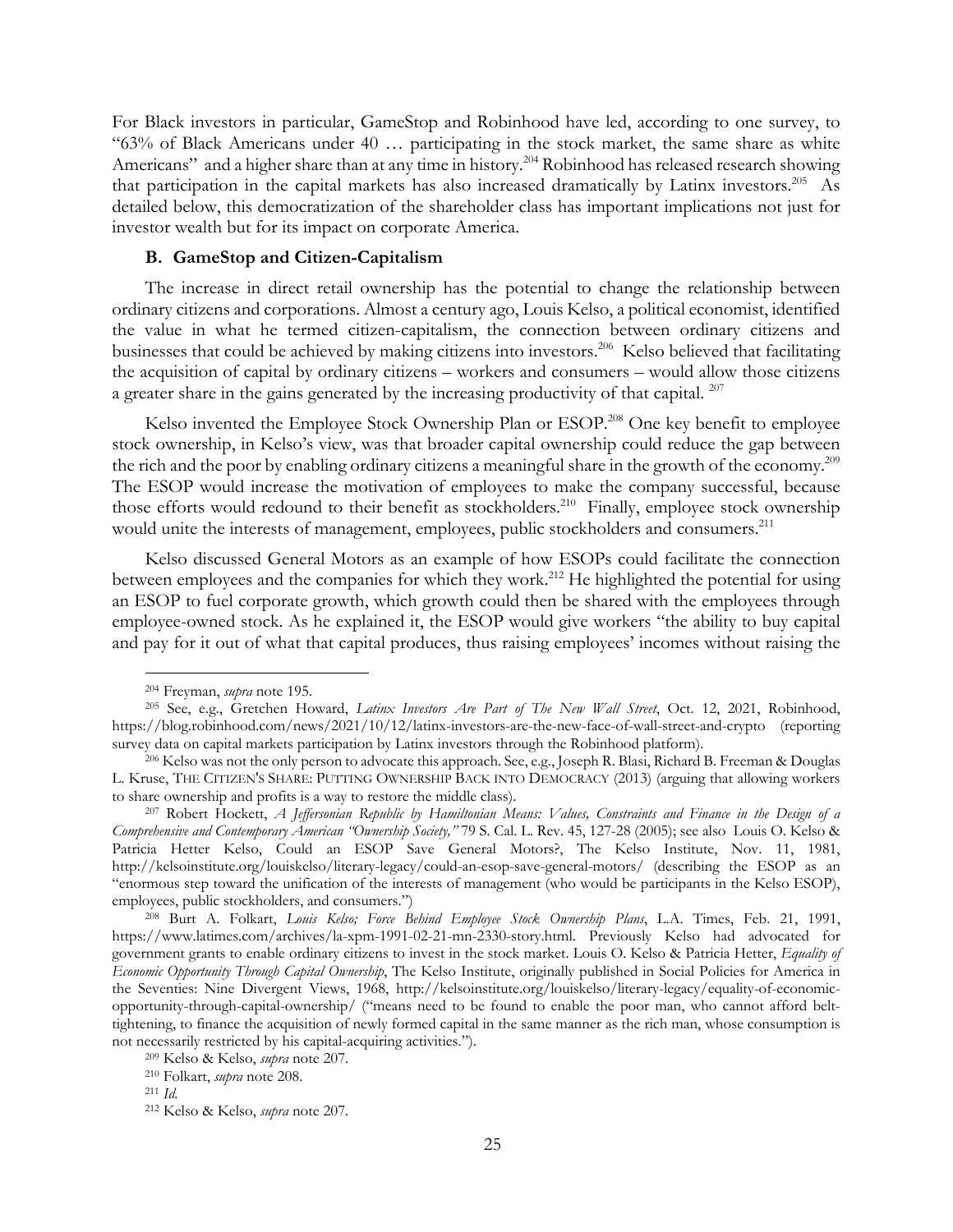employer's labor costs."<sup>213</sup> In addition to incentivizing worker productivity, the ESOP would increase employee voice through their participation as shareholders.<sup>214</sup> Kelso's writings were influential in the getting Congress to include ESOPs in ERISA in 1974.215 Although ESOPs have been controversial, a variety of studies demonstrate correlations between ESOPs and corporate profitability.<sup>216</sup>

Significantly, ESOPs increase a company's ownership by ordinary employees as opposed to either a wealthy investor class or institutional intermediaries. This change in ownership can affect a company in several ways. As Brett McDonnell has observed in connection with the standard ESOP:

First, differences in ownership may change the objectives we can expect companies to pursue. Second, different ownership and control structures may affect the incentives and motivation of individual employees. Third, employee ownership and control may affect what information companies are able to use in making decisions.<sup>217</sup>

The downside of ESOPs is that they may cause worker-participants to be under-diversified as investors. A host of employees suffered substantial losses when the stock of their employers fell precipitously, whether due to economic events or fraud.<sup>218</sup> As Judge Posner observed: "[t]he time may have come to rethink the concept of an ESOP, a seemingly inefficient method of wealth accumulation by employees because of the under-diversification to which it conduces."<sup>219</sup>

The benefits that Kelso identified of citizen capitalism – providing ordinary citizens with a stake in the success of business operations, giving them a say in business decisions as corporate shareholders, and providing a communication mechanism between management and shareholders, employees, customers and other stakeholders – are not limited to the ESOP, however.<sup>220</sup> The same benefits can be realized through direct stock market participation. Direct ownership does not come with the baggage of the undiversified ESOP, in which a citizen's stake is primarily tied to a single business, particularly a business in which that citizen's human capital is also invested. Moreover, direct ownership similarly heightens the financial partnership between corporations and the stakeholders with whom the corporation deals, giving those stakeholders an interest in the corporation's success.

By including a greater percentage of ordinary people as owners of capital, citizen capitalism can reduce the economic inequality that can otherwise result from capitalist forces, providing a response to Thomas Piketty's famous criticism of capitalism.<sup>221</sup> Some have termed this approach "inclusive

 $^{213}$  *Id.*<br><sup>214</sup> *Id.* 

<sup>214</sup> *Id*. 215 Ezra S. Field, Note, *Money for Nothing and Leverage for Free: The Politics and History of the Leveraged ESOP Tax Subsidy*, 97 Colum. L. Rev. 740, 750 (1997) (observing that Kelso's "efforts were largely responsible for getting ESOPs included

into ERISA in 1974"). 216 See, e.g., Jedidiah J. Kroncke, *ESOPs and the Limits of Fractionalized Ownership*, 2017 U Chi Legal F 287, 300-301 (2017) (discussing the literature on ESOP company profitability). 217 Brett McDonnell, *ESOP's Failures: Fiduciary Duties when Managers of Employee-Owned Companies Vote to Entrench* 

*Themselves*, 2000 Colum. Bus. L. Rev. 199, 231. 218 David Millon, *Enron and the Dark Side of Worker Ownership*, 1 Seattle J. Soc. Just. 113, 118 (2002) (observing that

<sup>&</sup>quot;When Enron's stock price collapsed— falling from a high of nearly \$90 per share in 2000 to its current price of about \$.25—employees lost up to 99% of the value of their retirement accounts").<br><sup>219</sup> Summers v. State Street Bank & Trust Co., 453 F.3d 404, 411 (7th Cir. 2006), cert. denied, 127 S. Ct. 1249 (2007).<br><sup>220</sup> Tamara Belinfanti, S

capitalism in their influential book, CITIZEN CAPITALISM: HOW A UNIVERSAL FUND CAN PROVIDE INFLUENCE AND INCOME TO ALL (Berrett-Koehler Press, 2019). As with the ESOP, Belinfanti et al, posit an intermediated form of ownership. As this Article explains below, direct ownership adds engagement and accountability to the economic participation offered by Belinfanti et al.'s proposed universal fund. 221 Thomas Piketty, CAPITAL IN THE TWENTY-FIRST CENTURY (Arthur Goldhammer trans., Harvard Univ. Press

<sup>2014).</sup>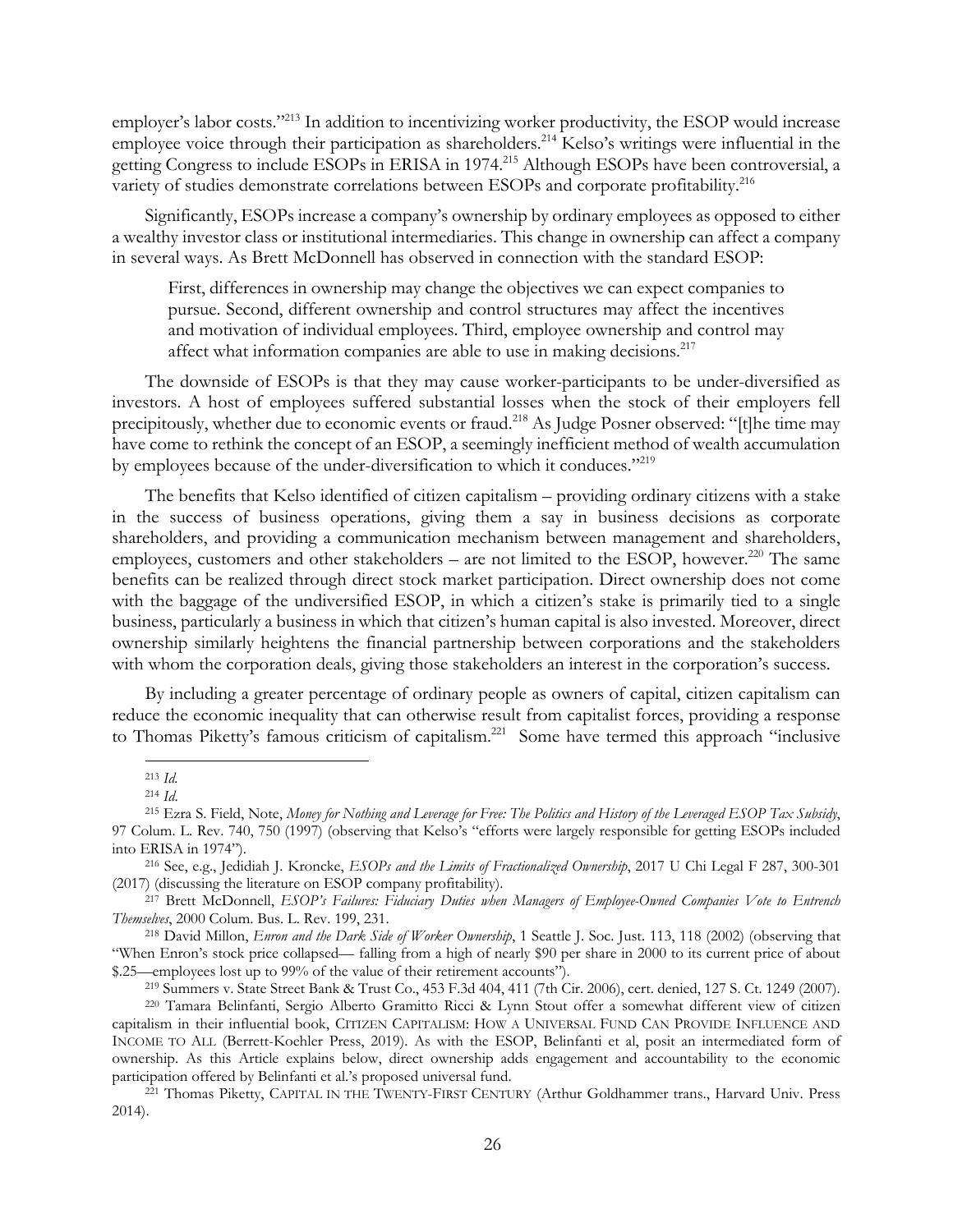capitalism."222 Inclusive capitalism can be understood as providing benefits to individuals by increasing their access to societal wealth and, in particular the wealth gains produced by corporations. It can also increase societal stability by reducing wealth and income inequality.223

Citizen capitalism can also enhance the voice of ordinary citizens in corporate decisions. Corporate law provides that the board of directors has the ultimate responsibility for determining the direction of a corporation. Shareholders play a role in corporate operations by electing that board. They play an indirect role through capital market discipline – allocating money to those companies whose business plans the market views as desirable. In addition, shareholders can raise issues of concern and seek to highlight problematic corporate practices – with respect corporate governance, ESG issues, and operational decisions – through the shareholder proposal rule. The power of shareholder action continues to increase. Tiny hedge fund Engine No. 1 dramatically spotlighted Exxon's refusal to address climate change through its successful 2021 proxy contest. Weeks later, Exxon announced its plan to achieve net zero greenhouse gas emission by 2050.<sup>224</sup> A recent study reports that the first three years of the Big Three's campaign to increase gender diversity on corporate boards has led to a "80% increase in the net flow of new female board members and an 11% increase in the overall proportion of female directors."225

Although recent examples of shareholder power focus on institutional investors, shareholder power is not limited to institutions; retail investors can also play a critical role. Retail investors are the source of a majority of shareholder proposals. Due to the conservatism of institutional investors, retail investors are typically the source of most innovation in such proposals although, for the proposals to impact corporate behavior they must ultimately command the support of institutions as well. Similarly, in issuers with significant retail ownership, the retail vote can influence the outcome of critical shareholder votes. DuPont's ability to earn the support of its retail shareholders was pivotal, for example, in its ability to ward off an activist challenge by hedge fund Trian.<sup>226</sup>

The GameStop frenzy has expanded retail influence. Retail investors in GameStop, AMC and other meme stocks demonstrated an unprecedented power to influence capital market pricing even in direct opposition to efforts by institutional investors such as hedge funds. The virtual shareholder meetings resulting from the pandemic lockdown provide a more accessible forum by which shareholders can participate in a dialogue with issuer management, and brokers such as Robinhood have developed mechanisms to facilitate the submission of questions at such meetings by retail

<sup>222</sup> See, e.g., Stefan J. Padfield, *The Inclusive Capitalism Shareholder Proposal*, 17 U.C. Davis Bus. L.J. 147, 153 (2017) (defining inclusive capitalism as "the act of financing corporate operations via a broader distribution of capital paid for by the future earnings of the distributed capital"); Robert Ashford, *Why Working But Poor? The Need for Inclusive Capitalism*, 49 Akron L. Rev. 507, 508 (2016) ("We must establish a more inclusive capitalism by democratizing capital acquisition with the earnings of capital based on the principles of binary economics.") <sup>223</sup> See, e.g., Sylvia Ostry, *When You Come to A Fork in the Road*, *Take It Reflections on North American Integration: Regional* 

*and Multilateral*, 1 J. Int'l L. & Int'l Rel. 239, 245 (2005) ("most experts agree that inequality and poverty...pose a serious threat to the sustainability of democracy.") 224 ExxonMobil, *ExxonMobil announces ambition for net zero greenhouse gas emissions by 2050*, Jan. 18, 2022,

https://corporate.exxonmobil.com/News/Newsroom/News-releases/2022/0118\_ExxonMobil-announces-ambitionfor-net-zero-greenhouse-gas-emissions-by-2050. 225 Todd A. Gormley, Vishal K. Gupta, David A. Matsa, Sandra C. Mortal, & Lukai Yang, *The Big Three and Board* 

*Gender Diversity: The Effectiveness of Shareholder Voice* (Sept. 2021) at 9, https://papers.ssrn.com/sol3/papers.cfm?abstract\_id=3724653. 226 Jeff Mordock, *Retail shareholders cited as key to DuPont proxy win*, USA Today, May 13, 2015,

https://www.usatoday.com/story/money/business/2015/05/13/dupont-proxy-fight/27224495/.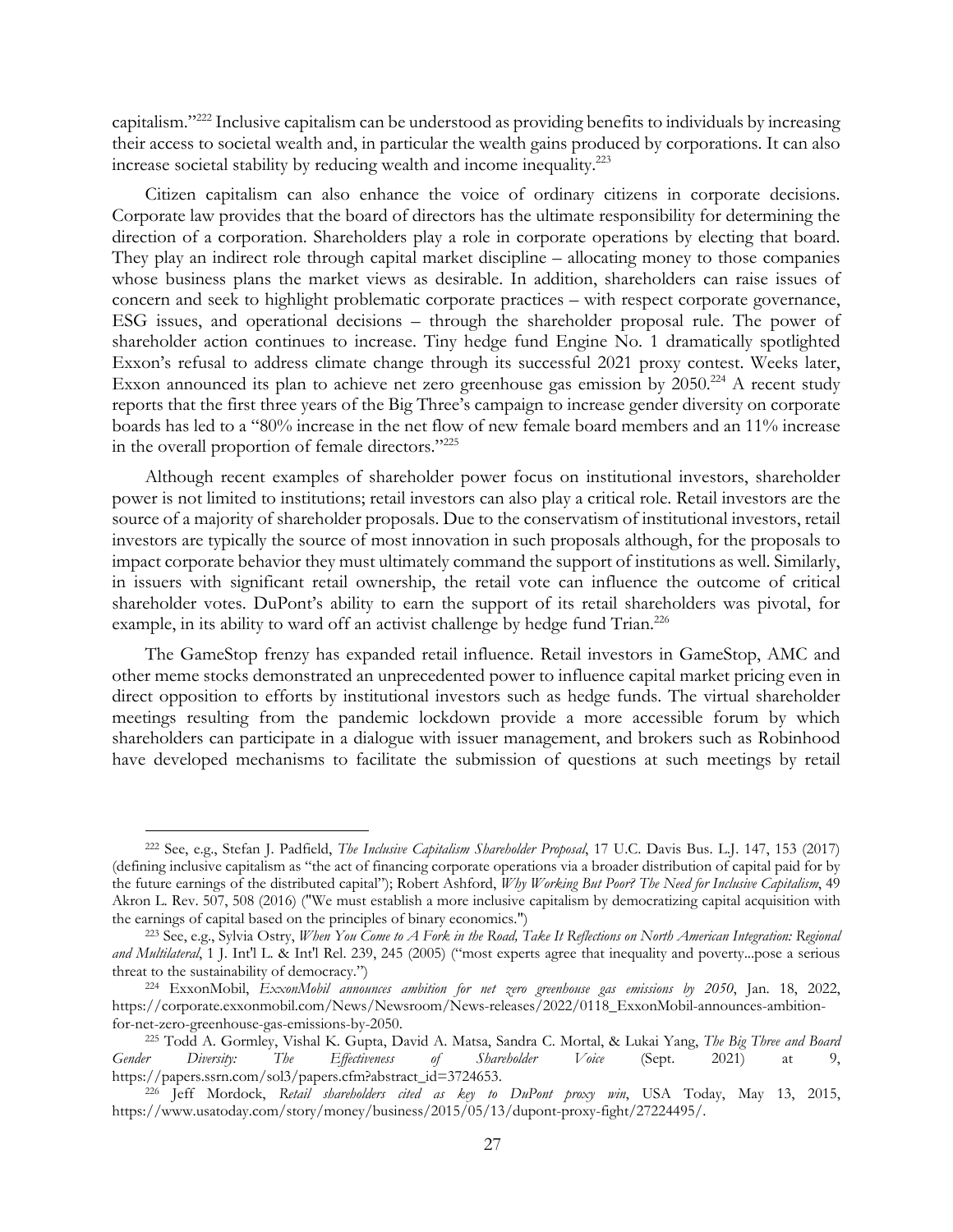shareholders.227 Sergio Ricci and Christina Sautter argue that the actions of retail investors at issuers like GameStop and AMC demonstrates their ability to use new technology such as social media to overcome traditional collective action problems.<sup>228</sup> They predict that this will cause them to engage not just with stock trading but with corporate governance.<sup>229</sup>

Significantly, retail participation in corporate governance offers a new tool for ordinary citizens to hold corporations accountable for their actions. As Joseph Blasi et al. observed in 2013, "the public has grown increasingly critical of corporations and suspicious of the relationship between big government and the big corporate sector."230 In 2018, "[a] majority of Americans [viewed] large businesses as self-serving and self-dealing."<sup>231</sup> Both Democrats and Republicans increasingly believe that corporations wield too much power.232 Data from interactive investors shows that efforts by retail shareholders to use their voting power to increase corporate accountability have grown dramatically.<sup>233</sup> Retail shareholders are also using ESG-oriented shareholder proposals to seek greater transparency on a variety of controversial corporate practices from political spending to human rights.<sup>234</sup> Greater disclosure subjects those practices to greater scrutiny, not just by shareholders but by regulators, other stakeholders and society at large.<sup>235</sup> Ricci and Sautter argue that retail engagement has the potential to reduce corporate externalities and cause issuers to embrace a broader public interest,<sup>236</sup> an issuer that will be explored in more detail below.

These developments have led issuers to pay growing attention to identifying the concerns of their retail shareholders and addressing those concerns. Following the outcome at DuPont, both Proctor & Gamble and activist hedge fund Trian paid substantial attention to cultivating the votes of retail investors, and those investors were ultimately pivotal in Trian's victory.237 AMC CEO Adam Aron began using Twitter and Reddit to communicate with the company's retail shareholders, engaging in

<sup>227</sup> See, e.g., Lewis Braham, *Robinhood's New Proxy Platform Battles Investor Apathy*, Barron's, Oct. 22, 2021, https://www.barrons.com/articles/robinhoods-has-created-a-new-online-proxy-platform-for-individual-investors-

<sup>51634912806 (</sup>describing Robinhood's acquisition of Say Technology to create a platform enabling individual shareholders to ask questions of corporate management). 228 Sergio Alberto Gramitto Ricci & Christina M. Sautter, *Corporate Governance Gaming: The Collective Power of Retail* 

*Investors*, 22 Nev. L.J. (forthcoming), https://papers.ssrn.com/sol3/papers.cfm?abstract\_id=3815088.<br><sup>229</sup> Sergio Alberto Gramitto Ricci & Christina Sautter report that "80% of Gen Z shareholders have already voted in

annual shareholder meetings, exceeding every other generation of shareholders." Sergio Ricci & Christina Sautter, *The Wireless Investors Movement*, U. Chi. Bus. L. Rev., Jan. 28, 2022, https://businesslawreview.uchicago.edu/2022/01/28/thewireless-investors-movement%EF%BF%BC/. 230 Blasi et al., *supra* note 206 at 10. 231 Robert D. Atkinson & Michael Lind, *Is Big Business Really That Bad?,* THE ATLANTIC, April 2018,

https://www.theatlantic.com/magazine/archive/2018/04/learning-to-love-big-business/554096/ 232 Ben Casselman & Jim Tankersley, *Looking for Bipartisan Accord? Just Ask About Big Business,* N.Y. Times, May 14,

<sup>2021,</sup> https://www.nytimes.com/2021/05/14/business/economy/big-business-politics-economy.html<br><sup>233</sup> Alex Rolandi, *Number of retail investors using vote to hold corporates accountable increases 110%*, Inv. Wk., Jan. 10, 202

https://www.investmentweek.co.uk/news/4042985/retail-investors-vote-hold-corporates-accountable-increases-110

<sup>(</sup>reporting that one platform processed twice as money retail votes in 2021 as in 2020). 234 See, e.g., Gabe Rissman, *New strategies help investors hold corporations accountable on human rights*, Open Global Rights, May 16, 2019, https://www.openglobalrights.org/new-strategies-help-investors-hold-corporations-accountable-onhuman-rights/ (recounting how a retail investor used the shareholder proposal process to push for human rights improvements at ExxonMobil). 235 See ICGN, Shareholder Proposals – An Essential Instrument for Ensuring Corporate Accountability, Dec. 2021,

https://www.icgn.org/shareholder-proposals-%E2%80%93-essential-instrument-ensuring-corporate-accountability<br><sup>236</sup> Ricci & Sautter, *supra* note 228.<br><sup>237</sup> Michael Flaherty, *P&G, Peltz vie for small investor votes in bigge* 

https://www.reuters.com/article/us-procter-gamble-trian-investors/pg-peltz-vie-for-small-investor-votes-in-biggestever-proxy-fight-idUSKCN1C01CW.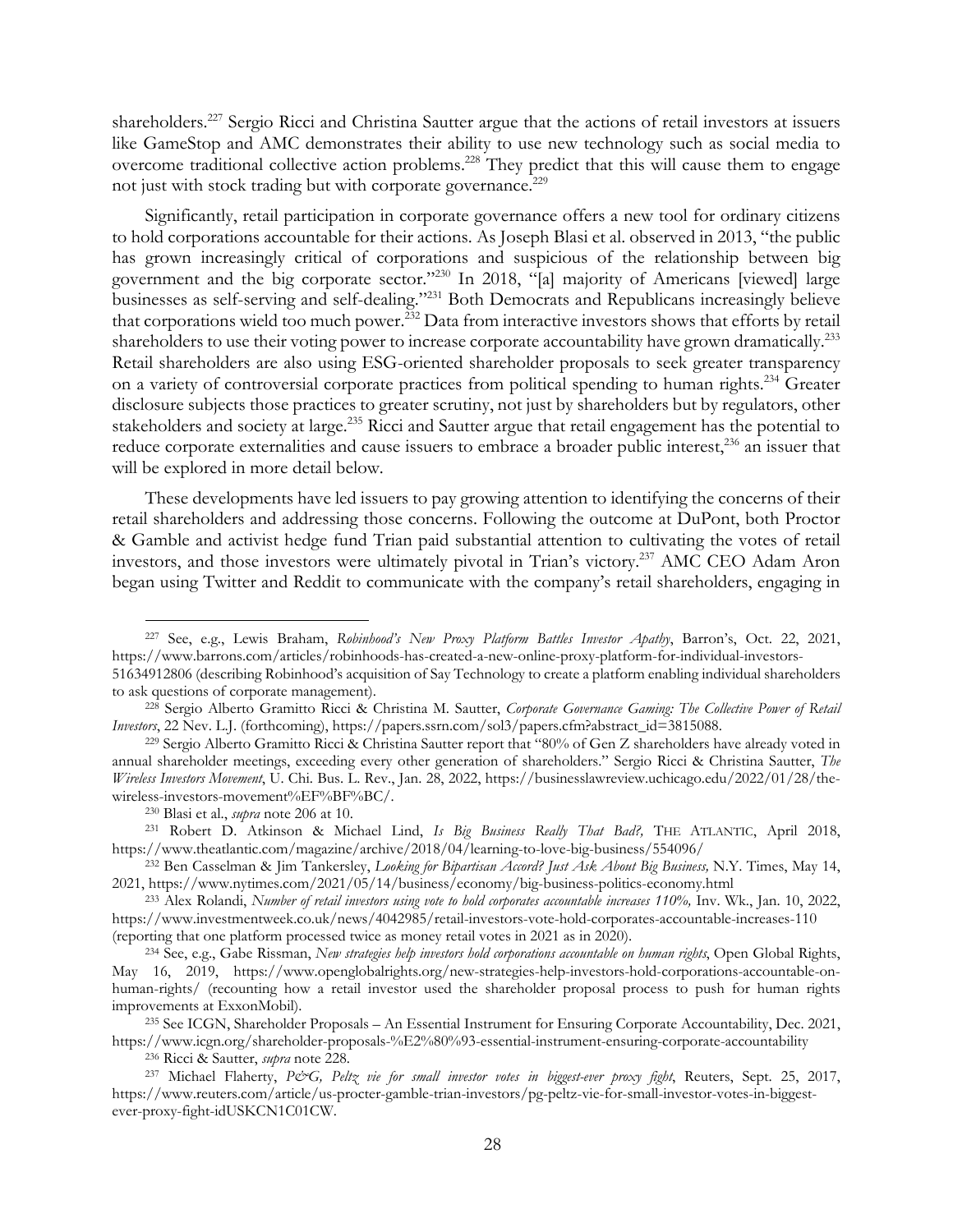an unprecedented level of transparency in which Aron sought the views of his shareholder base on issues ranging from whether AMC should accept cryptocurrency to executives cashing in their stock options.238 Aron also shifted the focus of the company's traditional quarter earnings calls to addressing the concerns of retail investors.239 Investor relations specialists are counseling issuers not just to pay attention to retail investors but to develop strategies for doing so, including taking advantage of the company's website and making greater use of social media.<sup>240</sup> And corporate executives are using new tools to connect with retail investors and seeking to respond to their concerns.<sup>241</sup>

Direct investment is necessary, however, for retail shareholders to play an effective role in influencing corporate behavior.<sup>242</sup> Critically, capital ownership is not enough. Shareholders who own equity through intermediated investments such as mutual funds do not have the right to participate in corporate governance. They do not have the authority to introduce shareholder proposals. They do not even have the right to vote the shares reflecting their proportionate ownership interest in the portfolio companies held by the fund. In addition to depriving investors of say in their portfolio companies, intermediation deprives them of engagement. There is little reason for investors to pay attention to the 500 or 2000 portfolio companies held by their diversified index funds. Not only do investors have no connection to the choice to invest in those companies, but intermediation and diversification sever the connection between the investors' financial returns and individual firm behavior. Moreover, as detailed in the next section, there are reasons to question whether the interests of institutional investors and the issues on which they chose to engage are representative of the interests of retail investors.

#### **C. GameStop and Intermediation**

A key advantage of direct retail ownership is that it restores shareholder influence over corporate decisions to those who have an economic interest in those decisions. The growth of intermediated investing has resulted in a relatively small number of institutional investors exercising a substantial amount of control over corporate decisions. John Coates identified this concern, warning that "control of most public companies – that is, the wealthiest organizations in the world, with more revenue than most states -- will soon be concentrated in the hands of a dozen or fewer people."243 Coates warned that a small number of people, through their control over the voting power in the portfolio companies held by index funds in particular, could wield "unsurpassed power" over corporate America.<sup>244</sup>

A particular area of concern involves the possibility that institutional investors will use this power to the detriment of other societal interests. The common ownership literature, for example, warns of

<sup>238</sup> Alex Morrell, *How AMC CEO Adam Aron conquered Twitter, embraced the 'Apes' of Reddit, and won over a new generation of investors*, Insider, Dec. 14, 2021, https://www.businessinsider.com/amc-adam-aron-twitter-reddit-investors-memestock-2021-12. 239 *Id.* ("AMC quarterly earnings calls, which used to cater to Wall Street research analysts, now revolve around retail

investors and their ideas for the company, which involve questions about crypto, NFTs, AMC merch, eSports, and more.").<br><sup>240</sup> Jeehae Linford, Recent trends in retail investing: What does it mean for issuers? IR Mag., Oct.

https://www.irmagazine.com/small-cap/recent-trends-retail-investing-what-does-it-mean-issuers. 241 See, e.g., Nina Trentmann, *Connecting With Small Shareholders Remains a Challenge for Companies*, Wall St. J., Feb. 7,

<sup>2022,</sup> https://www.wsj.com/articles/connecting-with-small-shareholders-remains-a-challenge-for-companies-11644229801?mod=itp\_wsj&mod=djemITP\_h ("Executives are turning to new methods, such as tools that analyze reams of data and social-media platforms, to determine just who their small investors are and how to reach them, while also using traditional approaches like shareholder letters and meetings."). 242 This is where direct ownership provides a form of citizen capitalism that extends beyond the Belinfanti, et al.

proposal. See Belinfanti, et al., *supra* note 220 (proposing citizen capitalism through a universal fund through which all citizens can share in the economic proceeds from capitalism). 243 Coates, *supra* note 12. 244 *Id*. at 3.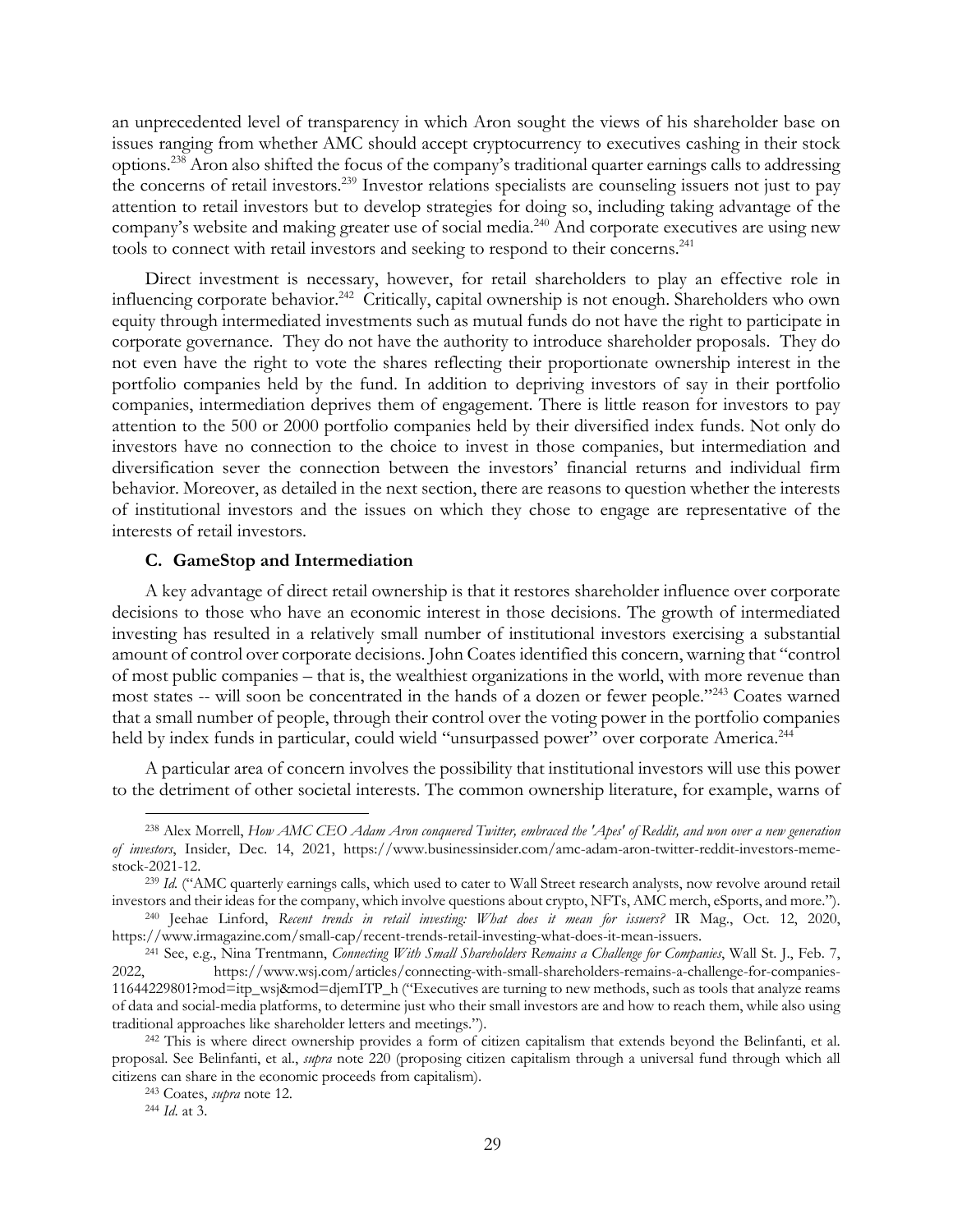the possible anticompetitive effects when large institutions own substantial stakes in competing firms, and offers empirical evidence in support of such effects.<sup>245</sup> The empirical findings have led regulators to initiate inquiries into these concerns.<sup>246</sup> In response, some commentators have sought to limit the size or holdings of large mutual funds.<sup>247</sup>

One man in particular, BlackRock's Larry Fink, was described in 2010 "as possibly the most important man in finance today."248 Since 2010, Fink's influence has only increased. His annual letters to CEOs instruct corporate America with respect to issues ranging from ESG to whether corporations should get involved in voting rights legislation, and empirical research indicates that corporations respond to Fink's instructions.<sup>249</sup> That responsiveness likely results from the fact that Fink's instructions are backed up by BlackRock's substantial voting power and its ability to vote against director candidates or CEO compensation packages if Fink is displeased with management's actions.<sup>250</sup>

Coates recognized but did not highlight that the people who make decisions on behalf of the large institutional investors do not themselves hold the economic stakes in the companies that they controlled, but instead exercise that power on behalf of dispersed individual fund shareholders. I have described this exercise of shareholder power by asset managers as empty voting and argued that it has the potential to create agency costs because the interests of those who control fund voting decisions may not be aligned with the interests of the beneficiaries of those funds.<sup>251</sup>

A growing number of commentators have expressed concern over empty voting and the agency problems it creates.<sup>252</sup> As former acting SEC chair Allison Lee observed, mutual funds may not always reflect the preferences of their investors when they vote their proxies, and "[a]ddressing this agency cost is at the heart of corporate governance today."253 The commentary identifies a variety of reasons

<sup>245</sup> See generally Jose Azar et al., *Anticompetitive Effects of Common Ownership*, 73 J. Fin. 1513 (2018); Martin C. Schmalz,

*Common-Ownership Concentration and Corporate Conduct*, 10 Ann. Rev. Fin. Econ. 413 (2018). 246 See, e.g., C. Scott Hemphill & Marcel Kahan, *The Strategies of Anticompetitive Common Ownership*, 129 Yale L.J. 1392, 1395-1396 (2020) (describing inquiries by the Department of Justice, the Federal Trade Commission and the European Commission). 247 See, e.g., Eric A. Posner, Fiona M. Scott Morton & E. Glen Weyl, *A Proposal to Limit the Anti-Competitive Power of* 

*Institutional Investors*, 81 Antitrust L.J. 69, 74 (2017) (proposing that institutional investors be limited "to a stake of no more

than 1 percent in more than a single firm in oligopolies"). 248 Suzanna Andrews, *Larry Fink's \$12 Trillion Shadow*, Vanity Fair, Mar. 2, 2010, https://www.vanityfair.com/news/2010/04/fink-

<sup>201004?</sup>gclid=Cj0KCQiArt6PBhCoARIsAMF5wah4702rpJ2CeaegcxWOIG1kAJsKYufWOfOUIXnp1-

Q7TVUN6FBPvo0aAjO3EALw\_wcB. 249 Andrea Pawliczek, Ashley Nicole Skinner & Laura Wellman, *A New Take on Voice: The Influence of BlackRock's 'Dear CEO' Letters* (January 2021), https://papers.ssrn.com/sol3/papers.cfm?abstract\_id=3763042 (finding evidence that firms respond to BlackRock's "Dear CEO" letters). 250 Andrew Ross Sorkin & Michael J. de la Merced, *It's Not 'Woke' for Businesses to Think Beyond Profit, BlackRock Chief* 

*Says*, N.Y. Times Dealbook, Jan. 1, 2017, https://www.nytimes.com/2022/01/17/business/dealbook/larry-finkblackrock-letter.html (explaining that BlackRock's \$10 trillion in assets under management "gives Mr. Fink a huge amount

of influence" 251 See Fisch, *supra*, note 9. 252 See, e.g., Jeff Schwartz, *'Public' Mutual Funds*, Cambridge Handbook on Inv. Prot. (forthcoming 2021), https://ssrn.com/abstract=3821388; Julia D. Mahoney & Paul G. Mahoney, *The New Separation of Ownership and Control: Institutional Investors and ESG*, 2021 Colum. Bus. L. Rev. 840 (2021), Sean Griffith & Dorothy Lund*, Conflicted Mutual Fund Voting in Corporate Law*, 99 B.U. L. Rev. 1151, 1155 (2019); Bernard S. Sharfman, *Opportunism in the Shareholder Voting of the* 

<sup>&</sup>quot;Big Three" Investment Advisers to Index Funds, Feb. 1, 2022, https://papers.ssrn.com/sol3/papers.cfm?abstract\_id=3995714.<br><sup>253</sup> Allison Herren Lee, Every Vote Counts: The Importance of Fund Voting and Disclosure, Mar. 17, https://www.sec.gov/news/speech/lee-every-vote-counts.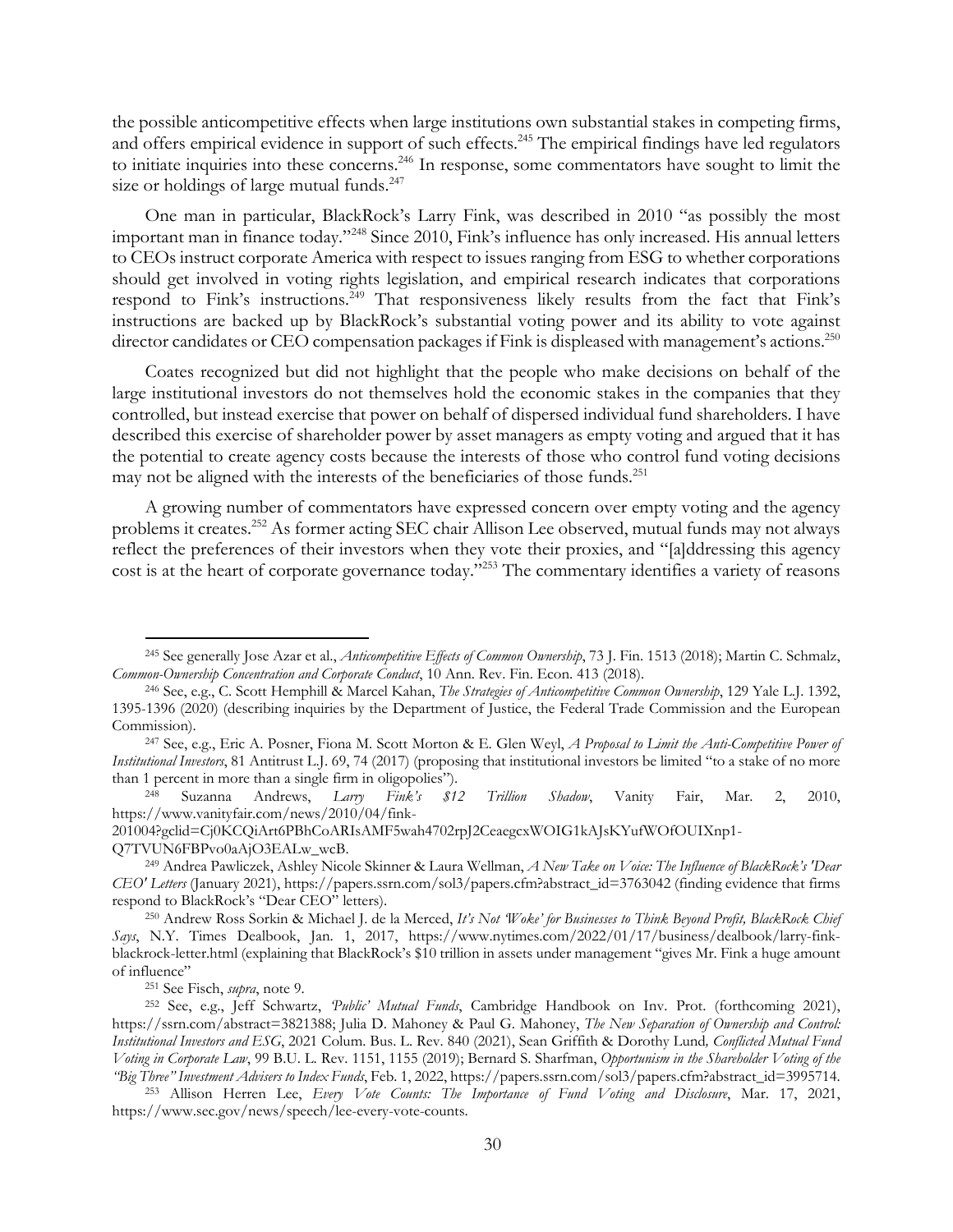why the interests of institutional intermediaries may differ from those of retail investors.<sup>254</sup> These reasons include the business interests of the institutions such as enabling then to secure revenues from the administration of or inclusion in  $401(k)$  plans,<sup>255</sup> the personal views<sup>256</sup> or the political aspirations of fund managers,257 and a fear of regulation or public retribution in response to the asset managers' size and power.<sup>258</sup> Although empirical evidence on retail voting is limited, it supports these concerns – retail investors vote differently from institutional intermediaries.259

Scholars have identified possible ways to reduce the agency costs resulting from empty voting, including mechanisms to provide mutual fund beneficiaries with the power to influence how asset managers vote their shares.<sup>260</sup> These mechanisms are subject, however, to a variety of limitations. Most particularly, people who invest indirectly through mutual funds are unlikely to be aware of and informed about the portfolio companies owned by those funds. In addition, they are particularly likely to suffer from rational apathy, both because of their relatively small stakes and because, they have not made the affirmative decision to invest in the portfolio companies held through their funds.<sup>261</sup> Indeed, many mutual fund investors have not even made an affirmative decision to invest in the fund itself, because they are automatically invested into the default option in their employer's  $401(k)$  plan.<sup>262</sup>

As the preceding sections have detailed, however, when retail investors invest directly, they are far more likely to be informed about the companies in which they invest. Early evidence since the GameStop frenzy suggests that this engagement is extending to participation in corporate governance as well. Reducing the extent to which retail investment is intermediated by increasing direct capital

<sup>254</sup> This discussion focuses on the divergence of interests related to funds' participation in the governance of their portfolio companies. The mutual fund structure itself creates a distinct set of conflicts and agency costs. See, e.g., Paul G. Mahoney, *Manager-Investor Conflicts in Mutual Funds*, 18 J. Econ. Persp. 161 (2004) (describing conflicts resulting from funds' compensation structures).<br><sup>255</sup> See Griffith & Lund, *supra* note 252, at 1176 (terming these "corporate client" conflicts).<br><sup>256</sup> Mahoney & Mahoney, *supra* note 252, at 866.<br><sup>257</sup> Robin Wigglesworth, *The ten trillion do* 

https://www.ft.com/content/7dfd1e3d-e256-4656-a96d-1204538d75cd ("A host of former government officials work at BlackRock, and others have departed for plum jobs in the Biden administration.").<br><sup>258</sup> Schwartz, *supra* note 252, at 866.<br><sup>259</sup> Alon Brav, Matthew D. Cain & Jonathon Zytnick, Retail Shareholder Participation in the Proxy

*Engagement, and Voting* (May 25, 2021), https://ssrn.com/abstract=3387659 (documenting "substantial differences" between retail shareholders and institutional investors on various categories of shareholder proposals).<br><sup>260</sup> See, e.g., Jill E. Fisch, *The Uncertain Stewardship Potential of Index Funds, in* GLOBAL SHAREHOLDER STEWARDSH

COMPLEXITIES, CHALLENGES AND POSSIBILITIES (Dionysia Katelouzou & Dan W. Puchniak eds., Cambridge Univ. Press forthcoming 2021). See also Sharfman, *supra* note 252, at 28-29 (summarizing several feasible mechanisms by which retail investors could convey their voting preferences to fund managers); Caleb Griffin, *We Three Kings: Disintermediating Voting*  at the Index Fund Giants, 79 MD. L. REV. 954, 983 (2020) (advocating pass-through voting).<br><sup>261</sup> See, e.g., Alicia Adamcyzk, *Your 401(k) might be invested in private prison companies. Here's how to find out*, CNBC.com,

Aug. 12, 2020, https://www.cnbc.com/2020/08/12/new-tool-tells-you-if-your-401k-is-invested-in-private-prisons.html (quoting Andrew Behar, CEO of As You Sow as stating that many people are unaware that they are invested, through their 401(k) plan "in companies that don't align with their values.")<br><sup>262</sup> The assets of plan participants who are automatically enrolled in a 401(k) plan as well as those who have not

selected another investment option are invested in the default investment option designated by the employer. Most 401k plans use target date funds as the default option. Stephen Miller, Number of 401(k) Funds Offered to Plan Participants Shrinks. SHRM, Dec. 1, 2020, https://www.shrm.org/resourcesandtools/hr-topics/benefits/pages/number-of-401kfunds-offered-to-plan-participants-shrinks.aspx (reporting data from Fidelity that 92% of 401(k) plans use target date funds as the default option and that among Millennials, 69 percent are invested exclusively in a target-date fund, due in part to being automatically enrolled in their 401(k) and defaulted into the option). Although a variety of demographic factors affect whether plan participants are likely to select the default option, studies suggest that most participants and assets remain in the default option. David Blanchett & Dan Bruns, *Default Investments: Made to Stick?,* Morningstar, Dec. 17, 2018, https://www.morningstar.com/articles/904924/default-investments-made-to-stick.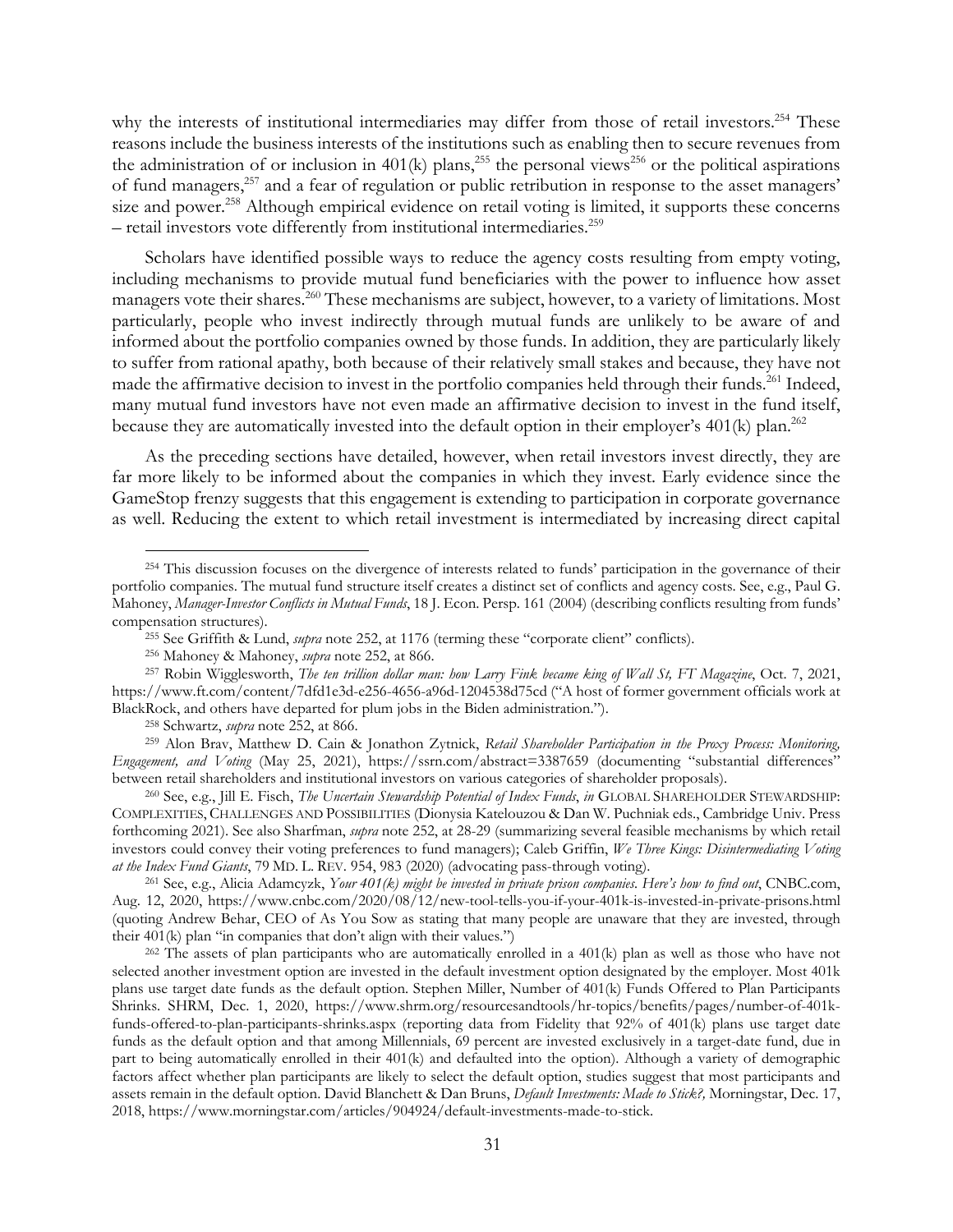market participation by retail investors thus offers another potential vehicle for reducing both the power of institutional intermediaries and the agency costs resulting from intermediation.

### **D. GameStop and the Stakeholder Debate**

The reemergence of the retail investor has particularly significant implications for the debate over stakeholder governance. Stakeholder governance shifts the objective of the corporation from maximizing shareholder economic value to delivering value to a variety of stakeholders, including employees, customers, suppliers, communities and the environment.<sup>263</sup> At its core, stakeholder governance is about using corporate governance to achieve societal objectives that cannot be addressed adequately through regulation.<sup>264</sup>

The debate over stakeholder governance has been extensive. A threshold question is whether stakeholder governance is an instrumental tool to enhance shareholder value or an alternative objective that can or should be pursued even when it is in tension with shareholder value. From a legal perspective, commentators debate corporate managers can pursue stakeholder value consistent with their fiduciary duty to shareholders. From a practical perspective, stakeholder governance requires corporate decisionmakers to decide which stakeholders' interests should be considered and how competing stakeholder interests should be prioritized.

A critical question is who decides whether a corporation should adopt stakeholder governance and to what degree. Do a corporation's managers or the board of directors have the authority to embrace stakeholder governance<sup>265</sup> or should that decision require shareholder input or even formal structural change?<sup>266</sup> Even if the question involves shareholder input, stakeholder governance presents distinctive agency problems because of the risk that institutional intermediaries will support objectives that differ from the interests of their beneficiaries.<sup>267</sup>

Because retail shareholders are, themselves, stakeholders, retail investing offers an end-run around these complex issues. Retail shareholders do not simply represent, they embody the interests of employees, customers, the community and society at large. A retail shareholder's interests reflect his or her overall role in society, and each shareholder's individual utility function reflects his or her preferences with respect to stakeholder issues that include safe products, fair treatment of employees, and harm to the environment, as well as economic profit. As a result, retail shareholders acting in their interests as shareholders, engage in what might be termed "automatic stakeholder governance."268

<sup>263</sup> See, e.g., Lucian A. Bebchuk & Roberto Tallarita, *The Illusory Promise of Stakeholder Governance*, 106 Cornell L. Rev. 91, 94 (2020) (describing stakeholderism). 264 See, e.g., Edward Rock, *For Whom Is the Corporation Managed in 2020? The Debate over Corporate Purpose,* 76 Bus. Law.

<sup>363, 367 (2021) (</sup>explaining the renewed debate over stakeholderism and corporate purpose as a response to "the political polarization of our electoral politics [that] has resulted in legislative deadlock.")<br><sup>265</sup> In 2019, the Business Roundtable, a membership organization of chief executive officers, embraced stakeholder

governance through its adoption of a "revised" statement of corporate purpose. Business Roundtable Redefines the Purpose of a Corporation to Promote 'An Economy That Serves All Americans', Bus. Roundtable (Aug. 19, 2019), https://www.businessroundtable.org/business-roundtable-redefines-the-purpose-of-a-corporation-to-promote-an-

economy-that-servesall-americans. Although some commentators have viewed that statement as a commitment by the employers of the signatories to the statement, as Bebchuk and Tallarita acknowledge, the boards of those companies did not appear to play a role in the CEOs' decision to sign it. 106 Cornell L. Rev. at 130-131. 266 See Jill Fisch, *Purpose Proposals*, U. Chi. Bus. L. Rev. (forthcoming 2022) (describing shareholder efforts to cause

corporations to adopt stakeholder governance by converting to public benefit corporations). 267 See Mahoney & Mahoney, *supra* note 252 (arguing that institutions cannot sacrifice value for values consistent

with their fiduciary duties).<br><sup>268</sup> Oliver Hart and Luigi Zingales argue that corporate managers have the legal authority to respect shareholders'

noneconomic preferences. See Oliver Hart & Luigi Zingales, *Companies Should Maximize Shareholder Welfare Not Market*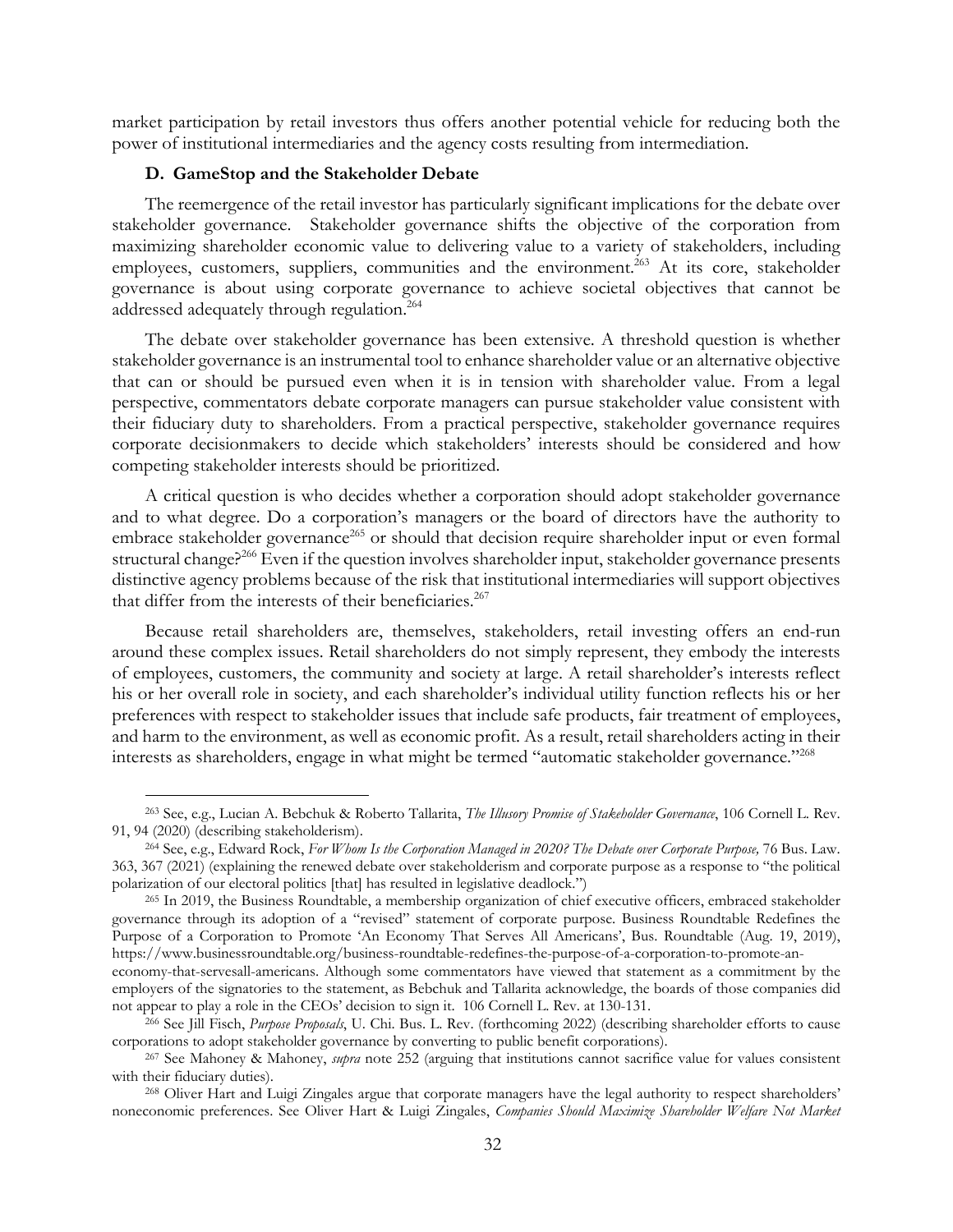Of course shareholders are likely to hold differing views on these questions. Shareholders have heterogeneous preferences even with respect to economic issues – they likely differ in the time horizon of their investment, their risk preferences, the extent to which they favor cash dividends over growth, and their tax situations. Other stakeholders have heterogeneous preferences as well.<sup>269</sup> But heterogeneity does not prevent these stakeholder views from being raised and considered in a corporation's operating decisions. In addition, a variety of market mechanisms allow shareholders with different preferences to influence corporations. Shareholders can choose which companies to invest it. They can avoid companies whose policies they disagree with, or they can invest in those companies and push their fellow shareholders to support change. Finally, everyone does not have to agree. Unlike the institutional model of stakeholder governance which seeks to impose a one-sizefits all level of social policy on all businesses, direct ownership allows for variation among firms and practices.

 To be fair, retail shareholders do not perfectly represent stakeholder interests. Roughly half of U.S. citizens are not invested in the markets at all, and even after the GameStop frenzy, those who invest are disproportionately white, wealthy and male. Shareholder votes are based on economic ownership, meaning that large shareholders have greater voice. Despite these concerns, a shareholder need not hold a substantial stake to influence corporate decisions. The shareholder proposal rule, SEC Rule 14a-8, enables shareholders with relatively small stakes to introduce shareholder proposals, thereby putting issues of concern on the corporate agenda.<sup>270</sup> Social media tools such as Reddit reduce the costs of publicizing a proposal and mobilizing support.

 Historically a substantial proportion of shareholder proposals have addressed social policy issues and reflected stakeholder concerns.<sup>271</sup> Toward this end, they have been remarkably effective.<sup>272</sup> Recent shareholder proposals have focused on a variety of stakeholder concerns from workplace diversity and sexual harassment policies to food and product safety. The 2020-2021 proxy season saw retail investors sponsor new proposals at multiple companies seeking to have them convert to public benefit corporations in order to commit to stakeholder governance.<sup>273</sup> Moreover, because many proposals seek to have corporations provide greater disclosure of the negative externalities

*Value*, 2 J.L. FIN. & ACCT. 247 (2017). Hart and Zingales do not, however, consider the agency problem discussed above resulting from the intermediation of most shares. 269 See, e.g., Robert H. Mundheim, *What Is the Significance of the Business Roundtable Statement on the Purpose of a Corporation*?,

Salzberg Glob. Sem. Newsletter (Oct. 22, 2019), https:// www.salzburgglobal.org/news/impact/article/robert-hmundheim-what-is-the-significance-of-the-business-roundtable-statement-on-the-purpose-of-a-corporation

<sup>[</sup>https://perma.cc/M864-F76P] (using hypothetical to illustrate potential conflicting interest among corporate employees).<br><sup>270</sup> See Kobi Kastiel & Yaron Nili, *The Giant Shadow of Corporate Gadflies*, 94 S. Cal. L. Rev. 56 corporate gadflies as "setting the agenda for what is to be voted on by shareholders"); James D. Cox & Randall S. Thomas, *The SEC's Shareholder Proposal Rule: Creating a Corporate Public Square*, 3 Colum. Bus. L. Rev. 1147, 1197 (2022) (describing the shareholder proposal rule as the "corporate town square"). 271 See, e.g., Sarah C. Haan, *Shareholder Proposal Settlements and the Private Ordering of Public Elections*, 126 YALE L. J. 262,

<sup>272 (2016) (&</sup>quot;The academic literature generally divides shareholder proposals into a corporate governance category and a social and environmental category"). 272 See, Neel Rane, Comment, *Twenty Years of Shareholder Proposals after Cracker Barrel: An Effective Tool for Implementing* 

*LGBT Employment Protections*, 162 U. Pa. L. Rev. 929, 932 (2014) ("shareholder proposals have been an extremely effective tool for activists and interested shareholders to effect employment protections for LGBT employees"). 273 See Fisch, *supra* note 266 (describing these purpose proposals).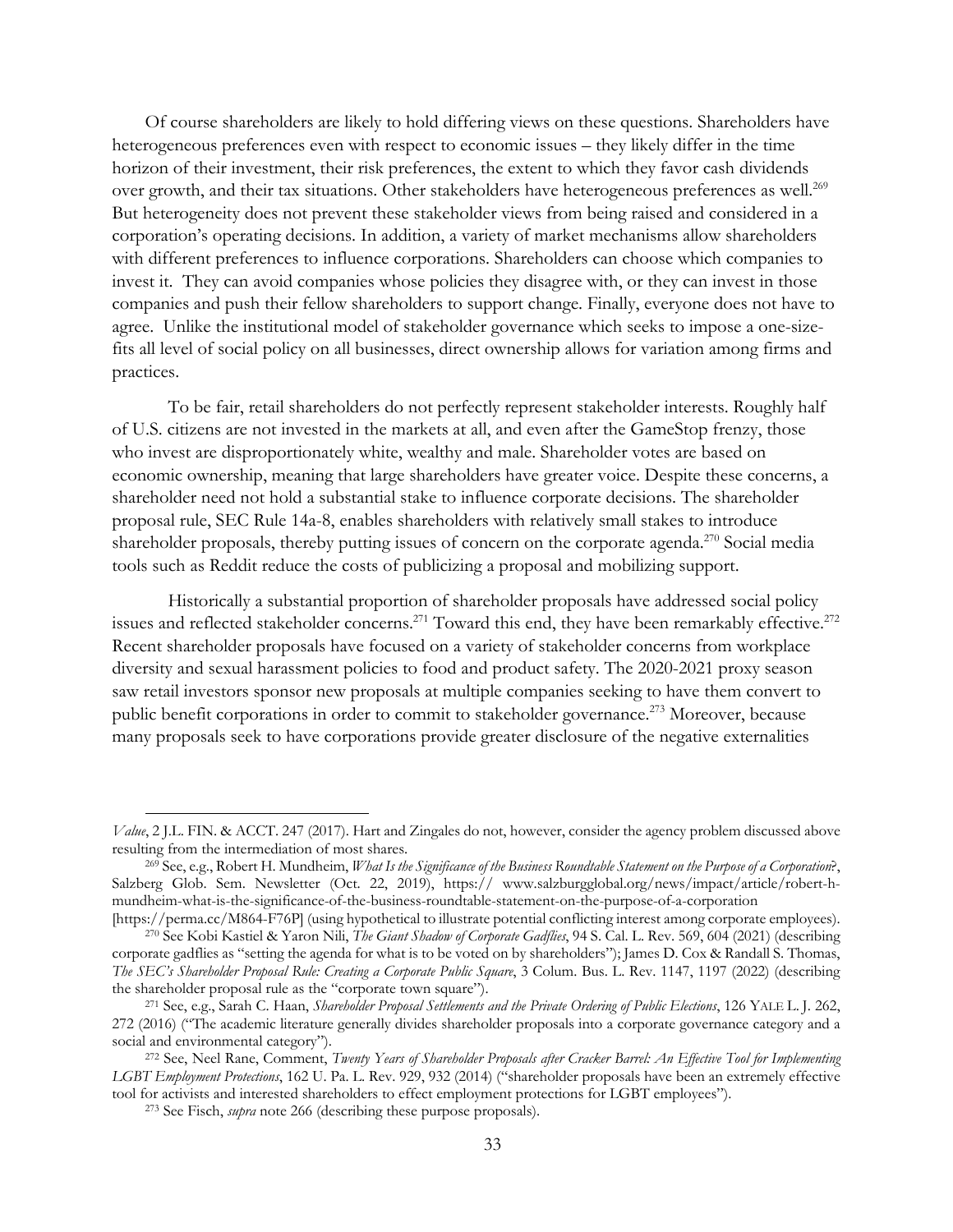they impose on stakeholders, they can have broader effects – increasing the transparency of corporate behavior and energizing stakeholders, regulators or the public at large to take action.<sup>274</sup>

 Stakeholders can access this mechanism for focusing greater attention on their interests through the simple process of buying stock. Indeed, corporate law has a long history of stakeholders becoming shareholders and then using the corporate machinery in an effort to change the corporation's behavior. Harwell Wells details how two retail shareholders in the 1940s attempted to use the shareholder proposal rule to persuade Greyhound to eliminate its racially segregated buses.<sup>275</sup> In 2021, the SEC staff announced a change to its interpretation of Rule 14a-8 that opens the door to a more expansive use of shareholder proposals to address stakeholder interests. 276

Finally, the prospect that retail shareholders will reflect stakeholder interests in their engagement with the corporations in which they invest is not mere speculation; there is increasing evidence that retail investors care about stakeholder considerations. One recent survey reported that "more than half (51%) of retail investors avoid investing in certain stocks due to moral or ethical concerns about a company's business pursuits."277 For millennials and gen-X'ers, social justice issues, including climate change, racial justice, and inequality are increasingly important.278 "Many millennials and Gen-X'ers make decisions about their careers and about where they shop based on their values."279 Millennials and Gen-X investors, those who entered the market in the greatest numbers as part of the GameStop frenzy are "the driving force in the adoption of socially responsible investment strategies."280 As David Webber, explain, millennial investors increasingly see a connection between investment activity and achieving broader societal goals, and they are calling for the companies in which they invest to give greater consideration to stakeholder interests.<sup>281</sup> Although the extent to which citizens will pursue stakeholder or societal goals in their role as investors remains unclear, as Ricci and Sautter explain, "Citizens who hold a small economic interest in a corporation would likely prioritize their interests as human beings living in a society and on a shared planet when voting their shares."<sup>282</sup>

# **IV. Some Cautionary Considerations**

The preceding Part has identified the benefits that the reemergence of the retail investor can provide to corporations, the capital markets, and investors themselves. These benefits should not be overstated. There are costs of increased direct retail ownership. Investors will make mistakes such as

<sup>&</sup>lt;sup>274</sup> Madison Condon details the use of shareholder proposals to address climate externalities, although her examples focus on proposals introduced by institutional investors. See Madison Condon, *Externalities and the Common Owner*, 95 Wash. L. Rev. 1 (2020). 275 See Harwell Wells, *Shareholder Meetings and Freedom Rides: The Story of Peck v Greyhound*, June 21, 2021,

https://papers.ssrn.com/sol3/papers.cfm?abstract\_id=3873430.<br><sup>276</sup> Shareholder Proposals, Staff Legal Bulletin No. 14L (CF) (Nov. 3, 2021).<br><sup>277</sup> Sarah O'Brien, *While many investors want a portfolio with a purpose, not al* 

CNBC, Aug. 2, 2021, https://www.cnbc.com/2021/08/02/not-all-investors-who-say-they-support-impact-investing-aredoing-it.html. 278 Deloitte, *For Millennials And Gen Zs, Social Issues Are Top Of Mind—Here's How Organizations Can Drive Meaningful* 

*Change*, Forbes, July 22, 2021, https://www.forbes.com/sites/deloitte/2021/07/22/for-millennials-and-gen-zs-socialissues-are-top-of-mind-heres-how-organizations-can-drive-meaningful-change/?sh=6dccbdf450c6 279 *Id.*

<sup>280</sup> Michal Barzuza, Quinn Curtis & David H. Webber, *Shareholder Value(s): Index Fund ESG Activism and the New Millennial Corporate Governance*, 93 S. Cal. L. Rev. 1243, 1294 (2020). 281 *Id.* at 1285. 282 Ricci & Sautter, *supra* note 228.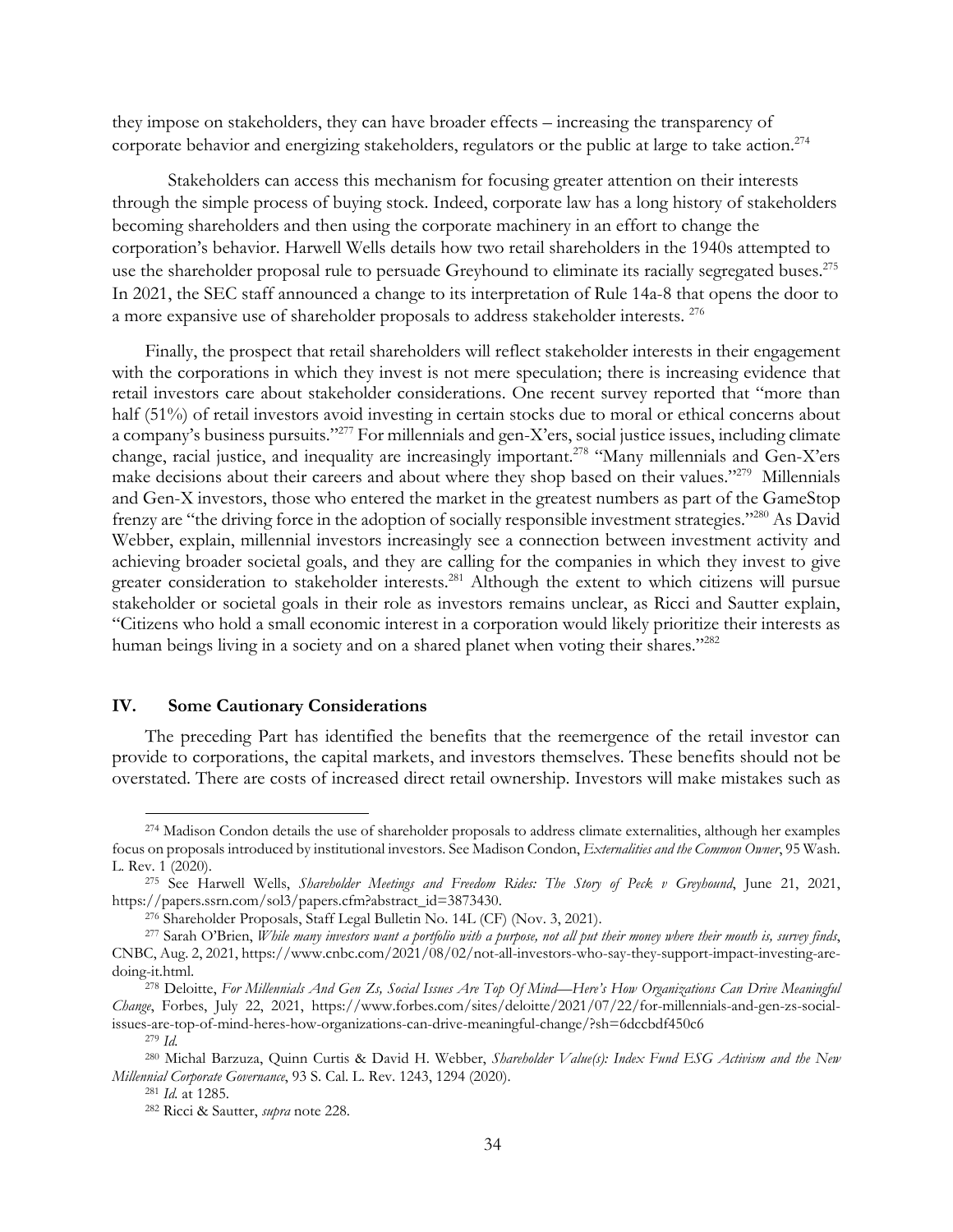excessive trading, following the herd, inadequate diversification, and the use of financial products that they do not understand. Even if investors learn from their mistakes, some will lose money, perhaps more than they can afford to lose. Retail investors will affect the capital markets, and other market participants will have to adjust. New information sources will evolve and, as they do so, will raise new opportunities for manipulation and fraud.

For the reasons described above, this Article does not view the costs as sufficient to warrant regulatory intervention motivated by paternalism. A more difficult question is whether the retail investor mistakes will prevent issuers and the market from benefiting from citizen capitalism. Although at present this question is largely unanswerable, there are a few issues that warrant particular attention.

### **A. Social Media as a Source of Investment Information**

The first issue is whether retail investing is sufficiently informed to confer the benefits described in this Article. Retail investors who purchase stock as a social movement or to be part of the crowd need not be interested in the corporation that issues the stock or engaged in its underlying business. Such investors are unlikely to make informed trades, to vote their shares, or to seek to hold managers accountable. In a sense, the governance role of frenzied retail investors might be closely analogous to that of algorithmic traders  $-$  that is, nonexistent.<sup>283</sup>

This position is likely exaggerated; empirical evidence to date suggests that a substantial proportion of retail trading is informed and that retail investors are increasingly engaging with the companies in which they invest.<sup>284</sup> Retail investors rely, however, on non-traditional sources of information. In particular, retail investors appear to be heavily influenced by postings on social media sites.285 One study reported that a third of young investors rely on social media for investment advice.286 The European Securities and Markets Authority warned investors to "be careful when taking investment decisions based exclusively on information from social media and other unregulated online platforms, if they cannot verify the reliability and quality of that information."287

To be sure, social media presents an ever-growing danger of misinformation, as well as the potential for that misinformation to manipulate the behavior of users, a danger that extends well beyond the capital markets. A collaborative study explored the role of social media in spreading both misinformation and mistrust in connection with the Covid-19 pandemic.<sup>288</sup> Commentators have

<sup>283</sup> See, e.g., Yesha Yadav, *How Algorithmic Trading Undermines Efficiency in Capital Markets,* 68 Vand. L. Rev. 1607 (2015) (arguing that algorithmic trading undermines capital market efficiency).<br><sup>284</sup> See notes \_\_ through \_\_ *infra* and accompanying text.<br><sup>285</sup> See, e.g., SEC Staff Report, *supra* note 79, at 17 ("The price and volume movemen

substantial interest expressed in certain online forums devoted to investing, including YouTube channels and the subreddit WallStreetBets."); Betzer & Harries, *supra* note 122 (showing empirically that "an increase in Reddit posts on GameStop is followed by an increase in the ratio of retail trading proportion of GameStop.").<br><sup>286</sup> Emily Graffeo, *A third of young traders go to social media for investment advice* — and 12% say they invest because it 'feels like

*a game', survey finds*, Markets Insider, Aug. 23, 2021, https://markets.businessinsider.com/news/stocks/retail-investing-

trends-robinhood-gamification-survey-social-media-trading-2021-8. 287 European Securities and Markets Authority, *Episodes of very high volatility in trading of certain stocks*, Feb. 17, 2021, https://www.esma.europa.eu/sites/default/files/library/esma70-155-

<sup>1809</sup>\_episodes\_of\_very\_high\_volatility\_in\_trading\_of\_certain\_stocks\_0.pdf. 288 Ingrid Volkmer, *Social Media and Covid-19*, 2021, https://arts.unimelb.edu.au/\_\_data/assets/pdf\_file/0007/3958684/Volkmer-Social-Media-and-COVID.pdf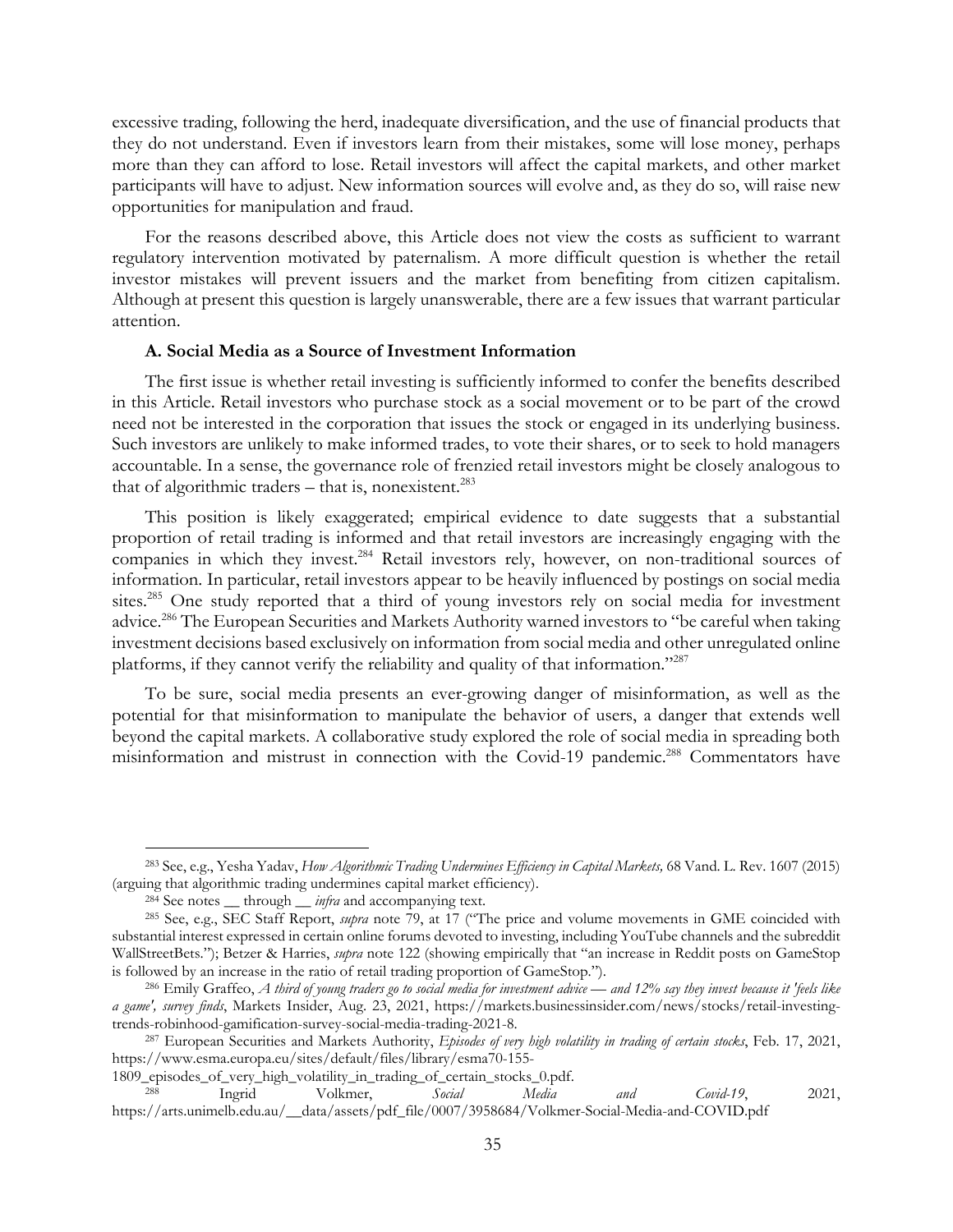highlighted the role that social media platforms played in the January 6, 2021 capitol insurrection<sup>289</sup> and debated Facebook's use of algorithms to promote posts that are likely to generate outrage or other strong reactions.<sup>290</sup> Social media provides users with the potential to reach a greater audience than other communication mediums, and to do so with the limited accountability. The ability to post anonymously has been cited as creating the potential for lack of civility and other undesirable behaviors.<sup>291</sup> With respect to investing information, anonymous posting increases the potential for fraud.<sup>292</sup>

On the other hand, efforts to manipulate the market through online communications are not new,<sup>293</sup> traditional sources of investment information have proven similarly unreliable<sup>294</sup> and even professional investors are subject to manipulation and cognitive biases.295 Perhaps most importantly, investors seem aware of the risks associated with the lack of accountability on social media. One empirical study found that investors rely less on information that is posted anonymously, and that such posting have limited price effects.<sup>296</sup> Another study suggests that social media users respond most to posts by people who develop a reputation for credibility.<sup>297</sup> Research also suggests that the analyst postings on social media are informative and that investors can trade profitably on those beliefs.<sup>298</sup> Although there is substantial heterogeneity in the quality of postings, investors have some ability to identify the high quality sources of information.299 Similarly, it appears that issuers may benefit from social media as a source of information, gaining the ability, in some cases, to improve their operations as a result of the "collective wisdom of the Reddit chatroom."300

Although empirical studies of the GameStop frenzy are still in progress, early results do not indicate social media is distinctively problematic as an information source; rather investor use of these

<sup>289</sup> See, e.g., Tonya Mosley & Allison Hagan, *How Social Media Fueled The Insurrection At The U.S. Capitol*, WBUR, Jan. 7, 2021, https://www.wbur.org/hereandnow/2021/01/07/social-media-capitol-mob (noting that "Technology platforms make sensational, attention-grabbing content more visible through what's called maximizing user engagement").<br><sup>290</sup> Jon Evans, Facebook isn't free speech, it's algorithmic amplification optimized for outrage, TechCrunch, O

https://techcrunch.com/2019/10/20/facebook-isnt-free-speech-its-algorithmic-amplification-optimized-for-outrage/. 291 Biju Dominic, *Anonymity on Social Media and its Ugly Consequences*, Mint, Feb. 10, 2021,

https://www.livemint.com/opinion/columns/anonymity-on-social-media-and-its-ugly-consequences-

<sup>11612977615856.</sup>html. 292 See, e.g., SEC. *Investor Alert: Beware of Stock Recommendations on Investment Research Websites*, Apr. 10, 2017, https://www.investor.gov/additional-resources/news-alerts/alerts-bulletins/investor-alert-beware-stock-

recommendations (warning about the potential for fraud based on postings by authors using pseudonyms or false credentials). 293 For example, a student note details the widespread use of the internet in the 1999s, including through on-line chat

rooms and discussion forums, to perpetrate securities fraud and manipulation. Nancy Toross, Notes and Comments Double-Click on This: Keeping Pace with On-Line Market Manipulation, 32 Loy. L.A. L. Rev. 1399, 1417-1429 (1999).<br><sup>294</sup> See. e.g., Jill E. Fisch & Hillary A. Sale, *The Securities Analyst as Agent: Rethinking the Regulatio* 

L. Rev. 1035, 1048-50 (2003) (describing the research analyst scandal and its impact on the information quality of analyst recommendations). 295 Prentice, *supra* note 151, at 1415-16 (observing that "Financial fraud and 'earnings management' . . . tend to fool

even professional investors"); Donald C. L:angevoort, *Selling Hope, Selling Risk: Some Lessons for Law from Behavioral Economics About Stockbrokers and Sophisticated Customers*, 84 Calif. L. Rev. 627, 656-68 (1996) (explaining how brokers can use sales techniques to manipulate decisions by institutional investors).<br><sup>296</sup> Travis Dyer & Eunjee Kim, *Anonymous Equity Research*, 59 J. Acct'g Res. 575 (2021).<br><sup>297</sup> Michael Farrell, T. Clifton Green, Russell Jame & Stanimir Ma

*informativeness of retail investor trading*, \_\_ J. Fin. Econ. \_\_ (forthcoming). 298 Chukwuma Dim, *Should Retail Investors Listen to Social Media Analysts? Evidence from Text-Implied Beliefs*, Sept. 2021,

draft at 28, https://papers.ssrn.com/sol3/papers.cfm?abstract\_id=3813252. 299 *Id*. 300 Chiu & Yahya, *supra* note 145, at 86.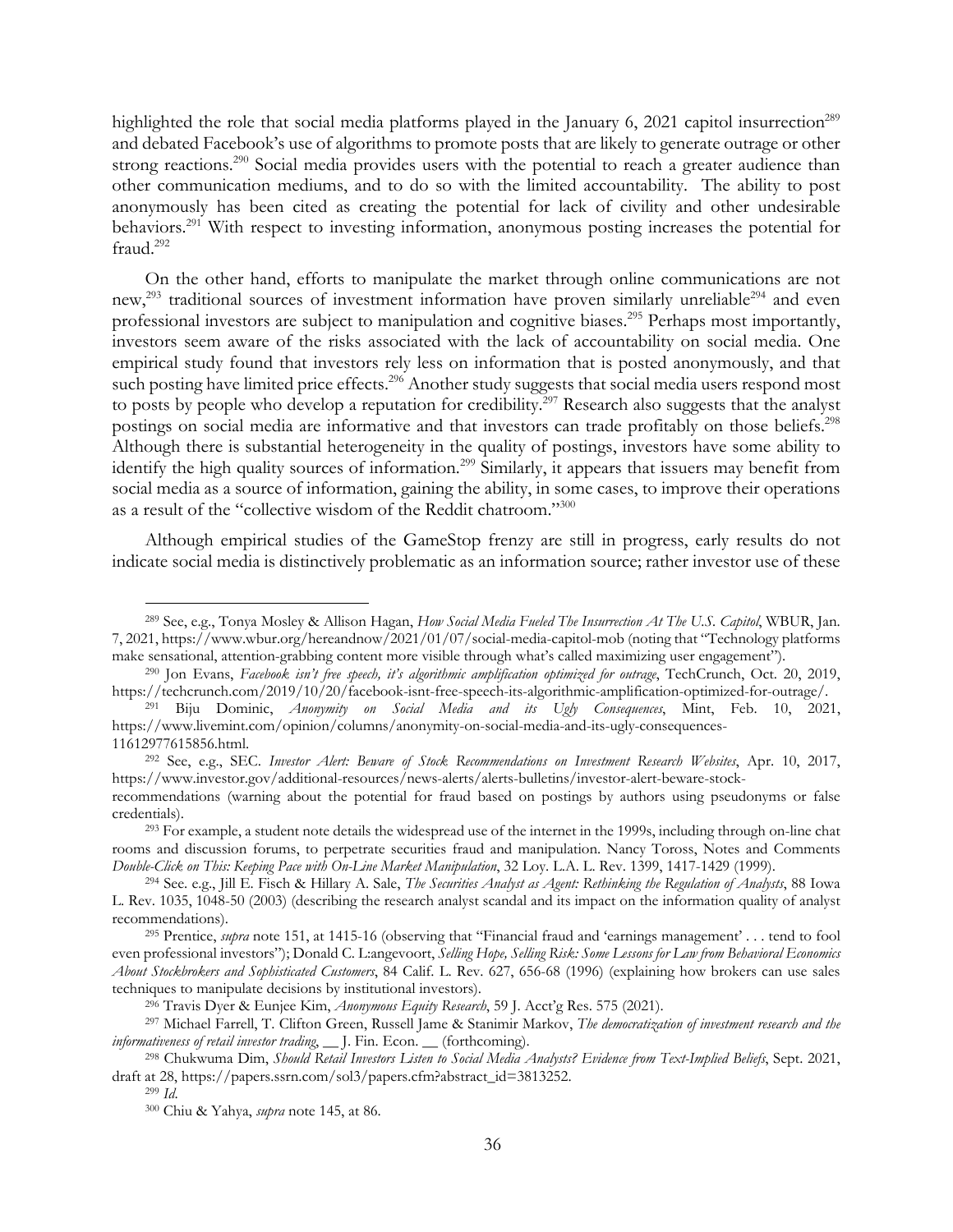sources is consistent with their overall reliance on online sources of information including twitter, Reddit, TikTok and more. The likely message from the GameStop frenzy is that the SEC, similarly to other regulators, must pay continued attention to the use of social media platforms. Their use by securities professionals, corporate officials, and people who are trading the securities about which they post, warrant particular oversight. Notably, issuers are increasingly using social media to communicate with their investors and to combat misinformation.<sup>301</sup> The SEC might follow their lead and consider engaging directly with social media, to monitor ongoing developments, to play a role in educating investors about how to determine the reliability of posts, and even to flag posts that are particularly suspect. These developments also warrant consideration of greater collaboration between the SEC and other regulators that are confronting the challenges presented by social media platforms such as the Federal Trade Commission and the Federal Communications Commission.<sup>302</sup>

# **B. Digital Engagement Practices**

A potentially bigger concern is when retail investing is the product of affirmative manipulation. Some commentators have warned that apps nudge investor behavior or seek to make certain stocks or trading activities more attractive.<sup>303</sup> The Massachusetts enforcement action against Robinhood is premised, in large part, on the allegedly manipulative aspects of its trading platform.<sup>304</sup> The SEC's request for public input on DEP requested information on how a variety of digital features, ranging from celebrations for trading such as "digital confetti" to games, leaderboards and curated lists, will influence investor behavior. 305

While concerns over the ability of app-based platforms to influence investing behavior are undoubtedly true, the same can be said of most consumer-directed behavior, including product information, credit card offers and pharmaceutical advertising. Many businesses offer free products to induce consumers to make additional purchases, making it hard to distinguish Robinhood's free stock from Dunkin Donut's free coffee.<sup>306</sup> A paternalistic approach that regulates or limits business activity because of its capacity to influence behavior sweeps far more broadly than fin tech. Moreover, that the platform provider has a financial motive in encouraging the targeted behavior again does not distinguish trading platforms. Credit card companies encourage their customers to borrow, even to the point of incurring excessive debt, so they can make money from the high interest rates they charge

<sup>301</sup> See, e.g., Trentmann, supra note 241 (describing how one issuer "works with an external investor-relations firm that monitors popular online retail trading communities like Stocktwits, and corrects false statements if needed"). 302 See, e.g., Devin Coldewey, *Who regulates social media?* TechCrunch, Oct. 19, 2020,

https://techcrunch.com/2020/10/19/who-regulates-social-media/ (describing the FCC and FTC's roles in social media regulation). 303 Darbyshire, *supra* note 107; see also Written Testimony of Alexis Goldstein, Senior Policy Analyst, Americans for

Financial Reform, Before the United States House Financial Services Committee, "Game Stopped? Who Wins and Loses When Short Sellers, Social Media, and Retail Investors Collide, Part II" Mar. 17, 2021, https://ourfinancialsecurity.org/wp-content/uploads/2021/03/hhrg-117-ba00-wstate-goldsteina-20210317.pdf

<sup>(</sup>describing Robinhood as "using targeted advertising on social media").<br><sup>304</sup> See *infra* note \_\_ and accompanying text.<br><sup>305</sup> Request for Comment on DEP, supra note 76, at 5-7.<br><sup>305</sup> See Dunkin, DD Perks, https://www.dunk join DD Perks).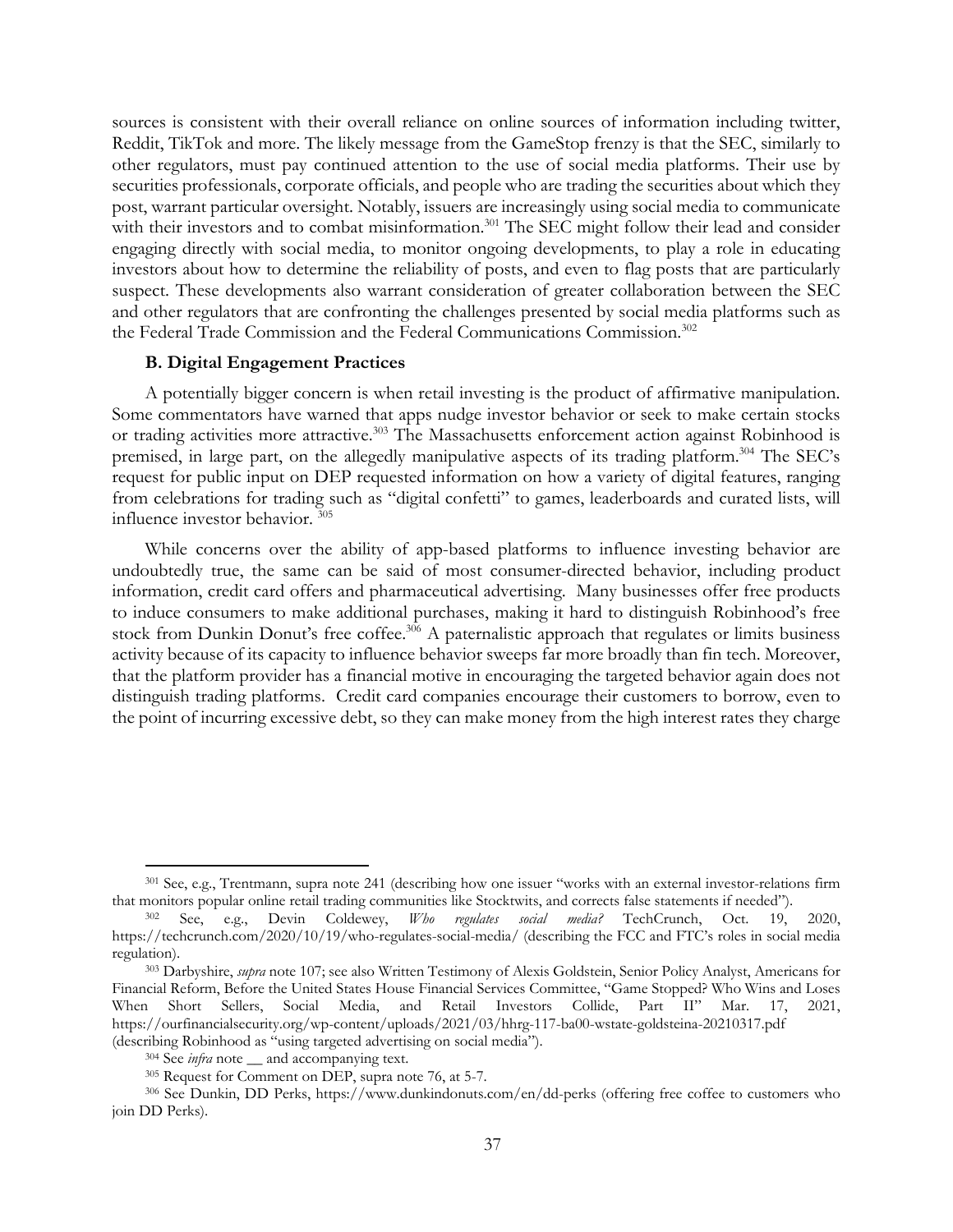on that debt.<sup>307</sup> Pharmaceutical companies hope that people will demand costly prescription drugs from their doctors based on what they see on television.<sup>308</sup>

 The power of platforms to gather customer specific information and then to use that information to exploit vulnerabilities presents a distinctive concern. A brokerage app can collect information on a customer's trading patterns – predicting which types of securities the customer is most likely to buy and targeting that customer with recommendations for more of those types of securities. Similarly an app can target investors who are likely to use derivatives or purchase securities on margin. This targeting can both generate additional revenues for the broker and enable the broker to target those investors who receptive to a particular pitch or trading strategy. Although app-based brokers would seem to distance a brokerage firm from the interpersonal interactions that generate this knowledge, and may leave a customer unaware that the information is being collected or used, the technology used by a brokerage platform may allow a firm to collect substantial information on customer preferences, trading patterns and response to nudges and cues. The platform can then use tools of artificial intelligence to respond to that information. In particular, while an app can then use the information to encourage behavior that is consistent with the customer's best interests, it can alternatively encourage behavior that is not consistent with its knowledge of the customer for its own financial benefit.

Again, this acquisition and use of customer data is not unique to trading apps. Amazon collects data on its customers and uses that data to "predictive suggestions for products and services that each user might be inclined to purchase."309 Cambridge Analytica obtained user data from Facebook that it then used to create targeted messages to voters in the 2016 presidential election.<sup>310</sup> Target received negative publicity for collecting information that it used to predict when its customers were pregnant, which it then used to send them maternity advertisements.<sup>311</sup> The technology used in these examples is potentially powerful, and it may be a matter of algorithmic programming that is not visible in the same way as overt verbal or written actions.<sup>312</sup> As with other artificial intelligence type tools, platform regulation should be ensured that providers are held accountable for the impact of their design features without requiring proof that those features were deliberately designed to exploit or defraud.

Existing broker-dealer regulations limit brokers' ability to engage in this type of targeting. When brokers make recommendations or provide investment advice to customers, they must adhere to certain legal standards because of the potential influence on customer behavior. Brokers have an obligation to know their customers and to determine that the recommendations are suitable for the

<sup>307</sup> See, e.g., Susan Block-Lieb & Edward J. Janger, *The Myth Of The Rational Borrower: Rationality, Behavioralism, and the Misguided "Reform" of Bankruptcy Law*, 84 Tex. L. Rev. 1481, 1540 (2006) (describing how credit card companies exploit consumer cognitive biases leading to excessive borrowing). 308 The practice of allowing pharmaceutical companies to advertise their products directly to consumers has generated

extensive controversy. See Victor E. Schwartz, Cary Silverman, Michael J. Hulka & Christopher E. Appel, *Marketing*  Pharmaceutical Products in the Twenty-First Century: An Analysis of the Continued Viability of Traditional Principles of law in the Age of *Direct-to-Consumer Advertising*, 32 Harv. J.L. & Pub. Pol'y 333 (2009). 309 Lauren Bass, *Note, The Concealed Cost of Convenience: Protecting Personal Data Privacy in the Age of Alexa*, 30 Fordham

Intell. Prop. Media & Ent. L.J. 261, 278 (2019).<br><sup>310</sup> Ido Kilovaty, *Legally Cognizable Manipulation*, 34 Berkeley Tech. L.J. 449, 466-67 (2019).<br><sup>311</sup> Dacia Green, *Big Brother is Listening to you: Digital Eavesdropping* 

<sup>352 (2018). 312</sup> See, e.g., Cary Coglianese & David Lehr, Regulating by Robot: Administrative Decision Making in the Machine-

Learning Era, 105 GEO. L.J. 1147, 1149 (2017) ("Many products and services, including email spam filters, medical diagnoses, product marketing, and self-driving cars, . . . depend on machine-learning algorithms and their ability to deliver astonishing forecasting power and speed." (footnotes omitted)).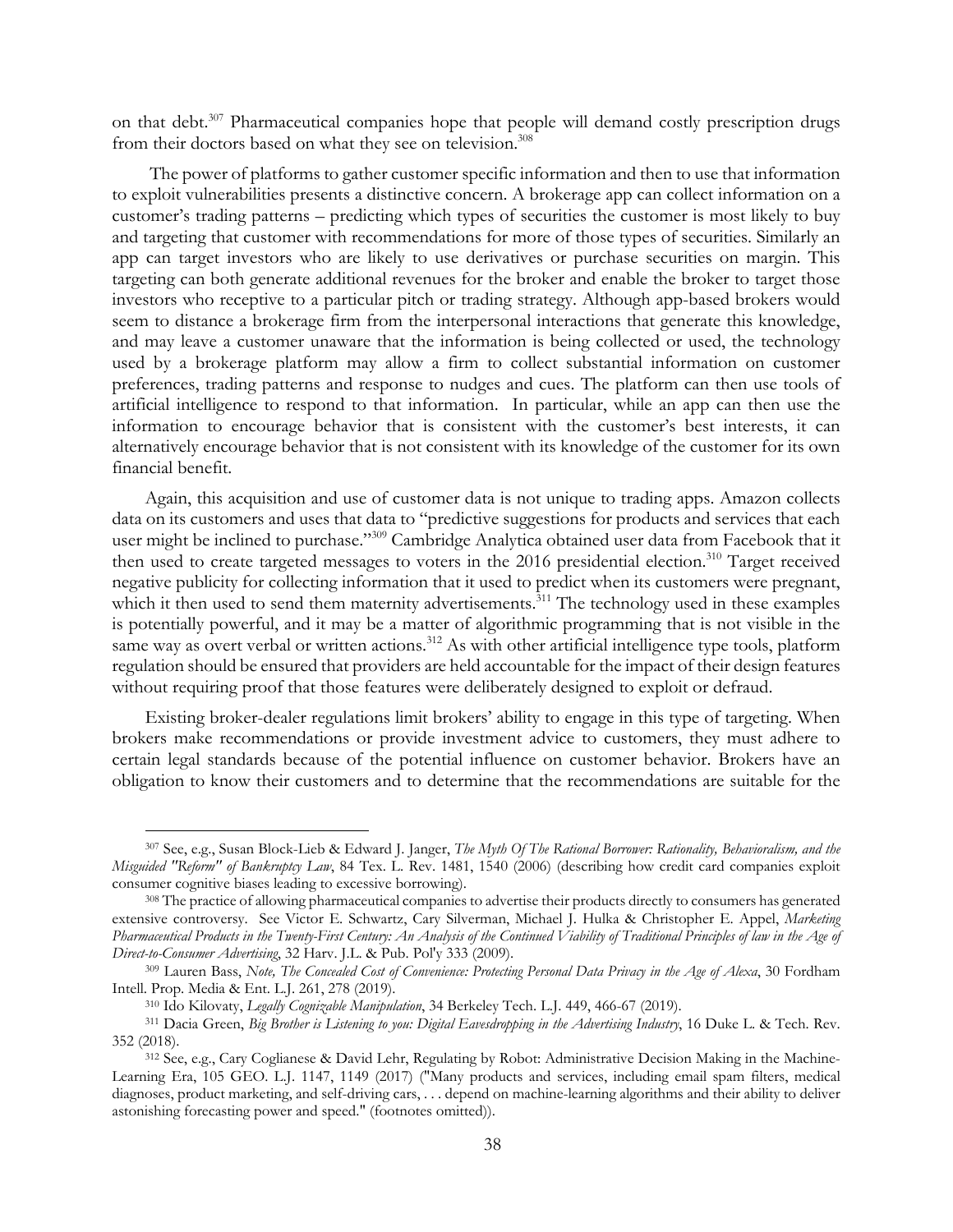targeted investors.<sup>313</sup> The SEC adopted Regulation Best Interest (Reg BI) in 2019 requiring brokers to comply with a "best interest" standard.<sup>314</sup> Reg BI also limits the manner in which brokers can be compensated for their recommendations.<sup>315</sup>

What constitutes a recommendation is not clear; in adopting Reg BI, the SEC stated that the definition is "not susceptible to a bright-line test" and depends on the specific "facts and circumstances." of a particular situation."316 A recommendation need not be explicit; if a digital design or function suggests an investment or strategy, that design may constitute a recommendation.<sup>317</sup> A key issue in the determination of whether Reg BI applies is the degree to which a communication is individually tailored. As the SEC explained: "The more individually tailored the communication to a specific customer or a targeted group of customers about a security or group of securities, the greater the likelihood that the communication may be viewed as a 'recommendation.'"318 One of the risks of manipulation lies in the potential for an app-based broker to use customer information to provide targeted recommendations without complying with Reg BI. Indeed, Robinhood has explicitly maintained that it does not use artificial intelligence to recommend securities or investment strategies, implicitly recognizing that, to do so, would warrant regulatory scrutiny concerning its compliance with these legal standards.<sup>319</sup>

Brokers obligations with respect to margin loans and options trading are even greater. FINRA rules require brokers affirmatively to approve customer accounts for options trading and, in doing so, to exercise due diligence to determine whether options trading is appropriate for that account.<sup>320</sup> FINRA rules provide that brokers must require customers to meet minimum deposit requirements to open a margin account, limit the extent of leverage associated with such an account in accordance with Regulation T, and maintain minimum margin requirements on an ongoing basis.<sup>321</sup> Brokers are also required to review the need to imposing higher margin requirements, if necessary, for individual accounts or securities.<sup>322</sup> The upshot of these rules is to require that brokers oversee the level of risk associated with their customers' trading activity. Automation should not be used as a tool for evading that oversight function.

<sup>313</sup> See, e.g., Nancy C. Libin & James S. Wrona, *The Securities Industry and the Internet: A Suitable Match?,* 2001 Colum. Bus. L. Rev. 601, 605 (explaining the suitability requirement); Robert H. Mundheim, *Professional Responsibilities of Broker-Dealers: The Suitability Doctrine*, 1965 Duke L.J. 445 (providing history of the suitability requirement). 314 Regulation Best Interest: The Broker-Dealer Standard of Conduct, Exchange Act Release No. 34-86031, 84 Fed.

Reg. 33318 (July 12, 2019) (codified at 17 C.F.R. pt. 240); Neil S. Schadle, Note, *The Implications of "Regulation Best Interest: The Broker-Dealer Standard of Conduct" in an Increasingly Regulated Industry*, 46 Iowa J. Corp. L. 263, 272 (2020) (explaining Reg BI as imposing a "heightened standard of care for broker-dealers, raising a broker's obligation from a 'suitability' standard

to a 'best interest' standard.").<br><sup>315</sup> Schadle, *supra* note 314.<br><sup>316</sup> Regulation Best Interest, *supra* note 314 at 79.<br><sup>317</sup> See Darbyshire, *supra* note 107 (explaining that "the SEC is looking at how digital design i

as giving investment advice").<br><sup>318</sup> Regulation Best Interest, *supra* note 314 at 80.<br><sup>319</sup> See Letter from David Dusseault, President, Robinhood Financial, LLC to Vanessa Coutryman, SEC, Oct. 1, 2021, https://www.sec.gov/comments/s7-10-21/s71021-9316498-260092.pdf, at 8-9 ("Robinhood does not recommend securities to particular investors or groups of investors using AI, ML (for example by sending or pushing specific investment recommendations or trade ideas tailored to specific customers), or any other method.")<br><sup>320</sup> FINRA Rule 2360(B).<br><sup>321</sup> FINRA rule 4210.<br><sup>322</sup> FINRA rule 4210(d); See also FINRA, Regulatory Notice 21-15, FINRA Re

Account Approval, Supervision and Margin Requirements, https://www.finra.org/rules-guidance/notices/21-15 (reminding brokers that "members must perform due diligence on the customer and collect information about the customer to support a determination that options trading is appropriate for the customer").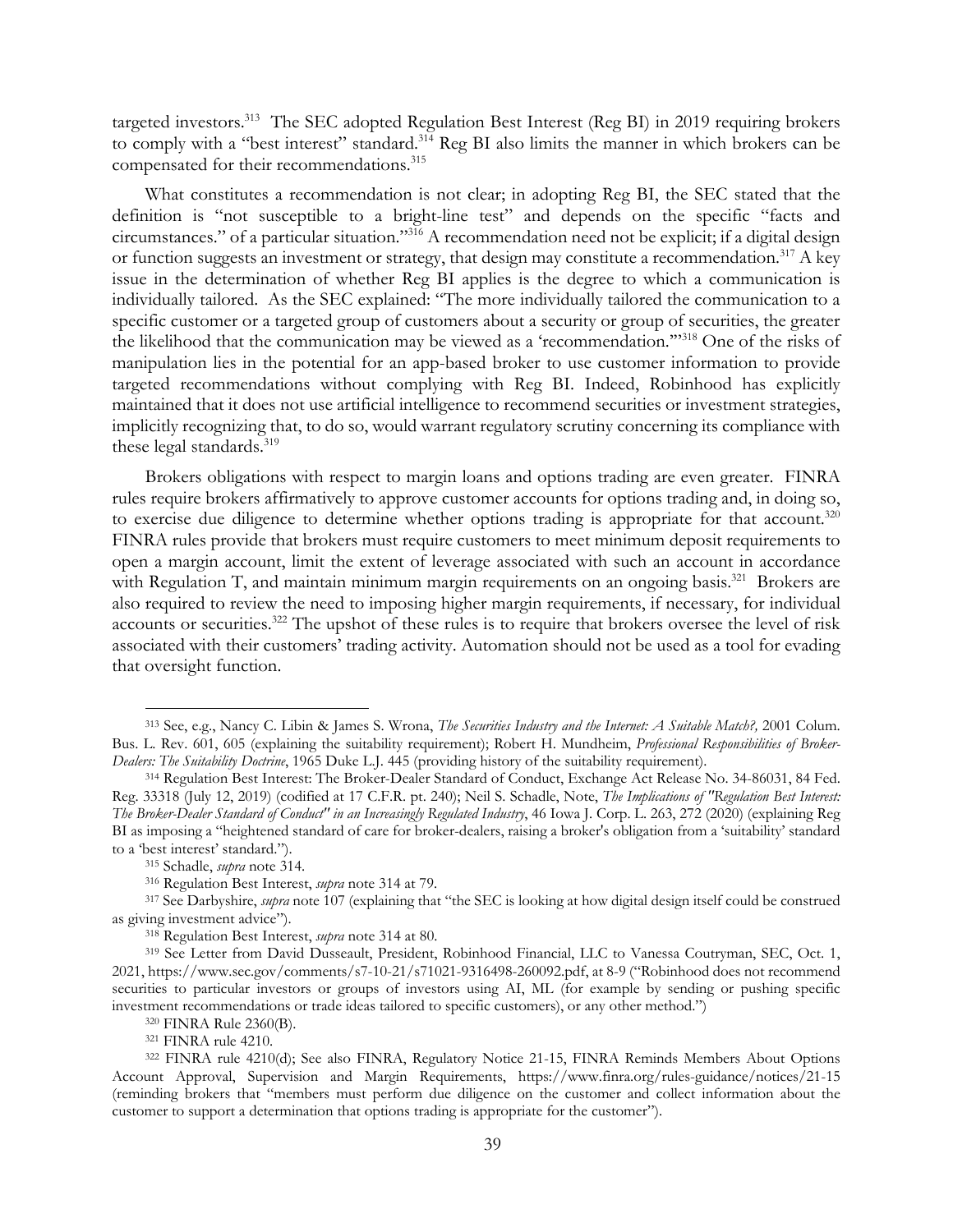#### **C. Financial Literacy**

A final concern is that retail investors will be particularly vulnerable to exploitation both by fraudsters on social media and app-based brokerage firms, because of their lack of financial literacy. Investor financial literacy is an ongoing challenge.<sup>323</sup> Retail investors lack the basic skills necessary to manage their money, use credit cards, handle mortgages and retirement savings. Policymakers and researchers have struggled to identify tools for improving financial literacy, but many education and outreach efforts have shown limited success.324

One of the challenges with app-based trading is that investors tend to have limited understanding even of the products they are using. FINRA's survey reported, for example, that a substantial number of investors surveyed did not know whether their investment account charged commissions, whether they had ever purchased fractional shares, or whether their account allowed them to purchase securities on margin.<sup>325</sup>

App-based brokers see themselves not as the problem, but as the solution. Robinhood explains that many of its "digital features are designed to promote financial literacy and investment awareness," features that include Robinhood Learn, In-App Education, and Robinhood Snacks.<sup>326</sup> Webull describes its in-app community platforms as enabling its customers to learn from each other.<sup>327</sup> As one commentator explains, these platforms that are designed for self-directed investors are increasingly including "embedded education" tools that provide such investors with direction, research and analysis to assist the decision making process.<sup>328</sup> These tools can dramatically increase the practical accessibility of capital market participation for retail investors.

But Fintech can do more. App-based platforms have the capability of providing just-in-time information – information that is provided to an investor at the time the investor enters a trade, seeks a quote on an option, or inquires into the ability to fund a trade through margin lending. Just-in-time education has been shown to improve the effectiveness of financial education because investors have access to the educational material when it is decision-relevant.<sup>329</sup> Apps could encourage investors to reconsider risky or unusual investment decisions with a pop-up asking "are you sure?" An investor who indicated uncertainty could then be directed to a source of additional information. Apps could use the same features that have been criticized as overly engaging – bright colors, confetti, easy-to-use designs – to reward customers for accessing educational material or demonstrating their mastery of financial concepts. App-based platforms also have the ability to make financial education interactive.

<sup>323</sup> See, e.g., Jill E. Fisch, Andrea Hasler, Annamaria Lusardi & Gary Mottola, *New Evidence on the Financial Knowledge and Characteristics of Investors*, at 2, FINRA Investor Education Foundation, Oct. 2019 ("Data from the 2018 National Financial Capability Study (NFCS) show that only 30% of the general population demonstrates understanding of basic financial concepts such as the workings of interest rates, inflation, and risk diversification.").<br><sup>324</sup> See Jill E. Fisch, Annamaria Lusardi & Andrea Hasler, *Defined Contribution Plans and the Challenge of Financial Illi* 

<sup>105</sup> Cornell L. Rev. 741, 783-85 (2020) (highlighting the importance of financial education and recounting studies showing mixed success of education efforts).<br><sup>325</sup> FINRA, *supra* note 202.<br><sup>326</sup> Dusseault, *supra* note 319 at 9-10.<br><sup>327</sup> Benzinga, *Webull's CEO On Empowering Traders Through Education And Community*, Sept. 26, 2019.

https://www.webull.com/news/21495543. A commentator describes Webull has having a "relative dearth of educational materials" however. Emily Guy Birken & Benjamin Curry, *Webull Review 2022*, Forbes Advisor, Jan. 13, 2022, https://www.forbes.com/advisor/investing/webull-review/. 328 Rebecca Fu, *How embedded education is disrupting fintech*, UX Collective, Medium, Jan. 5, 2022,

https://uxdesign.cc/how-embedded-education-is-disrupting-fintech-275cc6f85507. 329 See, e.g., Michael Kitces, *Financial Literacy Effectiveness & Providing Just-In-Time Training By Financial Advisors*, Sept.

<sup>21, 2016,</sup> https://www.kitces.com/blog/financial-literacy-program-effectiveness-just-in-time-training-by-financialadvisors/ (describing the importance of providing financial education on a "just-in-time" basis).